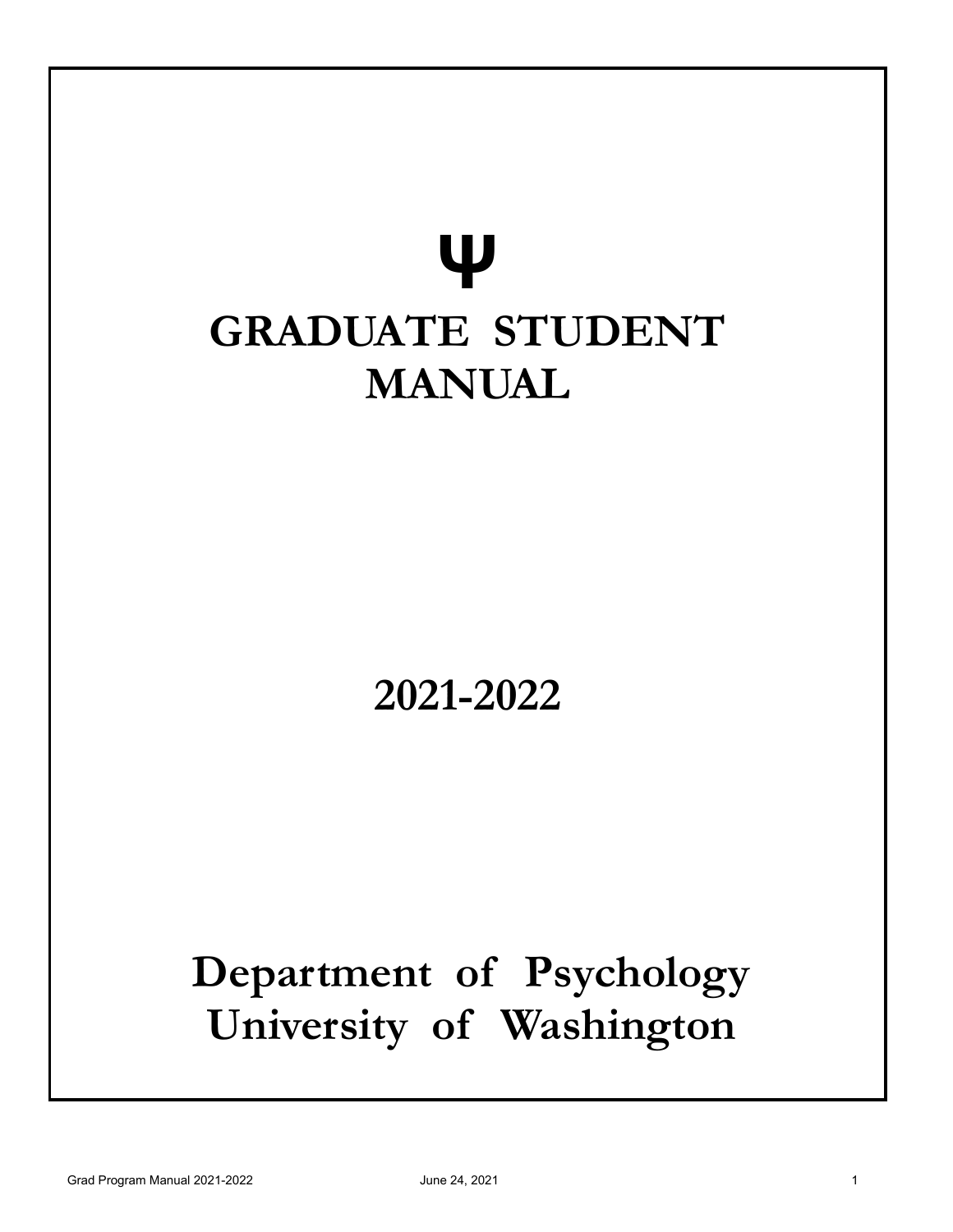The information in this manual is designed to be a quick guide to all the information that you ought to know about procedures, policies, and miscellany of the Psychology Department and the UW Graduate School. Any University, Graduate School, and Departmental policies not included here have not, by that omission, ceased to exist. Consult the UW General Catalog for University rules and procedures for graduate requirements. Keep this guide as a reference throughout your program. You may receive revisions that should be added to this packet. If you think there is misleading or missing information, please make this known to the Director of Graduate Training or the Graduate Program Advisor.

This Manual is revised annually. Suggestions are welcome. Please send your suggestions to:

Jeanny Mai **ieanny Mai karatana na kaominina amin'ny fivondronan-kaominina dia kaominina amin'ny fivondronan-**<br>Jeografia dia kaominina dia kaominina dia kaominina dia kaominina dia kaominina dia kaominina dia kaominina di<br> Shannon Dorsey

Representative(s) of the Graduate Program Action Committee (GPAC):

Graduate student(s) TBA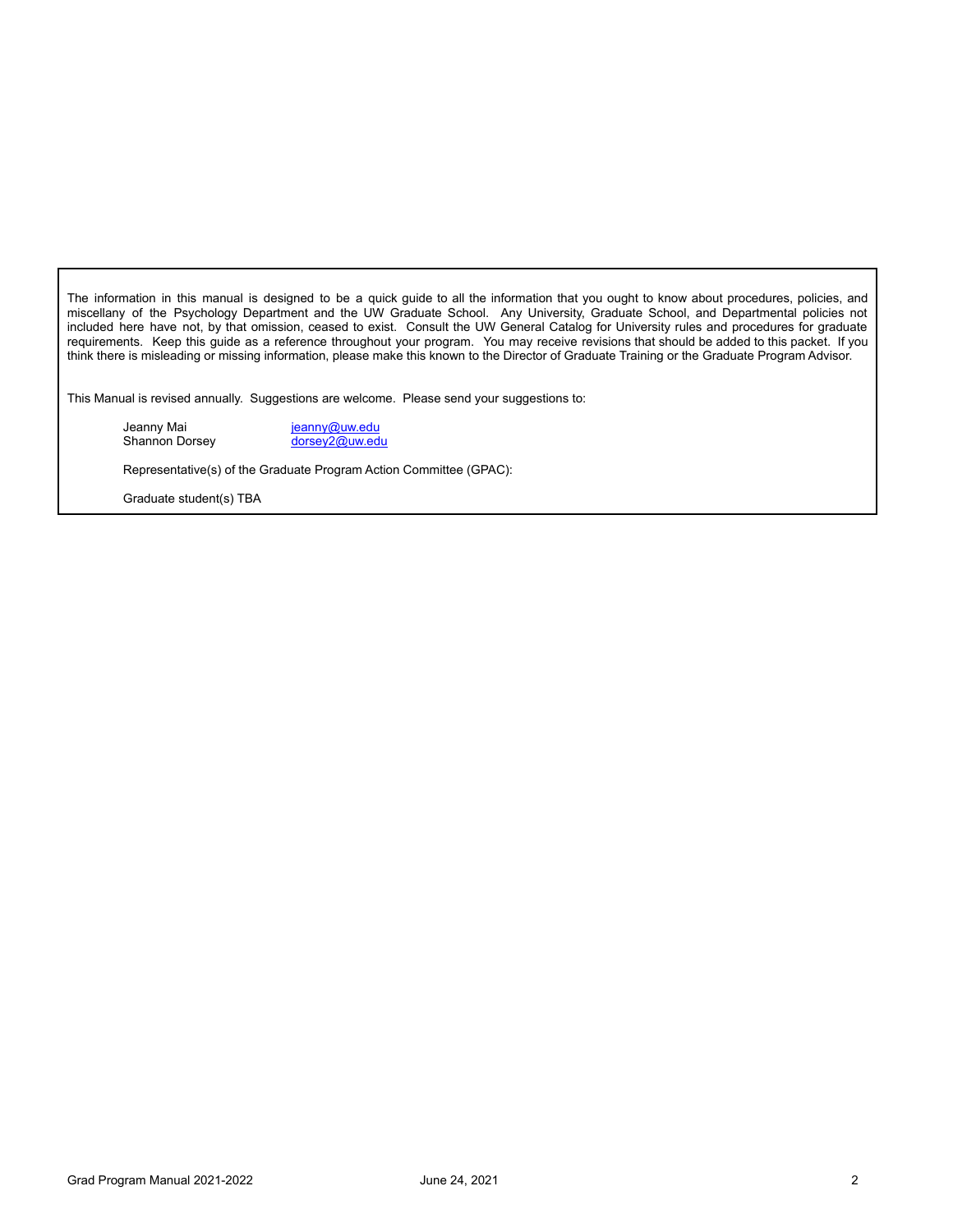- <span id="page-2-0"></span>A. [Overview](#page-3-0) of the Program and [Milestones](#page-3-1) Table
- B. Information for First Year Students
	- a. First Year [Graduate](#page-5-0) Students
	- b. [Graduate](#page-5-1) Program Advising and Support
	- c. [Registration](#page-7-0)
	- d. First year [Checklist](#page-8-0)
- C. Progressing Through the Program
	- a. [Annual](#page-9-0) Plan
	- b. [Conducting](#page-9-1) a Research Project and Resources
	- c. Taking [Courses](#page-11-0)<br>d. Grading and Ev.
	- **[Grading](#page-12-0) and [Evaluation](#page-13-0)** 
		- i. **[Incomplete](#page-12-1) policy**
	- e. [Supervisory](#page-13-1) Committee i. [Finding](#page-15-0) a GSR (Graduate School Representative)<br>ii. Reading Committee
		- Reading [Committee](#page-15-1)
	- f. [Master's](#page-15-2) Degree
	-
	- g. **[General](#page-16-0) Exam**<br>**h.** Dissertation an
		- [Dissertation](#page-18-0) and Final Exam
			- i. [Dissertation](#page-20-0) Submission Policy<br>ii. Clinical Students: Important Inte Clinical Students: Important Internship [Considerations](#page-20-1)
			- iii. Clinical Students: Hooding and [Commencement](#page-21-0)
	- i. Teaching and Research [Experience](#page-21-1)
- D. Areas of Study and Area Course Requirements
	- a. Departmental [Requirements](#page-22-0)
	- b. Program [Requirements](#page-22-1) for Non-Clinical Students
	- c. Other Specialty Programs
		- i. [Quantitative](#page-23-0) Minor
		- ii. Data [Science](#page-24-0) Options
		- iii. Diversity Science [Specialization](#page-25-0)
- E. Policies and Procedures
	- a. [Whom](#page-26-0) to See for What You Need
	- b. Diversity Steering [Committee](#page-31-0)
	- c. [Changing](#page-32-0) Areas of Study
	- d. [On-Leave](#page-32-1) Policy
	- e. Grievance [Procedure;](#page-33-0) Bias and Inequity Reporting
	- f. [University](#page-34-0) Policy on Scholarly Integrity
	- g. Mentoring [Resources](#page-34-1) for Graduate Students
- F. Funding and Money Matters
	- a<sup> $A$ </sup> TA and RA [Policy](#page-35-0)
		- i. Summary: Your [Money](#page-36-0) Know How
	- b. [Payroll](#page-37-0)
	- c. Tuition and [Residency](#page-39-0)
	- d. Summer Employment and [Supplemental](#page-39-1) Income
- G. [Appendices](#page-41-0)
	- a. Template for First [Year](#page-42-0) Plan
	- b. Template for [Student](#page-44-0) Annual Plan
	- c. Template for **Faculty Annual [Evaluation](#page-47-0)**
	- d. Template for [On-Leave](#page-49-0) Status Request Letter
	- e. Staff Support Services List [Organized](#page-50-0) by Function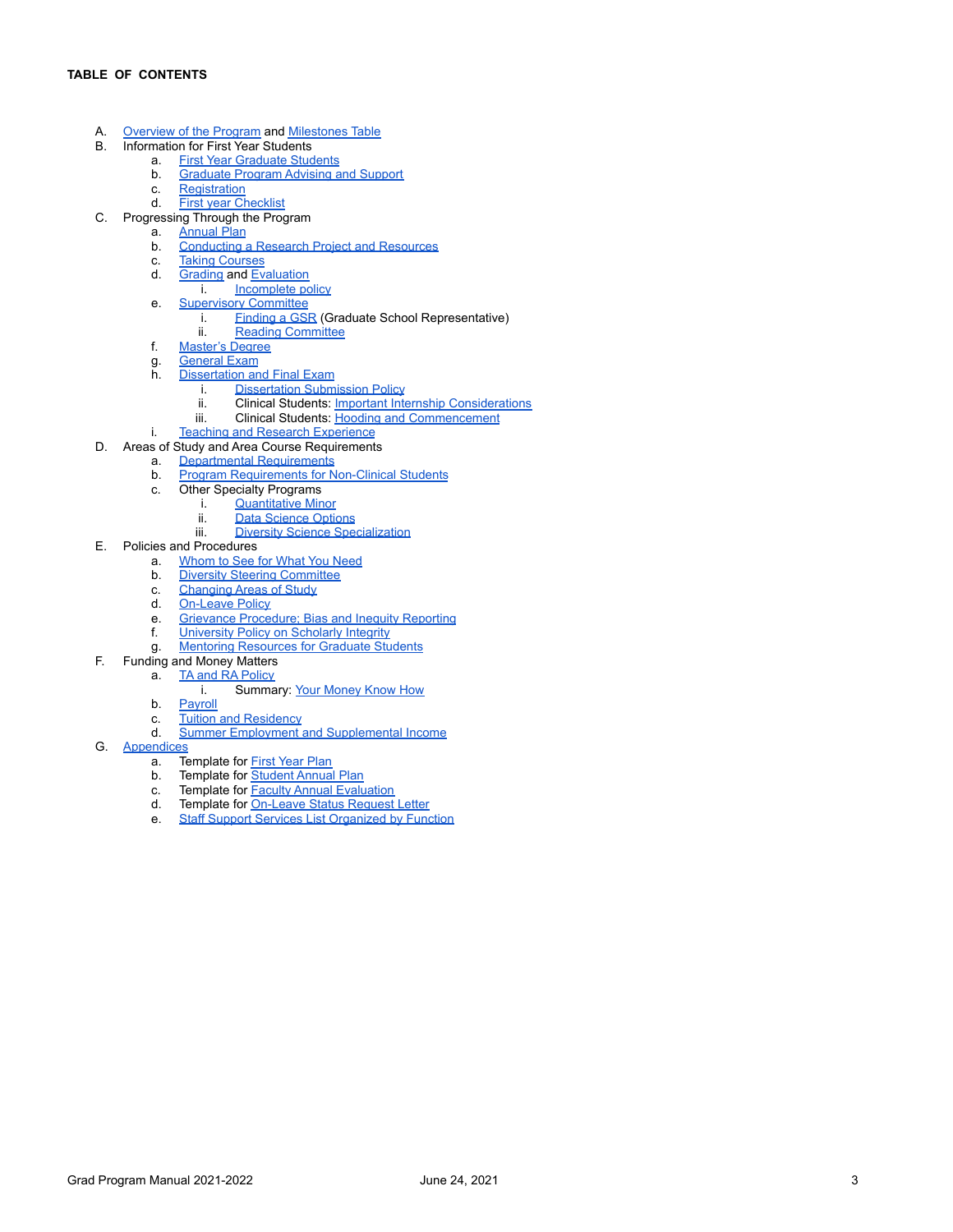#### \*\*\*\*\*\*\*\*\*\*

### **Overview of the Psychology Ph.D. program**

<span id="page-3-0"></span>**1. Goal**. The goal of the Psychology Graduate Program at the University of Washington is to train the next generation of psychologists for excellence in research, teaching and/or clinical practice. Toward that end, graduate students are expected to take some formal course work. More importantly, you will be challenged to acquire and demonstrate mastery of a set of professional skills, including research, reading, writing, and speaking in your professional field.

Our program places an emphasis on self-definition of goals, and the development of individualized graduate programs centered around your goals. The purpose of this overview is to give you a general picture of the events that will constitute your graduate training, and define their general time scale.

**2. Areas and Advisors**. For administrative purposes, the Department is divided into eight Areas: Animal Behavior, Behavioral Neuroscience, Adult Clinical, Child Clinical, Cognition & Perception, Developmental, Quantitative and Social Psychology & Personality. The specifics of graduate training vary somewhat among Areas, particularly between the clinical and non-clinical Areas.

Each student is admitted to the graduate program under the sponsorship of a particular faculty member, who becomes the student's Advisor. A Co-Advisor (and sometimes a tertiary advisor) is selected for each student. The Advisor and Co-Advisor help the student plan his/her/their course of study, and guide him/her/them in all aspects of graduate training. Each student is also assigned to an Area or two -- typically the Area(s) to which his/her/their Advisor(s) belongs.

**3. Coursework (revised Autumn 2015)**. Students in the non-clinical Areas are required to take about 10 courses in the first two years. Students in the clinical Areas take many more courses -- up to about 20 in the first three years (though the clinical faculty are working to reduce course burden). All students are strongly encouraged to participate in seminars and advanced seminars throughout their graduate careers. (See Department and Area [requirements](#page-22-0))

<span id="page-3-1"></span>**4. Milestones (revised Summer 2020 for clarity)**. All graduate students are to meet all of the following milestones. The timing of the milestones indicates the preferred rate of passage through the program. However, research-specific constraints as well as individual factors such as health issues, family responsibilities, or need to modify academic training for excellence in an area of study may require that some students achieve certain milestones later (or earlier) than indicated here. Students may first petition their advisory team/Supervisory committee and then submit the petition to the Graduate Training Committee (GTC) for approval of a delay in achieving one or more milestone. In covid-impacted times a quarter delay on milestones is automatically approved. When delays occur without prior approval, students will receive some communication from GTC as outlined in the section on [Evaluation](#page-13-0).

*Clinical students— see Clinical Program Manual for your Departmental Milestones Table.*

Note: Talk to your advisor about milestones and submission/feedback instructions, looking at this table together. Some areas have a few small differences (e.g., Social/Personality formalizing student feedback instructions for First and Second Year Writing Projects). For other areas *(Developmental, Animal Behavior, Cog/Per) the table fully represents milestones and feedback instructions.*

| <b>Departmental Milestones</b><br>(all areas except Clinical)                                                                                                                                                                                                                                                                                                                                                                                                                                                        | Due Date*                                                                              | <b>Submission and Feedback Instructions</b>                                                                                                                                                                                                                                                     |
|----------------------------------------------------------------------------------------------------------------------------------------------------------------------------------------------------------------------------------------------------------------------------------------------------------------------------------------------------------------------------------------------------------------------------------------------------------------------------------------------------------------------|----------------------------------------------------------------------------------------|-------------------------------------------------------------------------------------------------------------------------------------------------------------------------------------------------------------------------------------------------------------------------------------------------|
| <b>First Year Research Festival Presentation</b><br>Short (e.g., 15 minute) presentation of $1st$ year research<br>project, typically including background/rationale, hypotheses,<br>method, results, discussion (including implications,<br>limitations, future directions) and short (e.g., 5 minute) Q&A<br>period<br>*can be diff. if Covid impacts on data collection                                                                                                                                           | Spring Quarter 1 <sup>st</sup> year<br>(typically Weds after)<br>Memorial Day weekend) | Practice and incorporate advisor and lab feedback<br>before presenting                                                                                                                                                                                                                          |
| <b>First Year Writing Project</b><br>Options include:<br>a. Write up of the 1 <sup>st</sup> year project<br>b. Grant or fellowship proposal<br>c. Proposal for research project<br>d. Comprehensive literature review<br>e. Journal manuscript<br>f. Rigorous and detailed methods section                                                                                                                                                                                                                           | 1 <sup>st</sup> week of Winter<br>quarter 2 <sup>nd</sup> year                         | Develop in collaboration with advisor (advisor can<br>edit, give feedback); other authors can participate<br>in writing and give feedback but student should be<br>1 <sup>st</sup> author (not necessarily on the publication that<br>may result); submit to advisor, co-advisor, and<br>Jeanny |
| <b>Second Year Writing Project</b><br>May be an extension of the first-year project into a more<br>comprehensive research paper or journal manuscript<br>(cannot be exact draft used as first-year writing<br>requirement), or a new project taking one of the following<br>forms:<br>a. A research paper/manuscript<br>b. Master's thesis submitted to completion<br>c. Proposal for research project<br>d. Comprehensive literature review<br>e. Grant/fellowship proposal<br>f. Preliminary dissertation proposal | 1 <sup>st</sup> week of Winter<br>quarter 3 <sup>rd</sup> Year                         | Develop in collaboration with advisor (advisor can<br>edit, give feedback); other authors can participate<br>in writing and give feedback but student should be<br>1 <sup>st</sup> author (not necessarily on the publication that<br>may result); Submit to advisor, co-advisor, and<br>Jeanny |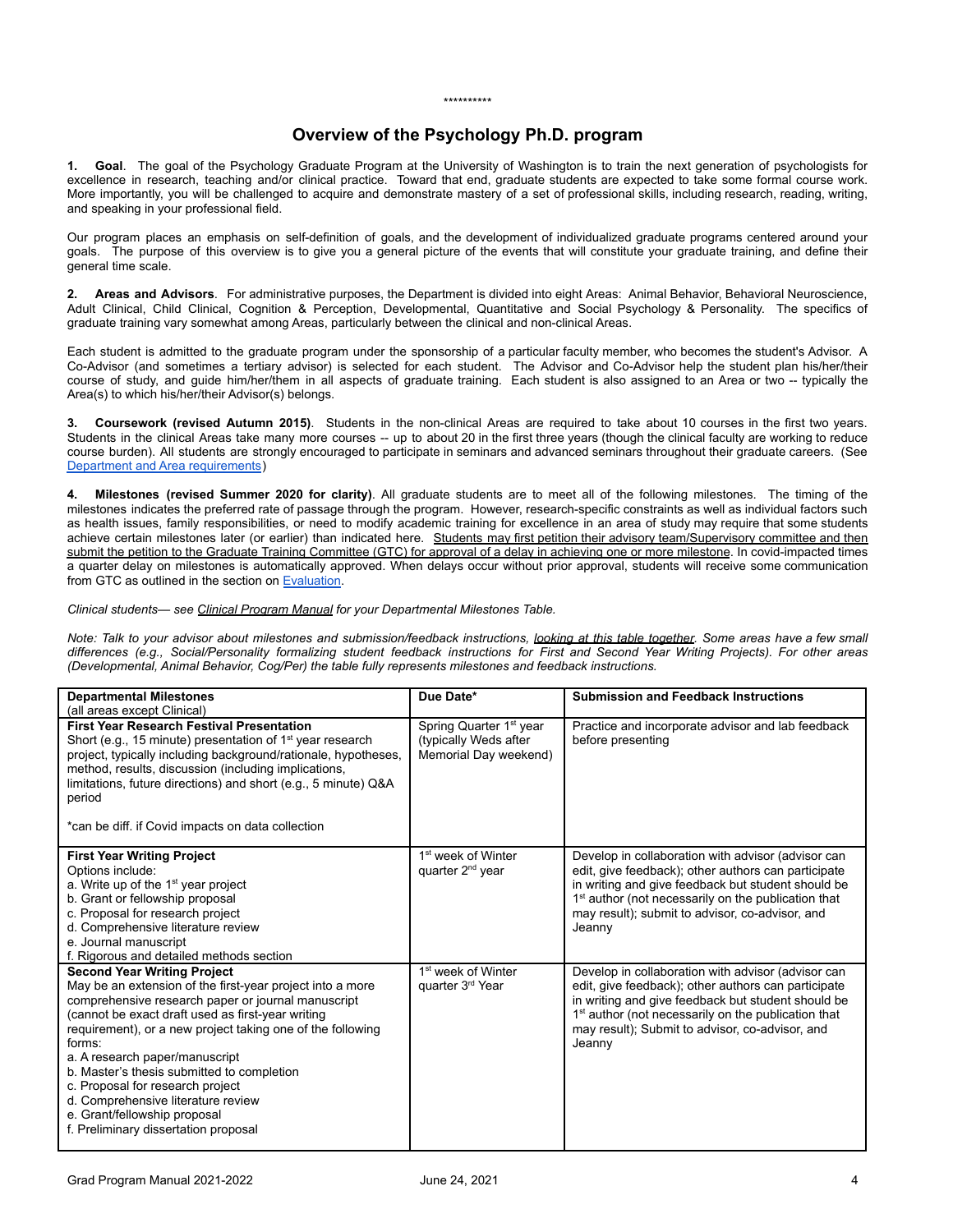| <b>Form Doctoral Supervisory Committee</b>                                                                                                                                                                                                                                                                                                                                                                                                                                                                                                                                                                                                                                                                                                                                                                                                                                                | End of Winter quarter<br>3rd year                                                                                                                              | See instructions for forming Supervisory Committee                                                                                                                                                                                                                                                                                                                                                                                                                                                                                                                                                                                                             |
|-------------------------------------------------------------------------------------------------------------------------------------------------------------------------------------------------------------------------------------------------------------------------------------------------------------------------------------------------------------------------------------------------------------------------------------------------------------------------------------------------------------------------------------------------------------------------------------------------------------------------------------------------------------------------------------------------------------------------------------------------------------------------------------------------------------------------------------------------------------------------------------------|----------------------------------------------------------------------------------------------------------------------------------------------------------------|----------------------------------------------------------------------------------------------------------------------------------------------------------------------------------------------------------------------------------------------------------------------------------------------------------------------------------------------------------------------------------------------------------------------------------------------------------------------------------------------------------------------------------------------------------------------------------------------------------------------------------------------------------------|
| <b>General Exam-Written Exam Depth Requirement</b><br><b>Options Include:</b><br>a. Review Paper (typically at least 20 pages of review, with<br>additional pages for references, abstract, and title page)<br>b. NRSA full application (not just 6 page research plan)<br>c. Another major grant application (not an NSF grad<br>fellowship)<br>d. Written exam covering depth reading list that is completed<br>over up to 3-day period (can be combined with breadth<br>exam to become one larger exam over 5-7 day period)<br>General Exam reading list might have 35-55 items (lower<br>end if more books or monographs, longer end if primarily<br>journal articles). When the General Exam is a written exam<br>covering Depth and Breadth (next row): half should be in the<br>depth area (e.g., spatial reasoning) and half in the breadth<br>area (e.g., cognitive psychology). | 1 <sup>st</sup> Day of Winter Quarter<br>$4th$ year                                                                                                            | Meet with committee at least 2 quarters prior to<br>exam to determine exam format and topics; finalize<br>reading list with committee at least one quarter<br>prior to exam.<br>For a-c: Faculty may give high-level conceptual<br>feedback but not written feedback or suggestions<br>for improvement.<br>For d: Students can work in cohorts to create<br>shared reading lists and are encouraged to ask<br>senior students for advice /examples. However,<br>student should not be given feedback on their<br>written exam until after their oral exam. Students<br>can ask the faculty member/s clarifying questions<br>about the questions on their exam. |
| <b>General Exam-Written Exam Breadth Requirement</b><br>• Written exam covering breadth reading list that is<br>completed over up to 3 day period.<br>• Can be combined with depth exam to become one larger<br>exam over 5-7 day period                                                                                                                                                                                                                                                                                                                                                                                                                                                                                                                                                                                                                                                  | 1 <sup>st</sup> Day of Winter Quarter<br>4 <sup>th</sup> year                                                                                                  | Finalize reading list at least one quarter prior to<br>exam<br>Students can ask for examples of other student's<br>written exams to see what the milestone is like.<br>However, student should not be given feedback on<br>their written exam until after their oral exam.                                                                                                                                                                                                                                                                                                                                                                                     |
| <b>General Exam-Oral Exam</b><br>In-person meeting in which committee asks questions that<br>follow from the student's depth and breadth written products<br>and/or exams and/or the reading list. Allow 2 hours for<br>exam.<br>Students must pass each of the three General Exam<br>components to move on to candidacy status. Passing each<br>component requires a majority of the committee to approve<br>(e.g., 3 of 4 members inclusive of the GSR). If a component<br>is not passed, the student must complete that component<br>again.                                                                                                                                                                                                                                                                                                                                            | 1 <sup>st</sup> day of Winter quarter<br>$4th$ year                                                                                                            | Schedule several weeks prior to the oral exam; let<br>Jeanny know of schedule at least 3 weeks before<br>oral exam; Following the oral exam, warrant will be<br>signed by all attending committee members; return<br>warrant to Jeanny immediately                                                                                                                                                                                                                                                                                                                                                                                                             |
| <b>Dissertation Proposal</b><br>May be written and/or oral. Must be approved by<br>advisor/co-advisor prior to presenting to supervisory<br>committee                                                                                                                                                                                                                                                                                                                                                                                                                                                                                                                                                                                                                                                                                                                                     | 1 <sup>st</sup> day of Winter quarter<br>4 <sup>th</sup> year (to<br>Advisor/Co-advisor); 1st<br>Day of Fall quarter 5th<br>year (to supervisory<br>committee) | Obtain and incorporate advisor, lab, and area<br>feedback; Schedule supervisory committee<br>meeting                                                                                                                                                                                                                                                                                                                                                                                                                                                                                                                                                           |
| <b>Form Reading Committee</b>                                                                                                                                                                                                                                                                                                                                                                                                                                                                                                                                                                                                                                                                                                                                                                                                                                                             | One Full Quarter prior to<br><b>Dissertation Defense</b>                                                                                                       | See instructions for forming reading committee                                                                                                                                                                                                                                                                                                                                                                                                                                                                                                                                                                                                                 |
| <b>Dissertation Research Report-Formal Written</b><br><b>Dissertation</b><br>Use APA & Graduate School Format for all required sections<br>of formal dissertation write-up.                                                                                                                                                                                                                                                                                                                                                                                                                                                                                                                                                                                                                                                                                                               | End of Spring Quarter of<br>5 <sup>th</sup> year                                                                                                               | Strongly encouraged to collaborate with advisor.<br>May collaborate with and obtain feedback from<br>other students and/or faculty as well;<br>Submit to reading committee at least 6 weeks prior<br>to Dissertation Defense. After defense, incorporate<br>committee feedback; obtain advisor approval;<br>submit to graduate school                                                                                                                                                                                                                                                                                                                          |
| <b>Dissertation Defense-Oral Exam</b><br>40-60 minute research presentation of background and<br>rationale, aims, hypotheses, method, results, and discussion<br>of implications, limitations, and future directions of<br>dissertation research, followed by Q & A. Allow 2 hours for<br>exam.                                                                                                                                                                                                                                                                                                                                                                                                                                                                                                                                                                                           | End of Spring quarter of<br>5 <sup>th</sup> year                                                                                                               | Schedule at least 60 days prior to exam; complete<br>paperwork with Jeanny to obtain warrant; submit<br>warrant to Jeanny immediately after exam                                                                                                                                                                                                                                                                                                                                                                                                                                                                                                               |

\* The nonclinical psychology PhD program is officially a 5-year program (e.g., funding is not guaranteed after the 5 th year). However, we recognized that many students benefit from an extra year in graduate school, *particularly* in the recent climate with the double pandemic of covid-19 and racism. We have worked to fund students in later years, to support delays related to these pandemics. Milestones, particularly those in years 3-5, have some flexibility, and may be completed earlier or (upon petition to the Graduate Training Committee and with approval of your advisor) later than outlined. If you have concerns about meeting milestones at any point, it is strongly encouraged that you discuss with your advisor, secondary advisor, and/or the GTC as soon as possible to clarify expectations and enable time to adjust the milestone timelines to fit your training goals and needs.

Back to Table of [Contents](#page-2-0)

### **B. Information for First Year Students**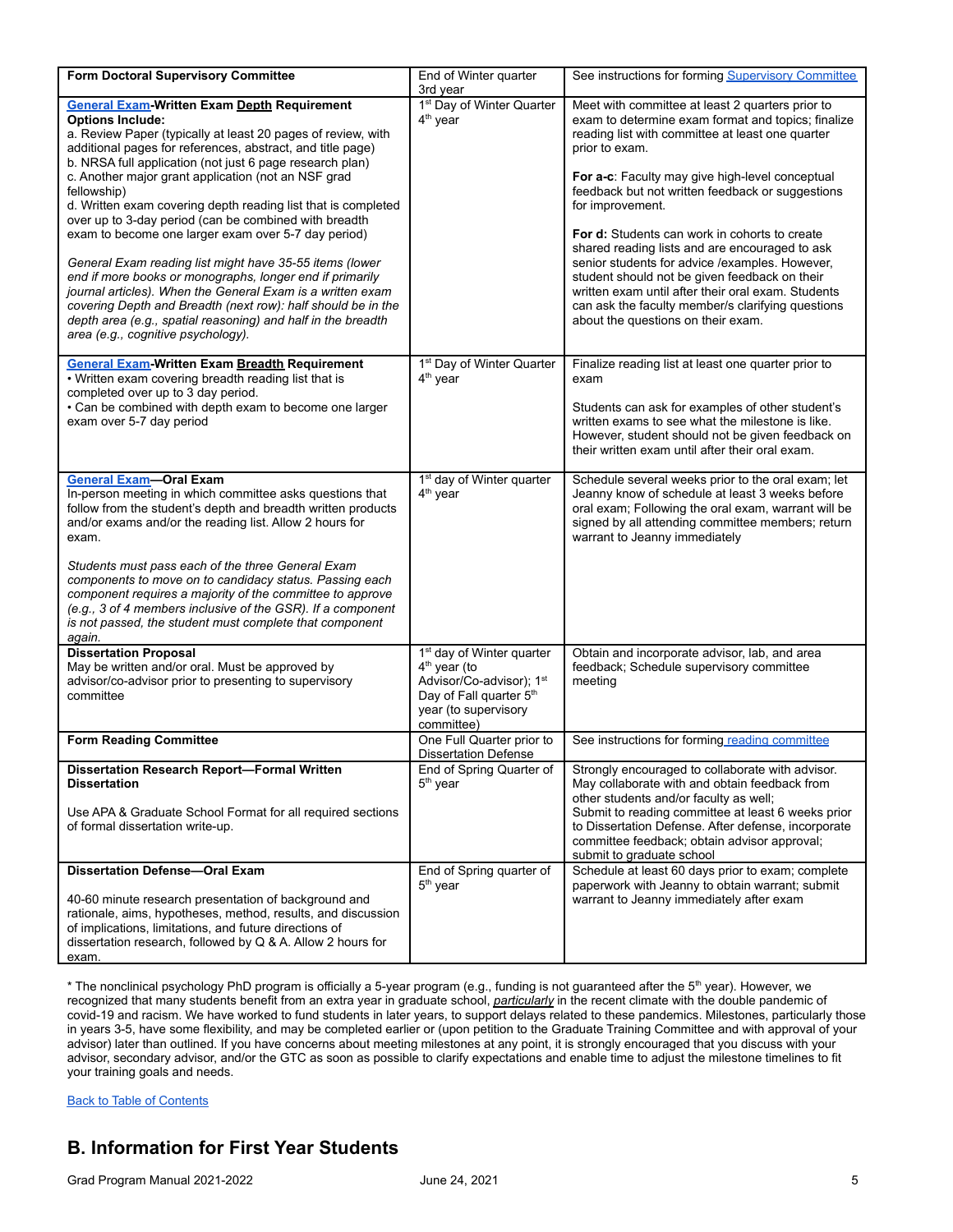### <span id="page-5-0"></span>**a. FIRST YEAR GRADUATE STUDENTS**

Welcome to the Psychology Department! This manual was written in an effort to guide you through your graduate program. Please read through the manual to get a clear picture of the procedures involved in completing the program. The first year of graduate school is both an exciting and sometimes challenging time. Many faculty members, advanced graduate students, and staff members are committed to helping new graduate students in their transition to graduate school. Please make use of these resources when the need arises. If you have questions not included in the manual, please contact the Graduate Program Advisor in Guthrie 127 [\(jeanny@uw.edu](mailto:jeanny@u.washington.edu)), your advisors, another graduate student, or the Director of Graduate Training, Shannon Dorsey [\(dorsey2@uw.edu](mailto:dorsey2@uw.edu)).

- **1. Faculty Advisors.** You will have been assigned two (primary and secondary) or more advisors in the Department who will assist you with planning your program for the first year. Your advisor(s) will also supervise your research during the first year. Although many students continue with this advisor past their first year and/or make this person the chair of their Supervisory Committee, this is not required. You should feel free to pursue work with another faculty member if that should better fit your educational needs. (See [Graduate](#page-5-1) Program [Advising](#page-5-1))
- **2. Orientation Week.** First year graduate students are expected to attend an orientation seminar during the week prior to the start of classes, Autumn Quarter. Please register for orientation credit, under Psych 500 A.
- **3. First Year Plan.** Early in Autumn quarter of the first year (preferably during Orientation Week), new students are to schedule a planning meeting with their advisor(s). After the meeting, the student is asked to prepare a written version of his/her/their goals, coursework, research, etc., for the upcoming year which due to Jeanny within the first two weeks of class (See First Year Plan [template\)](#page-42-0). The First Year Plan evolves into the Annual Plan (See Annual Plan [template](#page-44-0)) and is updated every spring quarter as part of the Annual Review Process.
- 4. Course Requirements. You should begin fulfilling departmental course [requirements](#page-22-0) during the first year. In particular, you must complete the first two statistics courses in your first two quarters, which is when they are offered. Check with your area about specific requirements and refer to your First Year Plan (See First Year Plan [template](#page-42-0)).
- **5. First Year Research Project.** All first year students are required to conduct research during the year. This activity culminates in a formal presentation of your work at the Annual Psychology Department Research Festival, held at the end of Spring Quarter. Clinical students present at the end of their second year in the program. All other students present at the end of their first year.
- **6. Annual Evaluations.** You will be evaluated at the end of each year by the faculty in your major area. The evaluation will be based on your accomplishments during the prior year and your Annual Plan which is prepared in May of each year to discuss the upcoming year (See Annual Plan [template](#page-44-0)). A letter providing feedback from the evaluation and any appropriate recommendations will be sent to you from your advisor(s). For more detailed feedback, you should talk with your advisor and/or the [Area](#page-22-2) GTC Representative. (See Area Rep list)
- 7. **Office Space.** While less relevant if we are in remote learning conditions, many students will have office space available through their advisors. If you do not, or would like to have space, some limited graduate student desk space is available in Guthrie Hall Contact your Graduate Program Action Committee (GPAC) [Representative](#page-6-0) to request a desk space. There is a graduate student computer lab in the first floor core of Guthrie Hall (G-161) with 3 computers and 2 printers. Contact William Kaplan, the Office Manager ([wkaplan@uw.edu,](mailto:wkaplan@uw.edu) G-119B) to check out a key.
- **8. E-Mail.** In order to sign up for a UW e-mail account, go to <https://uwnetid.washington.edu/newid/>. Then follow the online instructions. Set up your UW email service to be with UW Exchange Online which is both FERPA and HIPAA compatible, while UW Gmail is only FERPA compatible (https://itconnect.uw.edu/connect/email/). Questions to UW Technology Service Center Questions to UW Technology Service Center via their Website ([http://itconnect.uw.edu/help/\)](http://itconnect.uw.edu/help/) or call 206-221-5000.
- **9. Husky Card.** The Husky Card is your official photo ID card for being a member of the UW community. It provides use to many services, including libraries, the fitness center, the public transit system, and more. Find out how to get yours here: <https://hfs.uw.edu/Husky-Card-Services>
- **10. Payroll.** Before you are hired into your academic student position, Washington State law and University policy requires a completion of the Sexual [Misconduct](https://hr.uw.edu/talent/hiring-process/background-checks/sexual-misconduct-disclosure-policy/) Declaration. Then, the first time you are entered into our payroll system which is called Workday, you will receive an email from Workday or Integrated Service Center (ISC). The email will direct you to complete your online profile and coordinate with our Payroll Coordinator on the verification of your ID. For payroll questions and issues please contact our Payroll Coordinator via email, [psypay@uw.edu.](mailto:psypay@uw.edu) Paydays are typically the 10<sup>th</sup> (which covers the 16<sup>th</sup>-end of month) and 25<sup>th</sup> (1<sup>st</sup>-15<sup>th</sup>) of the month for the period in which you have employment. Autumn quarter employment dates cover September 16-December 15, Winter quarter is December 16-March 15, Spring quarter is March 16-June 15, and Summer quarter employment if you have it is June 15-August 15 (for TAs) **OR** until September 15 (RAs and other). Please note this summer gap in appointment, it will come up later in the manual with more detail (see [Summer](#page-35-1) Quarter [Warning](#page-35-1), Your Money [KnowHow](#page-36-0), and Summer [Employment](#page-39-1) Section).
- **11. Tuition and Fees.** While you are employed as an Academic Student Employee (ASE) with the Psychology Department and you are registered for the appropriate number of credits (10-18 credits during the academic quarters or 2 credits in summer), you will receive waivers that will bring your tuition and fees balance down. These waivers do not entirely cover the amount owed, however, and each quarter you can expect to pay about \$250-345 in non-waiveable fees. The higher amount reflects students who may be in positions that do not receive a fully [subsidized](https://hr.uw.edu/policies/u-pass/) U-Pass (\$92). This payment is due by the third Friday of each quarter.

Back to Table of [Contents](#page-2-0)

### <span id="page-5-1"></span>**b. GRADUATE PROGRAM ADVISING**

### **Advisors/Co-Advisors**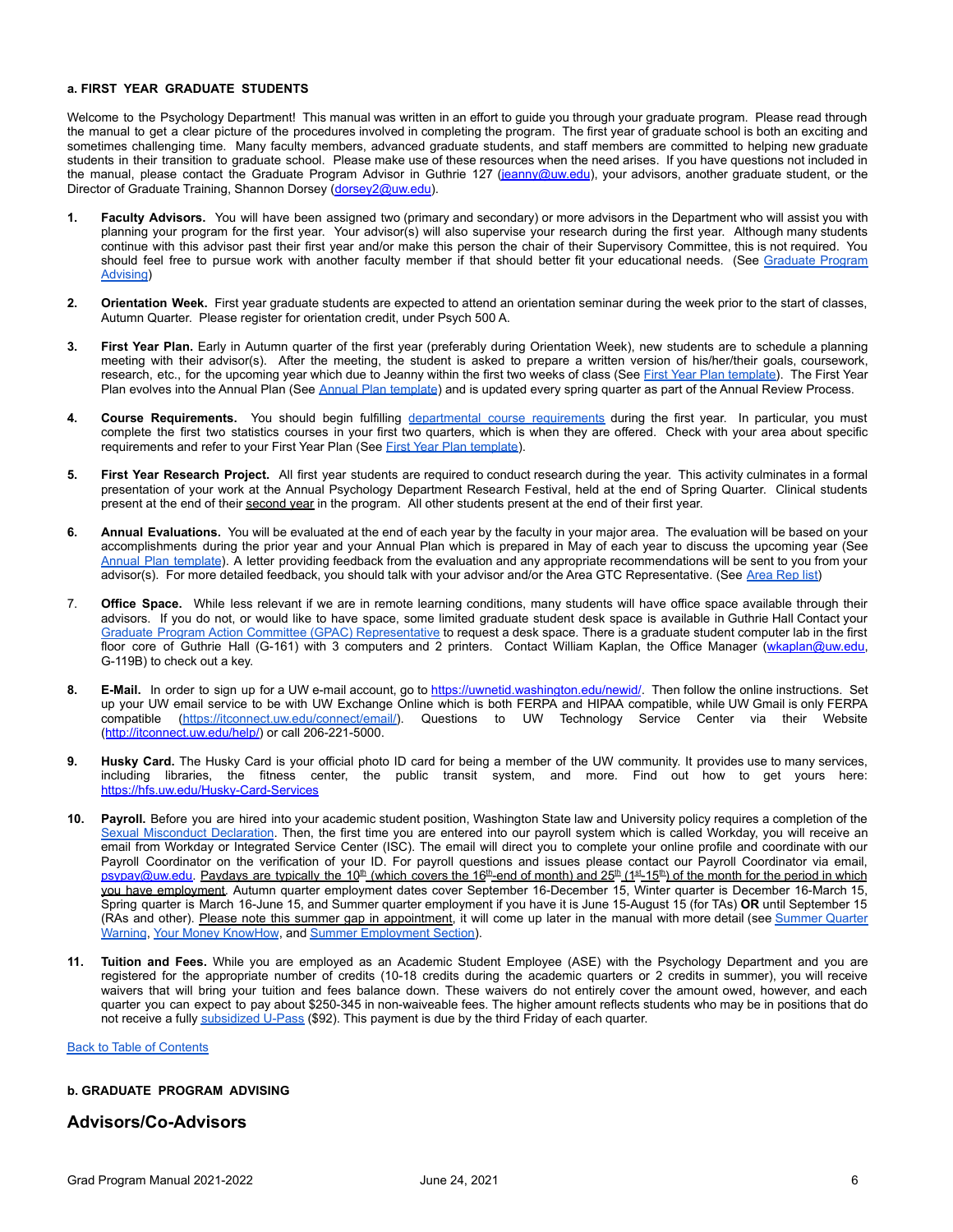Advisors work to help students with their goals and with their research. They also usually serve as the chair of the student's Supervisory Committee. Co-advisors are assigned to students to provide students with additional support. Students should feel free to approach their advisors and co-advisors with questions or concerns regarding their program. Advisors and co-advisors are also typically the ones who sign the [Master's](#page-15-2) Warrant. Although the advisors and co-advisors are assigned to students for the first year of the program, students may change these assignments over the course of the graduate program. It is recommended that students who would like to change advisors or co-advisors discuss this possibility with their advisor or co-advisor. For a student perspective, consult with other graduate students, and/or [GPAC.](#page-6-0)

### *Graduate Training Committee –* **Chaired by Shannon Dorsey** (e-mail: [dorsey2@uw.edu](mailto:dorsey2@uw.edu))

The Graduate Training [Committee](#page-22-2) (GTC) is an appointed committee of the faculty. Faculty members of the Committee represent each of the sub-areas within the Psychology Department, and two graduate students attend the meetings to provide student input. The functions of the Committee are to:

- 1. Consider graduate training issues that relate to the entire department in order to make recommendations for departmental action. This would include such topics as departmental course requirements, research requirements, timing of general exams, etc.
- 2. Address grievances any student may have in regard to training issues or individual treatment within the department.
- 3. In collaboration with the Areas, review the progress of individual graduate students, recommend disciplinary actions when necessary (rare).
- 4. Keep abreast of changes in Graduate School policies in order to interpret them to students and faculty.
- 5. Think about the future of graduate training in regards to societal changes in job prospects, funding, etc.

### **Graduate Program Coordinator – Shannon Dorsey** ([dorsey2@uw.edu\)](mailto:dorsey2@uw.edu)

The Graduate Program Coordinator (GPC) supervises the activities of the Graduate Program Office, is the Chair of the GTC, is an Associate Chair for the department, acts as liaison with the Graduate School, assigns teaching assistants in collaboration with the Graduate Program Advisor, and provides individual counseling and troubleshooting to graduate students. Academic advising, in general, is provided by your own advisor, though the GPC may be more knowledgeable and up-to-date on some policies and requirements. If in doubt, see the GPC, who can refer you to a more appropriate person, if necessary. (See the ['Whom](#page-26-0) to See list)

### <span id="page-6-1"></span>**Graduate Program Advisor – Jeanny Mai** (G-127, [jeanny@uw.edu](mailto:jeanny@uw.edu))

The Graduate Program Advisor (GPA) may be the most important of all these sources, as she is knowledgeable about the Graduate School and the University, and knows the procedures that you must follow along the way toward your degree.

Graduate Program Advisor activities of importance to you include:

- 1. Keeping an updated record of your student status, Supervisory Committee members, etc. Also, if given some idea of your time schedule for completing requirements, she can remind you of procedural details.
- 2. Making official requests to the Graduate School for Supervisory / Reading Committee formation and changes.
- 3. Scheduling General and Final Examinations with the Graduate School.<br>4. Preparing and distributing Master's / General Exam / Final Exam war
- Preparing and distributing Master's / General Exam / Final Exam warrants. (The term 'warrant' refers to the document signed by the supervisory committee stating that the student has passed the Master's, General or Final Exam.)
- 5. Coordinating TA assignments in collaboration with the GPC and Associate Chair, handling TA budget questions, entering TA payroll appointments.
- 6. Questions concerning University and departmental requirements for grad student program, progress toward degree.
- 7. Registration problems.
- 8. Entering scholarships or fellowship awards, requesting non-resident tuition waivers from the Graduate school.
- 9. Organizing department events, such as Recruitment Day, Welcome Party, Research Festival and Hooding.<br>10. Graduate student travel support (Bolles, Fuilta and Wagner), dissertation (Bolles) support, emergency f
- 10. Graduate student travel support (Bolles, Fujita and Wagner), dissertation (Bolles) support, emergency funding support, and grocery giftcard requests.
- 11. Manages internal department awards (Alcor, Hunt, Sarason, etc) funding allocations.

The Graduate Program Advisor also has many other responsibilities, including the time-consuming job of graduate admissions. She is here to support you. Just know that in some periods she may be busier.

### <span id="page-6-0"></span>**Psychology Graduate Program Action Committee (GPAC)**

Founded in 1998, this committee represents all graduate students in the Psychology Department and serves as a liaison between students, faculty, and administration. **Membership is open to all psychology graduate students.** Students are invited to participate in this committee and are welcome to attend any meetings, to ask questions, or to raise issues pertaining to the Psychology Department.

GPAC Representative for this year is:

**TBD** 

GPAC website, <https://psych.uw.edu/intranet/graduate/gpac>

### **Graduate & Professional Student Senate (GPSS)**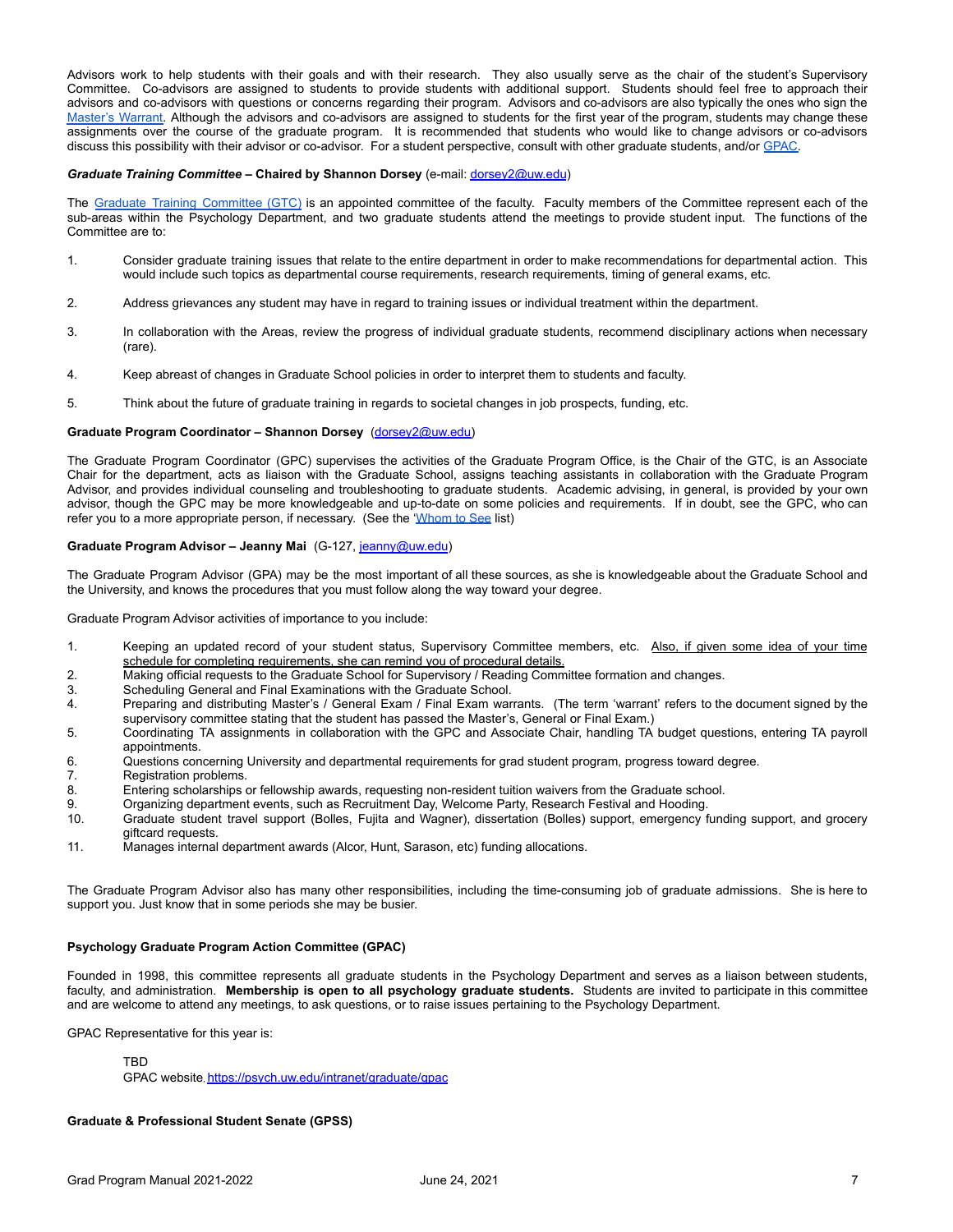The Graduate and Professional Student Senate (GPSS) represents over 15,000 graduate and professional students at the University of Washington. Our Senators represent academic departments as well as non-academic programs and communities. GPSS hosts events and programming, provides opportunities for engagement through internal committees and university-wide liaison positions, and offers funding for academic and professional development.

"We advocate for the needs and interests of our constituents on campus and at the state and federal levels. We promote professional development and foster a sense of community and connection. We ensure that the University of Washington upholds our shared values by amplifying graduate and professional student voices at all levels of university decision-making. We aspire to create an equitable and inclusive community within all of GPSS."

The Graduate and Professional Student Senate is responsible for identifying and discussing issues affecting the graduate and professional student body at the University of Washington. The Senate elects four officers and all internal GPSS committees, approves the annual budget, votes on resolutions and gives general guidance to the officers and Executive committee on various issues. Each degree-granting department has two Senate seats.

Each year, senators are elected to serve on the GPSS Executive Committee. The Executive Committee is responsible for a multitude of various issues related to GPSS and the Senate. Specific tasks include addressing the issues and concerns identified by the Senate, review and recommend an annual budget to the Senate for the following fiscal year, annually approves funding guidelines and criteria to be used by the Financial and Budget Committee, and much more.

GPSS Representatives for this year are:

Diana Kwon, [dmkwon@uw.edu](mailto:dmkwon@uw.edu) Terrence Pope (also a GPSS Executive Senator), [tjpope@uw.edu](mailto:tjpope@uw.edu)

GPSS website, http://depts.washington.edu/gpss/

Back to Table of [Contents](#page-2-0)

### <span id="page-7-0"></span>**c. REGISTRATION**

**Choose your courses**. Review the course [requirements](#page-22-0). A description of Psychology courses is found on the Psychology webpage (<http://www.washington.edu/students/crscat/psych.html>). In consultation with your advisor, decide which courses to take in your first year and beyond (First Year Plan evolves into the Annual Plan). Also talk with other students or the instructor of the courses.

**Look up courses in the Time Schedule**. Once you have decided upon the classes you want to take, look in the "Time Schedule" for the appropriate quarter to find out the days and times when these classes meet. The UW Time Schedule can be found on the UW website <http://www.washington.edu/students/timeschd/>.

**Entry Codes**. You should make note of the classes that need a "course entry code" or a "course permission card." The course entry code numbers are usually available from the instructor. If the course has variable credits, such as Psych 600, 700, or 800, the entry code numbers should be available from William Kaplan by email ([wkaplan@uw.edu\)](mailto:wkaplan@uw.edu) in our remote environment. Email William and CC your advisor/the instructor who will approve your request by email, and William will send you the entry code by email. When we return to in-person, you can pick up permission cards in the main office in Guthrie (G-119A.) The permission cards need to be signed by the instructor of the course (or your advisor for independent research) and then exchanged for the course entry code number. If problems with entry codes occur during registration, you should contact the instructor, Kim Arbios, Course Scheduling Coordinator (karbios@uw.edu), or Jeanny.

During the academic year you must be registered for courses or petition for on-leave status. Failure to do so will result in being dropped from the University, and we do not want this to happen! (Exception: You do not need to go on-leave or register for Summer Quarter. Summer quarter On-Leave status is automatic/free for all graduate students who were either registered or officially On-Leave during the prior Spring Quarter.) If you have a teaching or research assistantship or on financial aid, please see the section of this manual entitled ["Number](#page-8-1) of Credits."

### *Registration*

Register for classes before the first day of instruction to avoid a late first time registration fee (\$25). Changes in courses may be made no later than the seventh calendar day of the quarter to avoid a change of registration fee (\$20), use of your one annual drop, and possible tuition forfeiture. Registration is done on the web at: <http://my.uw.edu/>. If you have questions, please email the Registration Office ([regoff@uw.edu](mailto:regoff@uw.edu)) or call (206) 543-8580, Monday through Friday, 8:00 a.m. to 5:00 p.m., and a staff member will gladly assist you. Please include your student number when you contact the Registration Office for any reason.

**Important**: Keep <sup>a</sup> file for yourself of all the courses you take, *including* seminars and independent studies. In this file enclose reading lists, syllabi, instructor name(s), and the quarter and year each course was taken. This file will be invaluable to you later; e.g., when you apply for licensing or teaching positions.

### *10 Year Limit*

The count of years in the program begins during the Autumn Quarter following the student's admission. Quarters on-leave or assigned off campus count as if the student has been in residence, i.e., "the clock keeps ticking." Quarters in clinical internships also count in the determination of the student's number of years in the program. In the unlikely event it becomes necessary to complete your program in more than 10 years, this situation will be discussed by GTC and if approved, Jeanny will submit a petition to the Dean of the Graduate School for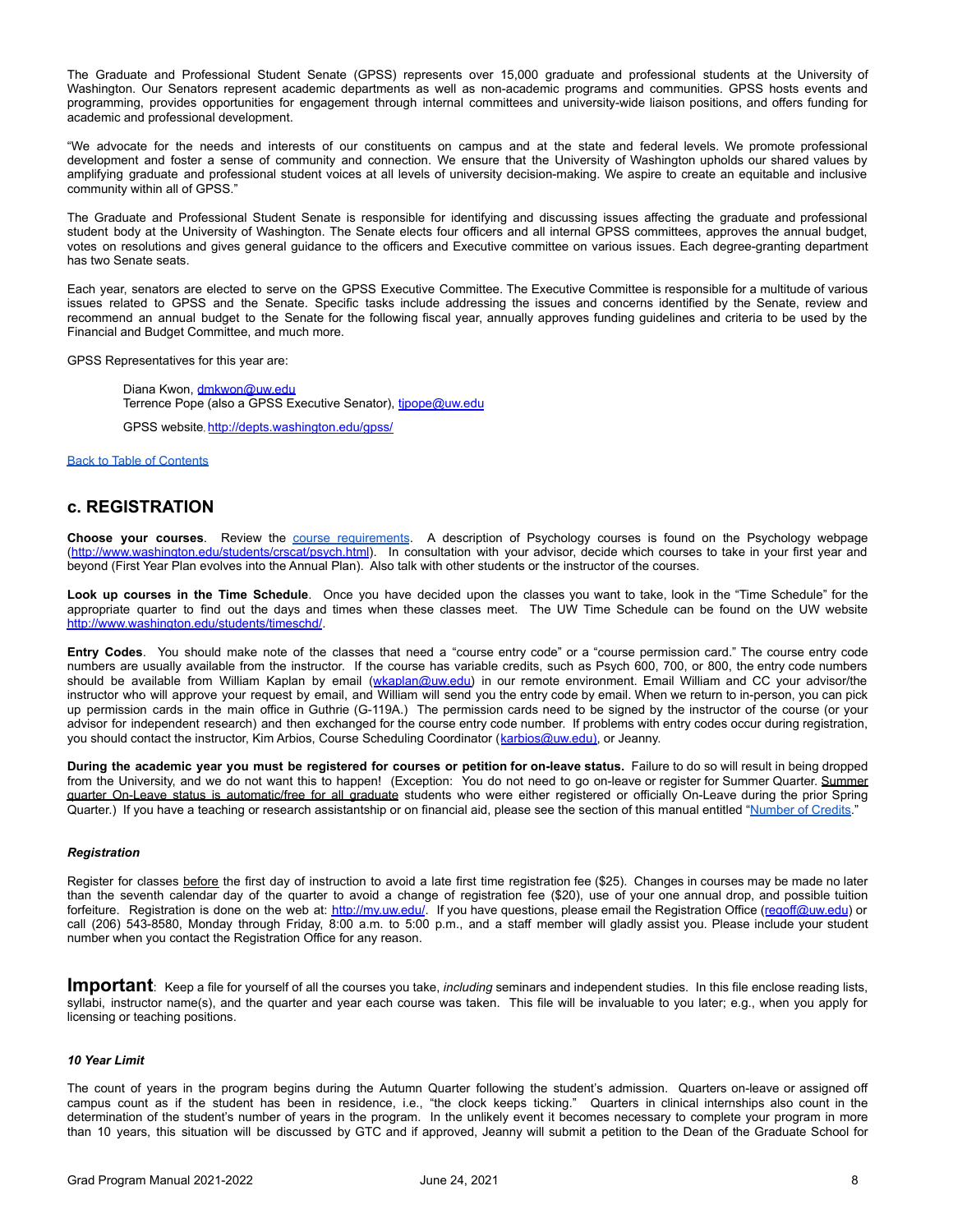permission to extend the 10-year limit but there is still a possibility it will not be approved. Therefore, we strongly recommend, if at all possible, to complete the program in under 10 years. The program is designed to be finished in 5 to 6 years.

### *Dropping and Adding Courses*

If you need to drop or add a course, be certain to do this within the first seven calendar days of the quarter to avoid a \$20 change of registration fee or possible tuition forfeiture. Once the change of registration fee is in effect, and you need to change your schedule, make all changes in ONE day, so you get charged once.

If you drop classes after the  $8<sup>th</sup>$  calendar day of the quarter, you will be charged a \$20 (change of registration fee) and possible tuition forfeiture (next section).

### *Tuition Forfeiture*

Tuition forfeitures are fees that are charged when you make changes to your schedule from the 8<sup>th</sup> through the 30<sup>th</sup> calendar day of the quarter that result in you dropping from one tuition rate to another, or withdrawing completely from your classes.

### <https://finance.uw.edu/sfs/tuition/forfeiture-refund>

You should note that you are permitted **only ONE** drop after the second week of the quarter (the "current quarter drop"), per quarter before utilizing the Advisor Assisted Quarter Drop – consider wisely and understand the repercussions of changing your schedule!

<https://registrar.washington.edu/students/current-quarter-drop/>

### <span id="page-8-1"></span>*Number of Credits*

TAs and RAs must register for a minimum of 10 credit hours for each quarter of their appointment (2 credits for Summer Quarter unless on an hourly RA pay schedule for Summer in which case you will not register at all in summer). These credits can include credit for Psych 600 (Independent Study/Research), Psych 700 (Master's Thesis), or Psych 800 (Doctoral Dissertation) with the number of credit hours commensurate with your time commitment to your research and individual study (suggested guideline of 3hrs/wk = 1 credit). Since you are virtually always conducting a program of independent study and research, you will generally register for several credits in one or more of these courses each quarter.

The tuition charge is the same for 7-18 credit hours. You will be charged additional tuition for credits in excess of 18. A minimum of 9 credits in Psych 700 is needed for the [Master's](#page-15-2) Degree. A minimum of 27 credits over at least 3 quarters in Psych 800 is needed for the [Doctoral](#page-18-0) Degree. There is no maximum number of credits for these courses, which can be earned over multiple quarters, but students cannot register for more than 10 credits of Psych 800 per quarter.

<span id="page-8-2"></span>

| REGISTRATION REQUIREMENTS                 | Academic Year | Summer Quarter        |
|-------------------------------------------|---------------|-----------------------|
| <b>Full time Status</b>                   | $10-18$       | $10-18$               |
| Minimum Credits Required                  |               | $0^*$                 |
| Minimum Credits to maintain TA/RA         | 10            |                       |
| Minimum Credits to maintain Financial Aid | $5-10$        | variable <sup>+</sup> |

\*If registered during previous academic year (Autumn, Winter, Spring)

<sup>+</sup>For Full time Financial Aid (i.e. student loans) you likely need anywhere between 5-10 credits every quarter (including summer). Please check with Student Fiscal Services [\(sfshelp@uw.edu](mailto:sfshelp@u.washington.edu), 206-543-4694, or chat with them at: <http://finance.uw.edu/sfs/home>) for your particular situation.

#### Back to Table of [Contents](#page-2-0)

### <span id="page-8-0"></span>**d. FIRST YEAR CHECKLIST**

□ Attend the Psychology Orientation and the UW's Center for Teaching and Learning (CTL) TA Program/International TA Sessions which occur the week before school starts [\(https://teaching.washington.edu/programs/ta-program/\)](https://teaching.washington.edu/programs/ta-program/)

 $\Box$  Prior to the beginning of classes, meet with your advisor to go over course requirements, research plan, and TA/RA assignment

- □ Get Washington State driver's license [\(http://www.dol.wa.gov/\)](http://www.dol.wa.gov/)
- □ Complete payroll, insurance, and tax paperwork with our Payroll Coordinator, G-131, 206-543-3366, [psypay@uw.edu](mailto:merlej@u.washington.edu)
- $\Box$  Get e-mail account (set up with UW Exchange Online for FERPA and HIPAA), office space, etc.
- □ Acquire building keys in the Guthrie front office (when UW is no longer remote)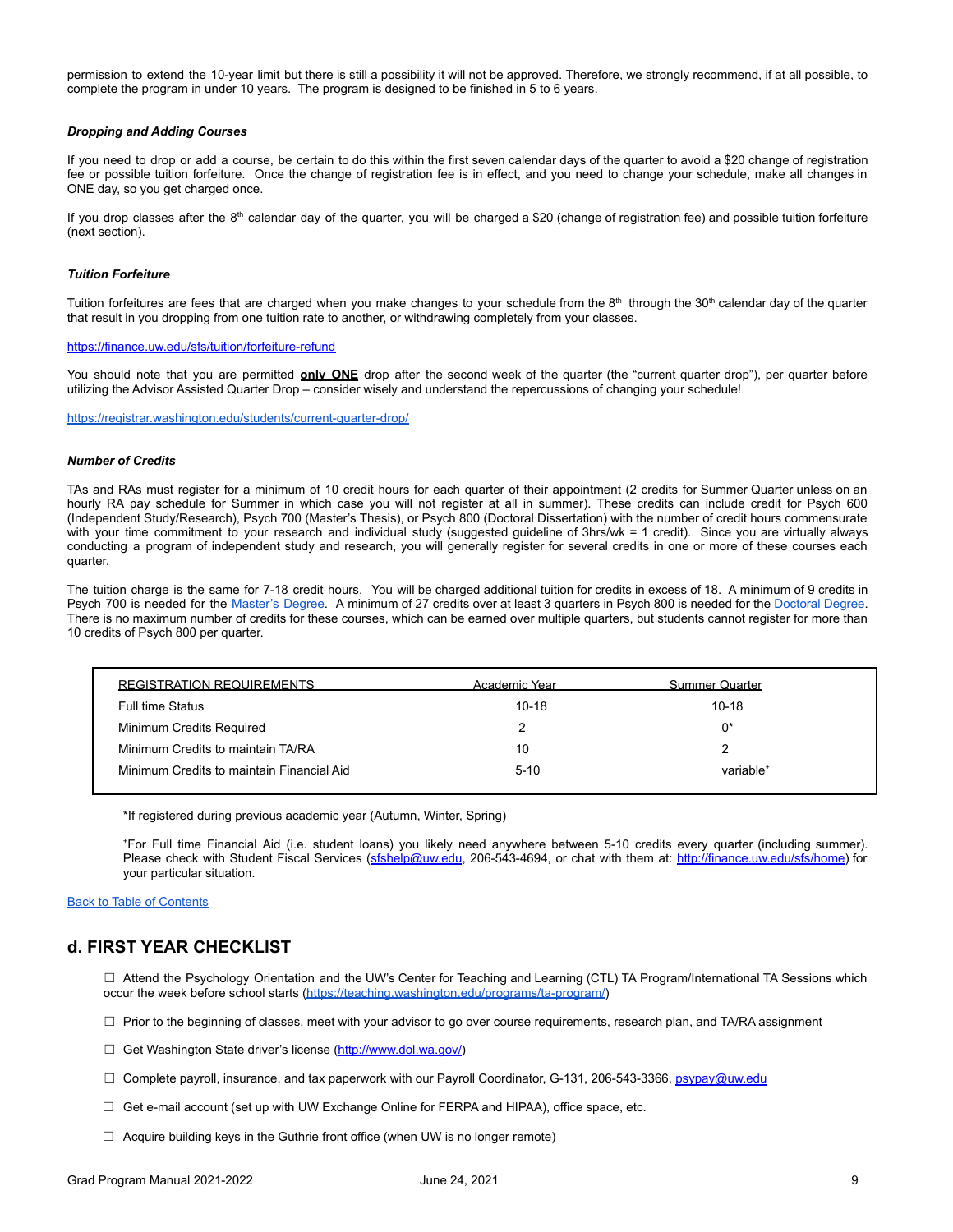- $\Box$  Pay remaining student fees/tuition before the due date by the 3<sup>rd</sup> Friday of the quarter
- $\Box$  Talk with more advanced students to get their tips on the program

□ Complete your First Year Plan with your advisor (See First Year Plan [Template](#page-42-0)) Turn in the final version by the end of the first two weeks of classes to Jeanny

 $\Box$  Register for classes before the first day of classes, including: Orientation seminar, statistics sequence, Proseminar, Colloquium Series

☐ Keep a file for yourself of all the courses you take, *including* seminars and independent studies. In this file enclose reading lists, syllabi, instructor name(s), and the quarter and year each course was taken. This file will be invaluable to you later, e.g. when you apply for licensing or a teaching position.

- ☐ Prepare for the first/second year project
- $\Box$  Think about summer funding
- $\Box$  Review this manual for information that might be helpful

If any concerns arise, don't be shy. Talk to your advisor, co-advisor, another student, the Lead TA, the GPAC rep, the Graduate Program Advisor (Jeanny Mai, [jeanny@uw.edu\)](mailto:jeanny@uw.edu), the Director of Graduate Training (Shannon Dorsey, [dorsey2@uw.edu\)](mailto:dorsey2@uw.edu), or anyone else you think might be helpful.

Back to Table of [Contents](#page-2-0)

### **C. PROGRESSING THROUGH THE PROGRAM**

### <span id="page-9-0"></span>**a. ANNUAL PLAN**

All graduate students and their advisors are expected to participate in an annual planning and evaluation process. In 1999, 2003, and 2015, the faculty approved changes in the course requirements for our graduate program. The Planning/Evaluation undergoes revision and improvement as needed.

*First Year Plan*. Each new graduate student should look at the first year planning template (See First Year Plan [template](#page-42-0)). They should meet with their advisor(s) at the beginning of Autumn Quarter, and begin developing a plan for the first year of study. After the meeting, the student should prepare a draft of their first year plan, including goals, coursework, research, etc., for the upcoming year. The student and the advisor(s) should complete and sign the first year plan by the end of the first two weeks of classes, and forward it to the Graduate Program Advisor (GPA, Jeanny Mai). She will forward the plan to the Director of Graduate Training (GPC, Shannon Dorsey) for review from a Graduate Program perspective and thereafter place it in the student's file.

*Annual Plan*. Annual plans are prepared in May of each year. These plans are being revised for the 2020-2021 academic year to allow students to showcase a wider range of achievements in graduate school (beyond just publications and grants). Annual Plan Student [Templates](#page-44-0) will be distributed via email around April 1. The student and advisor should meet in early April or May, and the final version of the plan should be in the advisor's hands at the end of May. The student's co-advisor and/or committee should be involved as appropriate. The advisor will then draft a feedback/evaluation letter to the student, and forward both the plan and draft evaluation letter to the GTC [Area](#page-22-2) Rep by mid-June.

*Evaluation/Feedback Letters.* Areas will meet and review the plans and letters at the end of Spring Quarter. Other Area faculty members can suggest additions or modifications to the letter. Letters should be signed by the primary advisor, secondary advisor if pre-committee and the [GTC](#page-22-2) [Area](#page-22-2) Rep, and given to Jeanny for distribution. Students should receive their evaluation letters by about July 1.

Copies of the plans and letters will also be forwarded to Shannon Dorsey (GTC), who will review them from a Graduate Program perspective. If any students need additional support or are experiencing challenges, the plan and letter will be considered by GTC at its meeting early in Summer Quarter. In very rare cases, if needed, an additional letter advising the student of official actions by the GTC or the Graduate School will be sent to the student from the GTC. After review by the GTC, the original evaluation will be given to the student, the plans and copies of the evaluation letters will be placed in the student's file.

[Templates](#page-41-0) setting forth the topics that need to be covered for both the student plan and the faculty evaluation letter can be found at the back of this manual. Topics include items such as goals, accomplishments, progress, development of skills in teaching and research, coursework, service, presentations, awards, and preparation of a *curriculum vitae* (academic résumé).

Back to Table of [Contents](#page-2-0)

### <span id="page-9-1"></span>**b. CONDUCTING A RESEARCH PROJECT**

- **1. General Considerations.** All students are expected to acquire research skills. All research must have a faculty sponsor, typically the student's advisor. A student's research experience begins in the first year of graduate school and should be an ongoing activity throughout their graduate career. Over the course of graduate school, many students have a chance to work with multiple faculty members, most often their primary and secondary advisors.
- **2. Acquisition of Research Participants (Subjects)**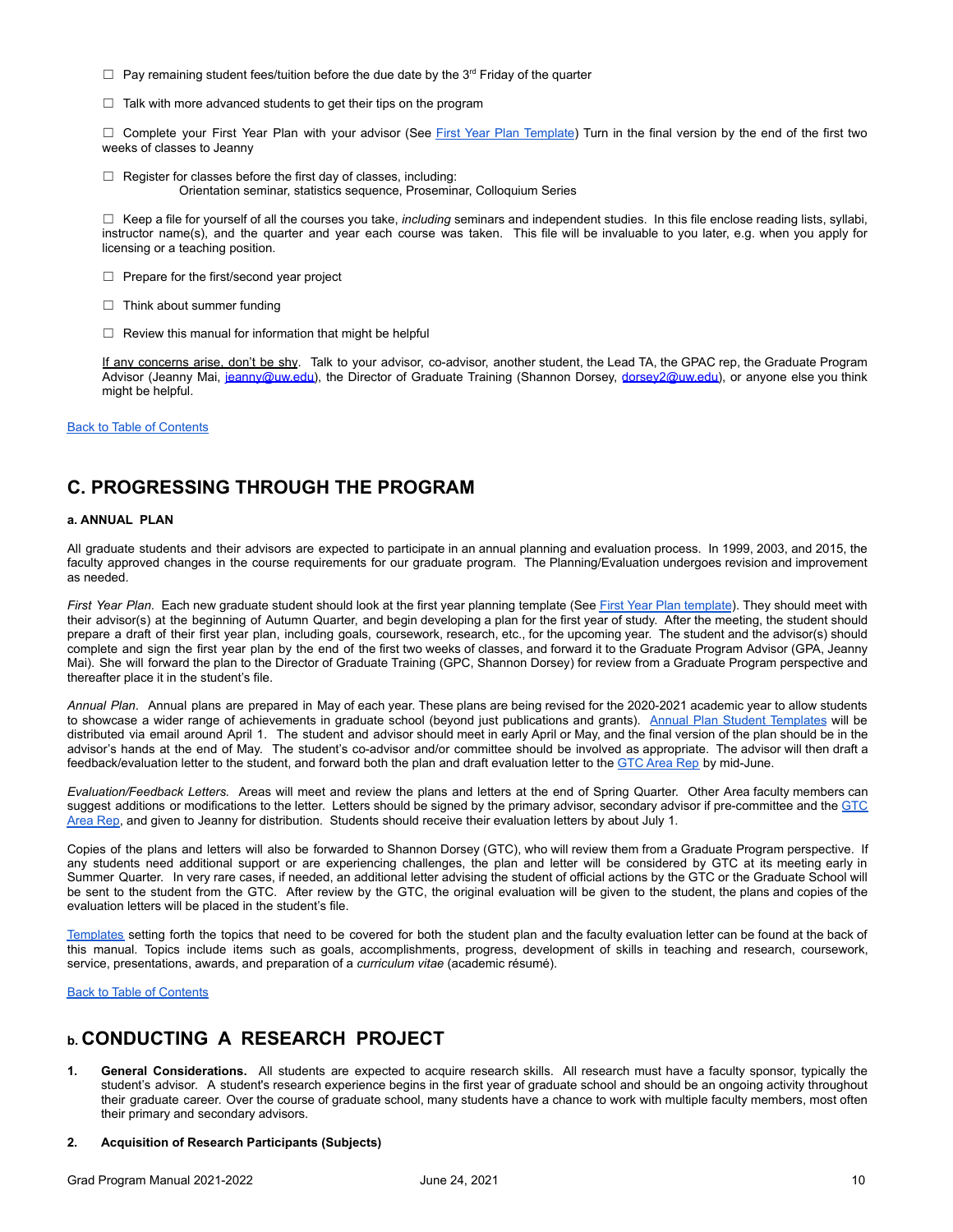*Animal Research* - The Office of Animal Welfare (OAW) is the key administrative unit responsible for implementing federal and non-federal requirements for use of vertebrate animals in research and teaching. <http://depts.washington.edu/uwhsa/units/office-of-animal-welfare/> Please check with your faculty advisor before contacting OAW.

*Human Participants -* The Psychology Research Pool (**PRP**) is an administrative mechanism that (a) offers a convenient way for undergraduate students enrolled in psychology courses to gain experience with a broad range of psychological research, and (b) furnishes faculty and graduate students in the Psychology Department with participants for their research projects. The PRP is designed to ensure that consistent and proper procedures are followed by all researchers for the protection of the participants. It is also designed to make participation by the students as easy and educational as possible. Every research study in the PRP must be individually approved by a UW IRB Committee, or it must receive administrative approval for exempt status from the Human Subjects Division. Research sessions are conducted on a daily basis throughout the quarter, including summer quarter. Detailed information regarding the PRP is contained on the PRP homepage of the department website [\(https://psych.uw.edu/research/resources/prp](https://psych.uw.edu/research/resources/prp)).

A faculty member (Andrea Stocco is PRP Coordinator for 2021-2022) is responsible for the operation of the PRP. Iris Kuo (contact: [psypool@uw.edu\)](mailto:psypool@uw.edu), a psychology graduate student, serves as Research Pool Manager who conducts the day-to-day operations of the PRP. She can help you with any questions related to online pool (in our remote environment). She can open the pool for in person recruitment and has a list of all labs approved to run in-person research. The PRP office is located in Guthrie Hall, room 069, email [psypool@uw.edu](mailto:psypool@uw.edu), 206-543-9652.

*Infant and Child Participants* - Contact the Communication Studies Participant Pool, [partpool@uw.edu](mailto:partpool@u.washington.edu) or 206-616-9081. You will need a faculty sponsor and human subjects approval for your research in order to use the participant pool. You should also talk to your advisor about funding. Check out their website: <https://studies.uw.edu/information-researchers> Pat Kuhl is the Psychology Child/Infant Subject Pool Coordinator and the Manager of the pool is Ellen Levi ([elevi@uw.edu\)](mailto:elevi@uw.edu) for questions.

**3. Research Space.** The Department Chair and Administrator coordinate space for animal research. Human subjects research is typically conducted in your advisor's lab space. Contact your advisor for further options.

A departmental lab for running human subjects utilizing computers is located in the Chemistry Library building, Room 210E. Fourteen PCs allow experimenters to run multiple subjects at one time. Some rules governing the use of the computer lab include:

- 1) The room is for use by faculty, graduate students, or personnel under their direct supervision.
- 2) The room must be scheduled online at least one week in advance via PsyCal, <https://depts.washington.edu/psych/department/><br>3) If you will not be using the room after you have scheduled it, please cancel the reservation i
- If you will not be using the room after you have scheduled it, please cancel the reservation in PsyCal so it can be made available to others.
- 4) The room should be scheduled in 30-minute increments. Please keep scheduling requests to 2 hours per day per person, or 10 hours per week. We will always attempt to accommodate requests for more time. Schedule only the time you know you will use.
- 5) The room is available from 8:00 AM to 7:00 PM, Monday through Friday.
- 6) You must provide your own software and supplies.
- 7) When scheduling, please take into account set up and takedown time for your software. Also, please clean/sanitize the room for the next person.
- **4. Equipment.** Small research equipment and audio-visual aids are available by reservation in PsyCal as well. The department orders new equipment on an as-needed basis. See William Kaplan, the Office Manager (G-119B, [wkaplan@uw.edu\)](mailto:wkaplan@uw.edu), for current inventory and future needs. The Office of Technical Services aka "the Shop" (G-28) also has equipment that may be borrowed for experimental research. A faculty member must sponsor equipment requests.
- **5. Financial Support.** The department has limited funding for student research projects. You may apply for funds for equipment, supplies, subject payment, etc., for your dissertation. To be eligible, you must have reached candidate or Ph.C. status (i.e. passed general exam). The Bolles Dissertation Fellowship award can only be used to assist your research and cannot be spent on travel expenses. Bolles application forms are available in our department intranet website under [Department](https://psych.uw.edu/intranet/forms) Forms and Graduate. There is a lifetime maximum of \$1250 to request.

Department-supported student travel (one trip) is available annually for students. First year students who do not yet have their own research to present at a conference, may apply for travel funds to a major conference in their field. All non-first years must present in order to receive funding. Typically, the travel allocation is \$750 domestic (international travel, please contact Jeanny first) and can cover conference fees, ground transportation, and accommodations, in addition to airfare, train, etc. For virtual conferences in covid-impacted years, the conference registration limit goal is \$350 and we will reimburse up to two virtual conferences. Travel forms are available in our department intranet website under [Department](https://psych.uw.edu/intranet/forms) Forms and Graduate.

The Department has a few awards that provide tuition waivers, stipend, and health insurance. Most of these yearly awards can only be redeemed in Summer quarter and at 2cr (Alcor, Hunt, Psychology Department Scholar RA, and Sarason). The Hunt fellowship can be redeemed in either an academic or summer quarter. Please watch the listserv for the call for applications from Jeanny in February or so. Typically these awards will be awarded to students who are a little more advanced in the program, but not always.

If you are a research assistant on a grant, all grant-related work/needs (supplies) must be billed to the budget number on the grant. If your research is not funded by a faculty grant, you may write your own grant under sponsorship of a faculty member. For information on grants being offered, watch the Department Newsletter for agency requests for proposals, see Jeneil Lagasse, discuss the possibility with your advisor, or visit the Grants and Funding Information Service (GFIS) office located in Allen Library South, Ground Floor, Research Commons, Consultation Studio. Common student grants that include stipends are the Graduate Research Fellowship Program from the National Science Foundation and the National Research Service Award from the National Institutes of Health.

**Grants and Funding Information Service (GFIS)**, located in Suzzallo Library, assists UW graduate students in their search for information about financial opportunities available outside the UW. See their website at <http://www.lib.washington.edu/commons/services/gfis> or email them at [gfis@uw.edu.](mailto:gfis@uw.edu)

### **6. Computer Facilities**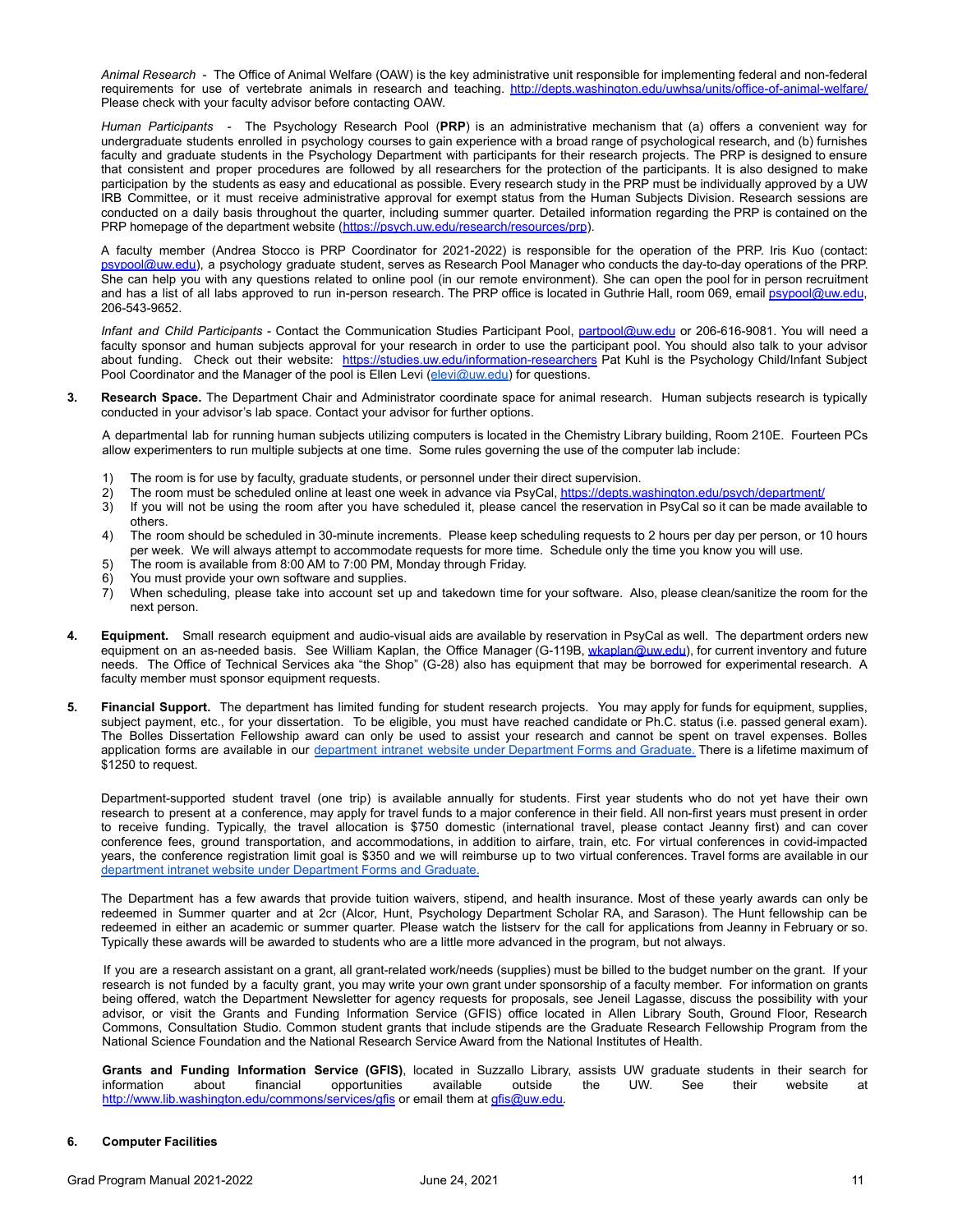### **Psychology Department Resources**

Each graduate student has a faculty advisor and/or faculty person with whom they are doing research. The computer facilities of the faculty advisor/research colleague are generally shared with their graduate students.

### **Intradepartmental Resources (Guthrie)**

The Office of Technical Services aka "the Shop" (G-28, 206-543-8281) is responsible for computer maintenance, equipment, and software advice. We support all computer models, but specialize in Dell. For statistical analysis, we support SPSS and the program R is freely available online. Currently the statistical program R is used for the required statistics courses.

### **Graduate Student Computer lab**

There is a computer lab in the first floor core of Guthrie Hall (G-161) with 3 computers and 2 printers for use by grad students. Contact William Kaplan, the Office Manager (G-119B, [wkaplan@uw.edu](mailto:wkaplan@uw.edu)) to check out a key. There are also a few adjacent offices available for students who do not have space in a lab. Contact your GPAC representative to request a desk space.

**Chemistry Library 210E**– 14 Windows XP workstations in ChemLib's Research Lab. All of these computers are connected to the Internet and to the departmental network.

### **7. Extra-Departmental Resources**

**Center for Social Science Computation and Research (CSSCR)** Savery Hall, Room 110 Phone: 206-543-8110<br>e-mail: CSSCR@uw.edu

web: <http://depts.washington.edu/csscr/>

Students should familiarize themselves with this resource center. It is located in Savery Hall and exists to help social scientists with using computers in their research, particularly in the social sciences. The Center has a large number of terminals and printers, as well as microcomputer teaching classrooms. The Center offers basic courses free of charge in computing, e.g., SPSS X, MS Windows, etc. Consultants are available to assist you. Normally a Psychology graduate student serves as one of the consultants. The Center also has a special facility for graduate students equipped with high-powered computers and statistical packages, such as SAS, M-Plus, etc. **The Psychology Department is part of this center. Please use it!**

**Learning Technologies Help Desks (Canvas, Catalyst)** Odegaard Undergraduate Library, 2<sup>nd</sup> Floor, M-F 8a-5p Phone: 206-221-5000 e-mail: [help@uw.edu](mailto:help@uw.edu) web: <http://itconnect.uw.edu/learn/tools/>

**Center for Teaching and Learning (CTL)** 100 Gerberding Hall Phone: 206-543-6588<br>e-mail: the CTL@uw.edu

web: <http://www.washington.edu/teaching/>

**8. Undergraduate Research Assistants (499s**) The department requires undergraduate Psychology Majors to have some type of field or research experience. Undergraduate research assistants enroll in Psych 499 under the sponsorship of a faculty member. Often undergraduates help or work with graduate students and find this experience very rewarding. You have a great opportunity to support and mentor future scientists in Psychology. We encourage you and your lab to think about equity and inclusion as you recruit 499s—for example, how can labs make it easier for first generation students and BIPOC students to join, feel welcome and be supported in our labs? Resources are being developed by many of our labs and you can review these with your lab, if more equity and inclusion work is needed. The Psychology Undergraduate Advising Office (G-114) manages the recruitment of undergraduate students for 499. Contact the Psychology Undergraduate Advising Office for further information or check the departmental website under undergraduate studies, Research opportunities: <https://psych.uw.edu/undergraduate/psych-499>

*Concluding Comments***.** Conducting good research requires substantial planning and ongoing administration. Your advisor and those listed above are available to aid you in your research endeavors. Research skills will play an important part in your graduate career, so get started early, plan well, and don't hesitate to ask for help.

### Back to Table of [Contents](#page-2-0)

### <span id="page-11-0"></span>**c. TAKING COURSES**

1. *Philosophy.* The program features individualized programs centered around preparing you to meet your own self-defined goals. In keeping with this intention, your individual coursework will be chosen carefully as part of the annual planning process. You will need to invest some time in searching out the optimal set of courses to meet your goals in our program. In the non-clinical programs we have simplified the requirements, allowing students to select the most applicable courses to meet these requirements. We encourage you to spend time before each fall to discuss courses that look useful for the upcoming year. Your advisor and advanced graduate students will be good sources of suggestions, especially for courses outside the Department.

Graduate School is not like undergraduate school in the sense that there is no set program to be completed. You should not be thinking "What do I need to do to pass this course?" but rather "What do I need to do to prepare myself in the best possible way for my career?"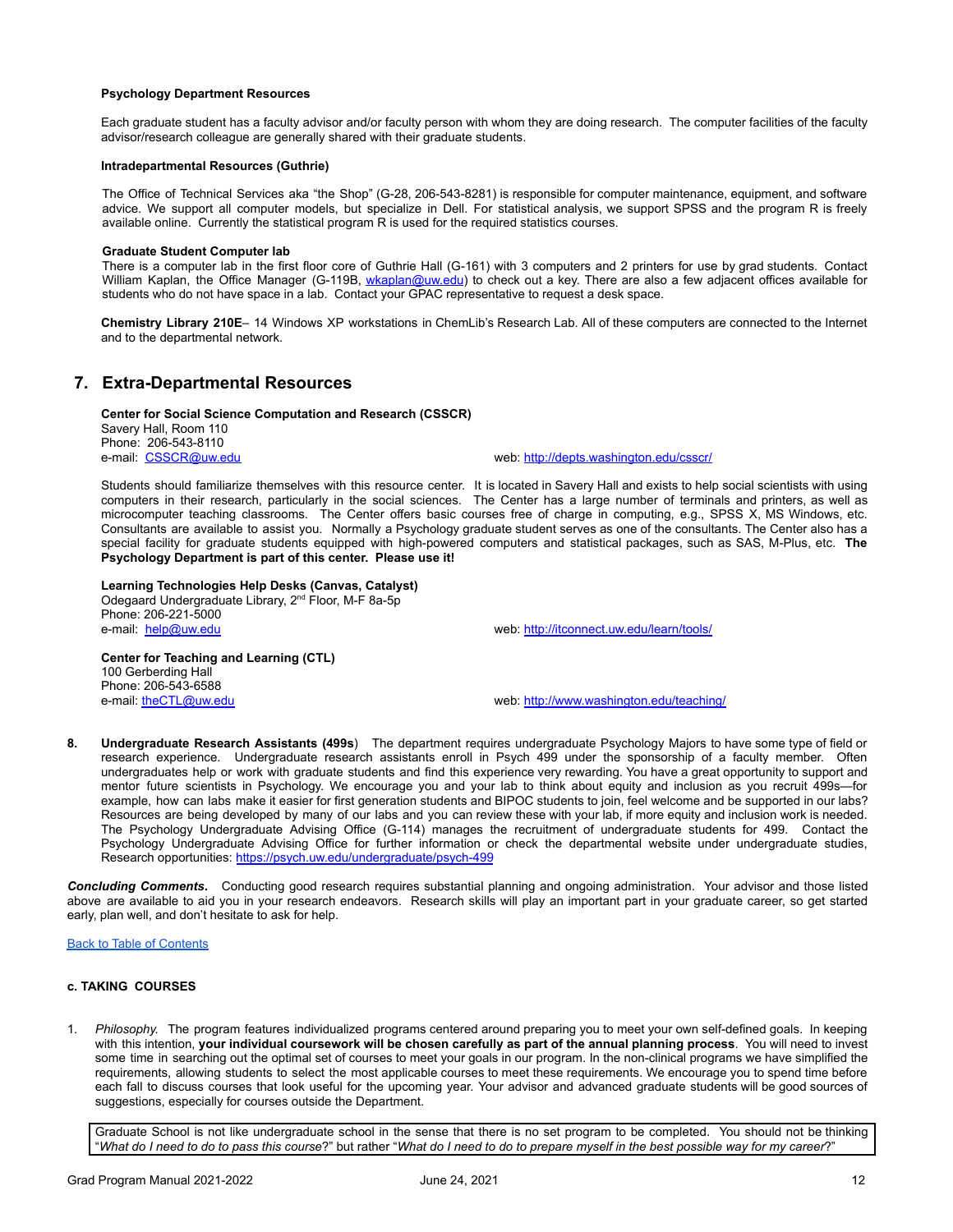2. *Required courses.* The Department and the Areas have adopted some minimal course [requirements](#page-22-0) for graduate students. In the non-clinical areas a minimum of about 10 courses is required (depending upon how you count). In the clinical areas a greater number of courses is required, and learning to do psychological testing and psychotherapy are additional objectives. Please view the clinical training manual which is a separate document.

Most of your required coursework should be completed in your first two years of graduate study (three years for students in the clinical areas), before you take your [General](#page-16-0) Exam. (Also see General Exam Format for [Non-Clinical](#page-17-0) students)

- 3. *Role of the [Supervisory](#page-13-1) Committee.* Your [Supervisory](#page-13-1) Committee will review your coursework in relation to your goals, and may also suggest or require additional coursework. This is one of the reasons that it is to your advantage to form your [Supervisory](#page-13-1) Committee as early as feasible in your second year.
- 4. *Seminars.* As you progress through graduate school, seminars requiring your active participation should replace lecture-type courses. At more advanced levels of graduate study, there is a temptation for students to narrow their focus to the topics studied in their advisors' labs. To counteract this tendency, we require all graduate students to take at least one Advances or Core course outside their primary area. We also encourage students to go to other areas' seminar/journal clubs/etc. or take additional out-of-area courses. Seminars outside the Department can also be very valuable, but typically involve asking faculty in the department and other students to learn more about those available and those that may be beneficial.

Back to Table of [Contents](#page-2-0)

### <span id="page-12-0"></span>**d. GRADING AND EVALUATIONS**

### **Grades and Credits Needed**

- 1. All courses fulfilling departmental requirements (primarily 500 level courses, sometimes 400 level courses will count) must be taken for a grade unless the course as a whole is only offered on a Credit/No Credit basis. As stated by the Graduate School, a grade of 2.7 is the minimal satisfactory grade for a course to fulfill departmental requirements. In order to earn a graduate degree, you will need at least 18 graded credits (with grades above 2.7) and a minimum cumulative grade point average of 3.0.
- 2. Some courses will be offered as Credit/No Credit. These Credit/No Credit courses are not counted in the 18 graded credits required for the completion of a graduate degree.
- 3. You may opt to take courses other than those fulfilling departmental requirements on a Satisfactory/Not Satisfactory basis. You must make that designation when you register for the course. The instructor must give you a numerical grade (2.7 and higher for an S) that will be changed by the Registrar's Office for transcript purposes. Again, these credits will not be counted in the 18 graded credits required for graduation or your required courses.

For quarters designated as an "Extraordinary Circumstances Quarter" due to the covid pandemic, "S" courses do count for degree graduation requirements: <https://registrar.washington.edu/students/ec-grading-change-request/>

5. Two sections of each independent study/research course (598, 600, 700 & 800) are offered; section "A" for graded credit, section "B" for Credit/No Credit. You should discuss which section to take with the person sponsoring your work. Grades in these courses are not considered in calculating your grade point average.

600 is for independent research, but per department recommendation, sign up for 700 instead, as it can be applied to a Master's degree if completing a Master's degree is in your plan.

700 is for the Master's degree (9 credits required) – thesis required if you earn the MS

- 800 is for the Dissertation (27 credits required) and should be used as soon as your committee is formed and/or you have begun your own independent research
- 6. An "N" grade is given in independent study/research courses when a project continues over several quarters and will not be graded until its completion. You must maintain continuous registration in that course until a grade is given, and you must be consistent in registering for either the graded or the Credit/No Credit section. An "N" is considered a passing grade if you have financial aid.
- 7. An "X" grade appears on a student's transcript when the instructor has either not yet submitted a grade for a particular course or has marked the column "No Grade Now." X grades remain on a student's record until a grade is submitted. "X" grades do not affect the GPA, but "X" grades do affect student status and eligibility for some types of financial aid. As a result, please review your transcript each quarter to ensure you receive credit/grades for all your coursework.
- 8. Specifically for Clinical students: Clinical students who register for PSYCLN 574-578 which are DSK independent study courses, please only register for the course once you have completed the readings rather than registering for it at the beginning or over multiple quarters.
- <span id="page-12-1"></span>9. A grade of Incomplete ("I") may be recorded if a student has been in attendance and done satisfactory work within 2wks of the end of the quarter and provided documentation to the instructor that the work cannot be completed due to circumstances beyond the student's control. Graduate students who have an incomplete are required to complete the work and have the incomplete converted to a grade/credit in one quarter after the course. Delays in converting incompletes to grades/credit will be considered during the annual review process and in the course of making funding decisions. According to the Graduate School, an incomplete that is not converted to grade/credit will remain as a permanent part of the student's record:

<https://grad.uw.edu/policies-procedures/graduate-school-memoranda/memo-19-grading-system-for-graduate-students/>

10. You may hear people say "*grades in graduate school don't matter*." What they mean by that is you don't want to spend so much time on your classes that it crowds out research productivity. If you find yourself spending much more time on a class than your peers, discuss strategies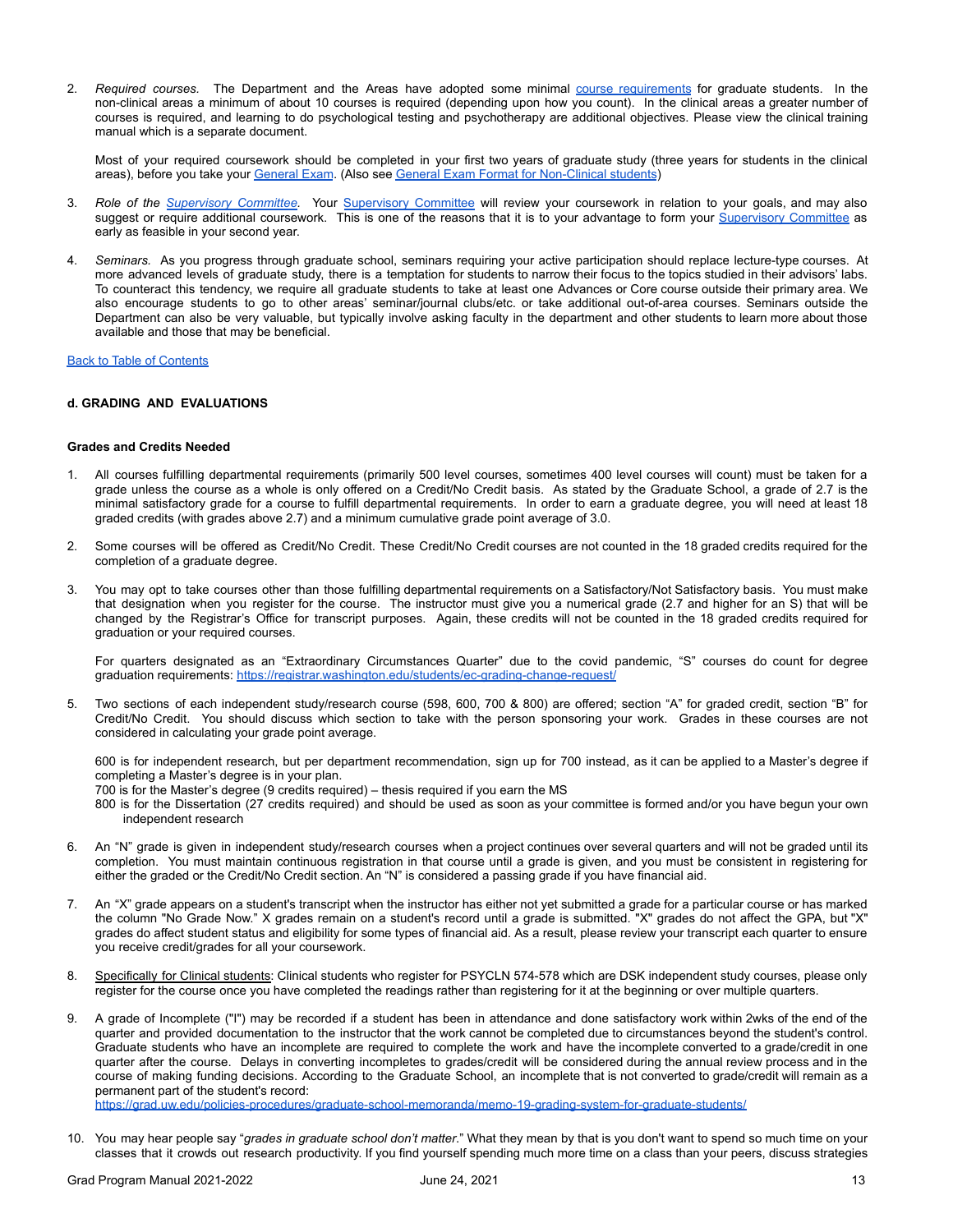with your advisor or instructor on how to read or complete assignments more quickly and how to prioritize coursework with other duties. On the other hand, funders (e.g., Ford, NSF) use transcripts to evaluate whom to fund. In addition, behaviors in classes do matter. Skipping class, not turning in assignments or turning multiple assignments in late, and not being respectful of your classmates or the instructor are generally seen as unfavorable behaviors. These behaviors may be especially important to avoid or explain when you are taking classes with people you have formed relationships with and hope to get letters of recommendation from later or whom might be called by future employers as references.

### Back to Table of [Contents](#page-2-0)

#### <span id="page-13-0"></span>**Evaluation Procedures**

- 1. Your most important evaluations will be provided by your advisor in your annual evaluation letter.
- 2. If your quarterly or cumulative grade point average drops below 3.0, your name will appear on the "Low Scholarship List" sent by the Dean of the Graduate School to the Director of Graduate Training. The progress of those students will then be reviewed by GTC at their next meeting (within the first two weeks of the same quarter), and one of the four possible actions listed in #3 may be taken. In addition, GTC discusses students who score below a 3.0 in department statistics courses to discuss methods of support to the students and assure that students have the quantitative skills to complete their research.
- 3. We have exceptional students. We are here to support you and our goal is to graduate all our PhD students. Our milestones are designed to help support progress through the program and offer clear expectations about what is required for progress in the graduate program. At times, students will struggle with a class or a milestone, many times not at all due to ability but to life events and/or experienced stress that would make research and classwork challenging for anyone (increased need to support your family or community, your own health or mental health needs). At these times, progress in research and milestones may be more variable. GTC's goal is to keep track of how students are doing and progressing, in addition to their advisor and area. Our Department has to follow some Graduate School rules, around notifying you if you are behind on a milestone or not making progress typically needed to advance to the PhD in the 5 (or 6 for clinical) program. The Director of Graduate Training will notify you in writing and provide information on next steps. There are four ways in which we communicate about progress with students. At each level, students will be told what steps need to be taken to return to good standing in the program. They are, in increasing order of seriousness:

a) Students first receive an email from the Director of Graduate Training, checking in and notifying the student about a missed milestone or other raised concern, to start a process of communication. Our hope is we can communicate, find needed supports, resolve any concerns (e.g., discrepancy between advisor and student perspective) and no further GTC steps are needed. (Note: At this level, discussion is only at the GTC and student's advisors level, no Graduate School involvement.)

b) Students would next receive a formal letter from the Director of Graduate Training shortly after GTC meets (beginning of each quarter). The letter builds on goals of Step a (above). Steps outlined in this letter are for the quarter the letter is received and extends into the next quarter. The expectation is that the student will be working on what is outlined in the letter, with each step including goal dates. Progress will be reviewed at the GTC meeting the following quarter. At this level, we're potentially more concerned about the student's progress and hope to learn more about what is going on to provide support and develop a plan for next steps (termed the "Internal Watch list/Safety net"; this level of warning is discussed by GTC and the student's advisors),

c) A change in the student's status with the Graduate School to "Probation." (in addition to departmental discussion (GTC, advisors), this level of warning involves the Graduate School). If a student hasn't completed enough of the steps outlined in the letter due the prior/current quarter, students can be put on Probation, or we can extend time in Step b (internal watch/tracked progress), if there are reasons for continued slower/no progress. The Director of Graduate Training will send an updated letter to the student. *Note*: this is an "external" status and will appear on the unofficial transcript. If you purchase a transcript, we understand that the official transcript will not include this Probation Status.

d) A change in the student's status with the Graduate School to "Final Probation." This is the most serious level, and Steps a, b, and c exist to prevent reaching this level. The student has the current quarter to get back into good standing, by completing the items detailed by GTC/their advisor or this is their last quarter in the program. Similar to Step c, this level of warning involves the Graduate School). *Note*: Similar to Step c, this is also an external status that appears on the unofficial transcript.

"Probation" or "Final Probation" status results in a notation on your unofficial transcript and in a letter being sent to you by the Dean. A student is not usually dropped from the University unless they have spent at least one (current and in-progress) quarter in the status of "Final Probation." Students on Probation or Final Probation status are less likely to receive assignments as teaching assistants (see  $TA$ [Assignment](#page-35-0) Procedures) and may not be eligible for department awards.

- 4. At the request of any student, faculty member, or Supervisory Committee, the GTC can review the academic status of any graduate student and can make any appropriate recommendations.
- 5. You should receive your annual evaluation in mid-summer. Should you have questions about your evaluation, see your advisor or the Director of Graduate Training.

Back to Table of [Contents](#page-2-0)

### <span id="page-13-1"></span>**e. SUPERVISORY COMMITTEE**

Your Supervisory Committee's roles are to guide you in the preparation of your graduate program, to conduct your General Examination, and to conduct your Final Examination.

1. *Composition of the Supervisory Committee*: You must set up a Supervisory Committee consisting of at least four and not more than seven members. This Committee must be officially formed at least four months prior to the time the request for the oral General Exam is presented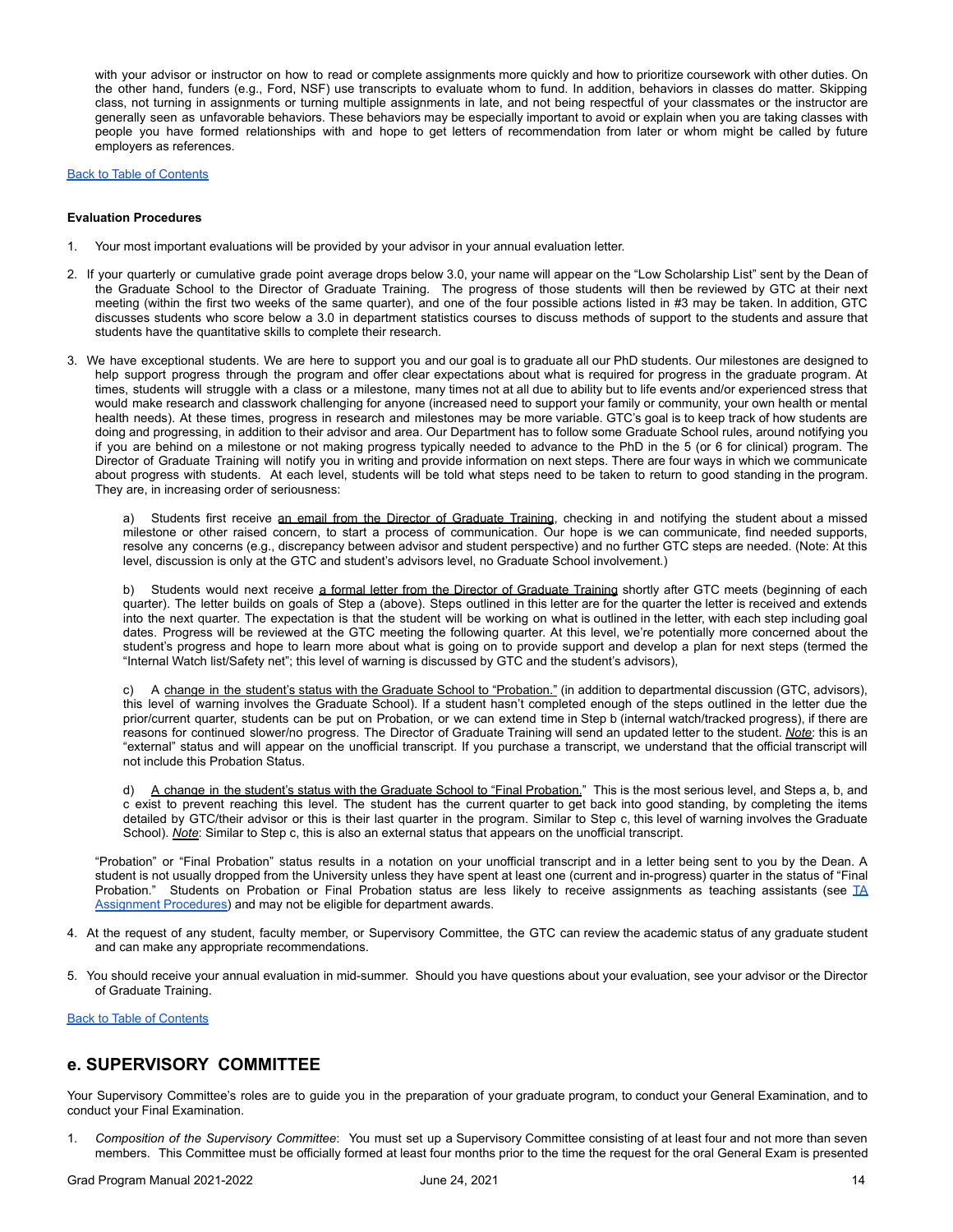to the Graduate School. It is advisable to have one or more members over the minimum number to assure a necessary quorum for meetings and examinations. The following are considerations for composition of the committee:

- a) Members of the committee must be appointed Graduate Faculty. One or two members may be appointed who are not on the Graduate Faculty, if the majority of the members are Psychology Graduate Faculty members, and if a CV is provided to the Graduate Program Advisor for the non-Graduate Faculty member. Not every faculty member is a member of the Graduate Faculty, although most are. Some new assistant professors, lecturers, and research associates are not. If in doubt, ask the person you are considering having your committee, check with the Psychology Graduate Program Office, or call the Graduate School at 206-685-2630. You may also check the following website: <https://grad.uw.edu/for-faculty-and-staff/graduate-faculty-locator/>
- b) A majority of your members must be from your major area, e.g., Clinical, Behavioral Neuroscience, etc. Normally, at least three of your members are core faculty in the Psychology Department, but members of other departments are also eligible. Also, we recommend, but do not require, that one committee member be from another area of psychology.
- 2. When to Form Your Supervisory Committee: Your supervisory committee should be formed by the end of Winter quarter of your 3<sup>rd</sup> (4<sup>th</sup> for clinical students) year of study. It is advisable to form this committee early as all of your committee members must approve the curriculum you follow in preparation for your General [Examination](#page-16-0).
- 3. *Procedures for the Formation of Your Supervisory Committee*:
	- a) Get the "Application for Ph.D. Supervisory Committee" from the Graduate Program Office, by emailing Jeanny ([jeanny@uw.edu\)](mailto:jeanny@uw.edu).
	- b) Discuss your committee with each potential member and get a signature on the form for each member who is willing to serve on the committee. An e-mail concurrence may be attached to the request form in lieu of a signature. Clinical students will also need the Director of Clinical Training (Currently Jane Simoni, [jsimoni@uw.edu](mailto:resmith@uw.edu)) to approve the committee before forwarding it onto Jeanny.
	- c) Return the completed form with signatures or emails to the Psychology Graduate Program Office. After the Graduate Program Advisor evaluates the representation on your proposed committee, an official request will be prepared and sent to the Graduate School. You will receive an email confirmation when this has been completed.
- 4. *Graduate School Representative (GSR)*: You are expected to find a Graduate School Representative who is from a field other than Psychology and who does not have any conflicts of interest with you or your Chair. Budgetary relationships, personal relationships, primary or joint appointments in common with primary or adjunct appointments or research and/or publication relationships between the GSR and either the student or the committee chair are examples of possible conflicts of interest. The GSR makes sure rules from the Graduate School are carried out. Their role includes monitoring the conduct of the student's exams, resolving conflicts, and facilitating communications between committee members and the student, if needed. The main function of the GSR is to ensure that the process allows for fairness to all parties. **The GSR is currently a voting committee member**. Please see [information](#page-15-0) on locating a GSR.
- 5. *Changing (Reconstituting) Your Committee*: Within reason, you can change members of your committee. For example, if your dissertation focus has changed, a different committee member may be more appropriate. The Graduate School will not honor requests to change the GSR if the reason for the change is a scheduling difficulty. If you and your advisor decide that a change is needed, follow these steps:
	- a) Email Jeanny and ask for a "Request for Supervisory Committee Reconstitution" form.
	- b) Indicate the changes to be made, and your reasons for making these changes.
	- c) Get the signatures of any members who are being added to, or removed from, the committee. An e-mail concurrence may be attached to the request form in lieu of a signature.
	- d) Return the completed form with signatures or emails to the Graduate Program Office. After Jeanny evaluates the change(s) proposed, an official request will be prepared and submitted to the Graduate School.
- 6. Meetings with your Supervisory Committee
	- As early in your second year as feasible, you should meet with your Supervisory Committee to plan the course work, reading, and other activities you will undertake in preparation for your General Examination (both written and oral), which is normally taken during the 3<sup>rd</sup> year (Clinical, 4<sup>th</sup> year).
	- b) The committee (a minimum of 4—the chair, the GSR, and any two other members of your supervisory committee) will meet for the oral portion of your General Examination.
	- c) Normally, a meeting is held to approve your dissertation proposal. The GSR is not required at this meeting, only at the oral General Exam and at the oral defense of the Dissertation (Final Exam).
	- d) The committee (a minimum of 4—the chair, the GSR, and any two other members of your supervisory committee) will meet for your Final Examination, during which you will defend your dissertation.
	- e) Other meetings may be scheduled as you and the chair of your committee deem necessary.
	- f) The GSR does not need to be present at routine supervisory meetings (e.g., to plan a course of study). The GSR is required to be present at the oral General Exam and at the oral defense of the Dissertation (Final Exam) and must sign the warrant along with the other members of the committee. However, it is polite to include them on the non-essential meetings in case they would like to be more involved (until they inform you otherwise).

Back to Table of [Contents](#page-2-0)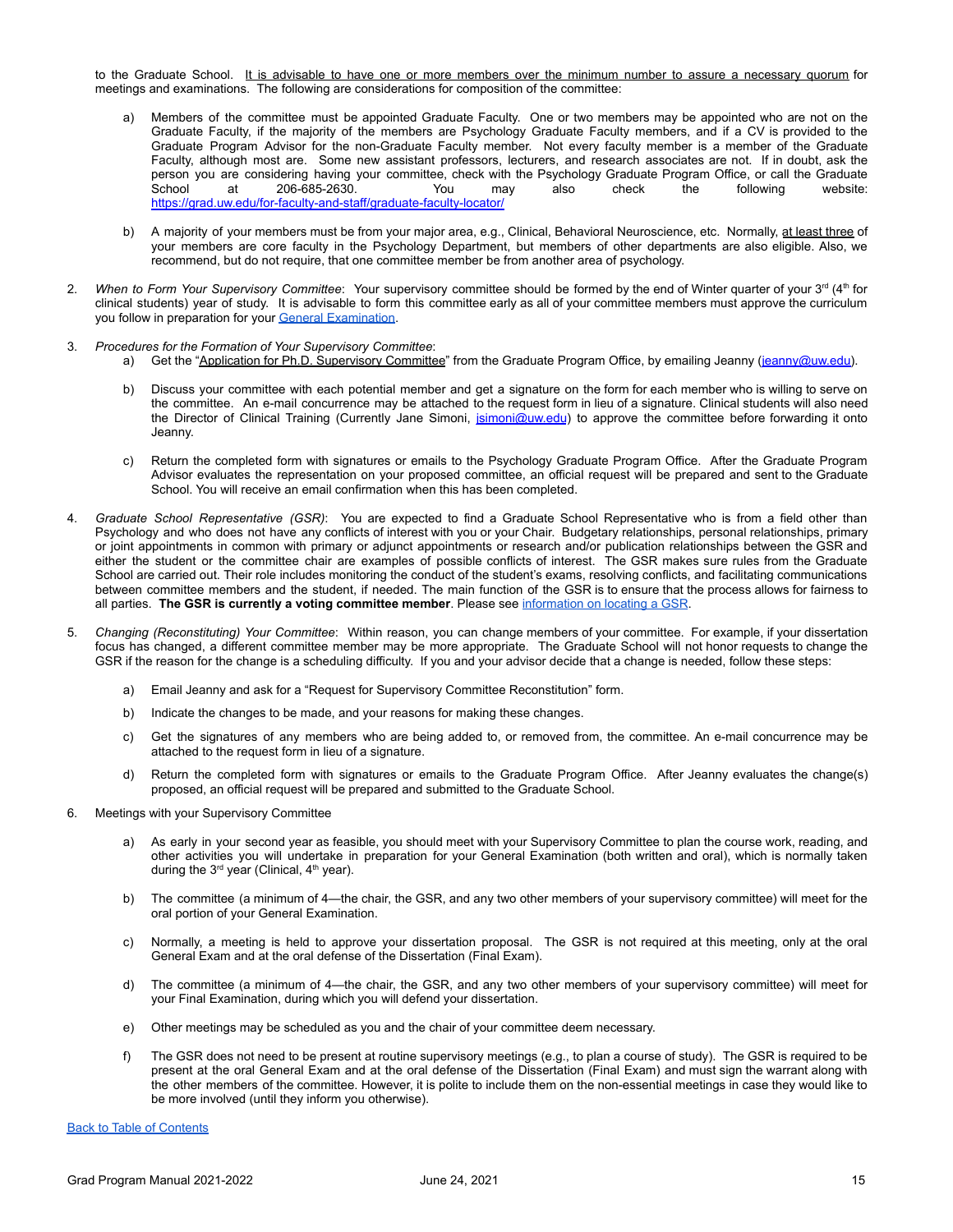### <span id="page-15-0"></span>**Finding a GSR (Graduate School Representative)**

The GSR (Graduate School Representative) is a required member of your supervisory committee. This person: 1) has to be a member of the Graduate Faculty (not all faculty at UW are) and 2) they must have an endorsement that allows them to chair a supervisory committee (not all Graduate Faculty members have this). This person should have some familiarity with the type of research that you intend to do (although this is not critical). They must be independent of your committee chair, e.g., they cannot have appointments in the same department as the committee chair and they can't be on the same grants. The role of the GSR is to assure that the committee holds the student to a high enough standard to maintain the reputation of the University and enforces rules and procedures in a way that is totally fair to the individual student.

The student is responsible for identifying a faculty member who is willing to serve as their GSR. This can be done in a number of ways. One way is to talk with your advisor and other Psychology Department-based committee members and/or to other faculty in your area seeking their suggestions for a good GSR. Talk to students, especially those who are finishing, about who they have as their GSR. Sometimes, though, the people known best in the department are not available for another committee appointment.

The Graduate Faculty Locator is another source of ideas about who to approach for your committee. The Graduate Faculty Locator is found at:

### <https://grad.uw.edu/for-faculty-and-staff/graduate-faculty-locator/>

If you are looking for ideas of who you might ask, search by specialization(s). Type in various descriptors that reflect your research focus, e.g., "memory," nutrition," "adolescence." If no names come up try another topic area. All the people whose names come up in such a search are members of the Graduate Faculty, but not all have the chair endorsement needed to be a GSR. Only those whose names are followed by an asterisk (\*) can serve as your GSR. Once you have possible names, check out their department websites to see what you can learn about their research focus. If they look good, talk to your advisor and psychology committee members to see if they know the possible GSR. If all looks good, contact the prospect briefly explaining your research focus and asking if you can meet to discuss the possibility of them joining your committee as GSR.

Back to Table of [Contents](#page-2-0)

### <span id="page-15-1"></span>**READING COMMITTEE**

The Reading Committee is a subset of your Supervisory Committee and must be appointed separately.

You should form your Reading Committee when you are close to defending your dissertation, at least one quarter prior to your defense. The purpose of this committee is to read the dissertation and agree that you are ready to defend it in an oral (Final) examination. Choose any three members of your supervisory committee (excluding the Graduate School Representative) who will agree to be on the committee. They will read drafts of your dissertation, make comments and suggestions for improvement (See [Dissertation](#page-18-0) Section). They will electronically sign your dissertation via the MyGradProgram - Faculty View Website ([https://grad.uw.edu/for-faculty-and-staff/mygrad-faculty-view/\)](https://grad.uw.edu/for-faculty-and-staff/mygrad-faculty-view/). Your entire supervisory committee must give approval to schedule the Final Examination and sign the exam warrant after your defense (See details about the Reading [Committee](#page-15-1) roles and expectations for the [Dissertation/Final](#page-18-0) Exam).

Note: If two members of the reading committee are spouses/partnered (chair/member or member/member), then the student must add an additional member to their reading committee, for a total of a 4-person reading committee.

Back to Table of [Contents](#page-2-0)

### <span id="page-15-2"></span>**f. MASTER'S DEGREE**

The Psychology Department has an approved, *thesis only,* Master's Degree option that can be completed along the way toward the Ph.D. and is not a requirement of the Department (although some Areas may list this as an area requirement). You may, however, set a requirement to include a Master's degree in your Plan (see [Annual](#page-9-0) Plan or its [template\)](#page-44-0).

In the quarter in which you expect to complete a Master's degree, you must submit a Master's request to the Graduate School on-line at the following address: <http://www.grad.washington.edu/for-students-and-post-docs/mygrad-program/>. You will be notified automatically if you meet the basic Graduate School requirements. If not, you will be notified of any contingencies to be met before a warrant may be issued or the degree is awarded. The warrant will be emailed to you by Jeanny. The Graduate School has its own form, which is the Master's Supervisory Committee Approval form (located on the Electronic Thesis/Dissertation (ETD) page: [\(http://grad.uw.edu/for-students-and-post-docs/thesisdissertation/\)](http://grad.uw.edu/for-students-and-post-docs/thesisdissertation/) Any two members of your supervisory committee, or your advisor and one other Graduate Faculty member, are required to sign the warrant and the approval form for your Master's Degree. The signed warrant must be returned to the Graduate Program Advisor in Guthrie 127, while the approval form is uploaded to the Graduate School's Electronic Thesis/Dissertation page form is uploaded to the Graduate School's Electronic Thesis/Dissertation page (<http://grad.uw.edu/for-students-and-post-docs/thesisdissertation/>) both by the end of the quarter (Friday of Finals Week). In normal times (pre-covid/remote learning), only real/ink signatures are accepted on either document. Electronic signatures are accepted during this time of remote education due to covid-19.

Your Master's request is good for one quarter only. If you do not submit your thesis for the Master's degree by the last day of the approved quarter, you must notify the Graduate Program Advisor and re-apply on-line during the next quarter.

*Requirements for the Master's Degree* <http://grad.uw.edu/policies-procedures/masters-degree-policies/masters-degree-requirements/>

- 1. Total credits required for the degree program must be completed
	- All courses numbered 400-799 that are numerically graded 2.7 and above, or have a grade of Satisfactory or Credit ('S' or 'CR') count toward the credit total. 499 courses are not counted in the credit total. Courses graded less than 2.7 do not count towards the credit total.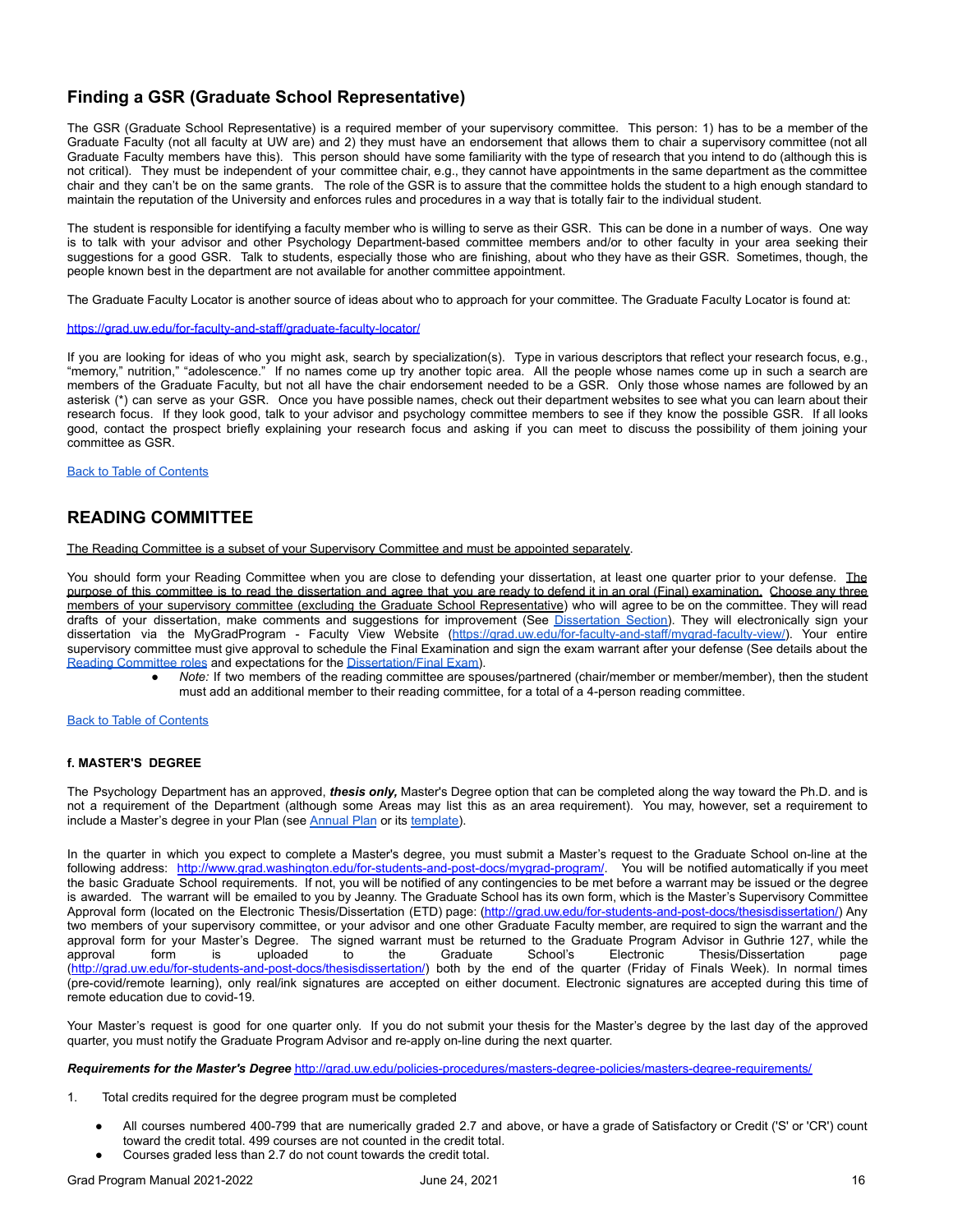- At least 18 credits must be in courses numbered 500 and above.
- 18 credits must be numerically graded in department approved 400-level courses accepted as part of the major and in 500-level courses. This excludes 499 and transfer credits.
- No more than 6 graduate level quarter credits can be transferred from other academic institutions to count toward the credit total.
- No more than 12 UW Graduate Non-matriculated credits can be applied to the credit total.
- No more than 12 credits derived from any combination of UW Graduate Non-matriculated credits and transfer credits can be applied to the credit total.
- If a student repeats a non-repeatable class, only one set of credits counts toward the credit total.
- 2. A minimum cumulative GPA (grade point average) of 3.00 is required for a graduate degree at the University
- 3. The Master's Degree Request must be filed according to posted quarterly dates and deadlines [\(https://grad.uw.edu/for-students-and-post-docs/dates-and-deadlines/](https://grad.uw.edu/for-students-and-post-docs/dates-and-deadlines/)).
- 4. Must complete all degree requirements within six years
	- The timeframe/clock begins on the first day of the quarter that the Graduate Student uses a course to satisfy degree requirements when they are coded as either a Graduate Non-Matriculated student (Department Code with class 6) or as a Graduate Student (Department code with class 8) in the department to which they are admitted.
	- UW Graduate Non-matriculated credits used towards the total credit total are counted in the six years.
	- Quarters spent On-Leave and out of status are counted in the six years.
- 5. Must maintain registration through the end of the quarter in which the degree is conferred or, if eligible, pay the Graduate [Registration](https://grad.uw.edu/policies-procedures/general-graduate-student-policies/graduate-registration-waiver-fee/) [Waiver](https://grad.uw.edu/policies-procedures/general-graduate-student-policies/graduate-registration-waiver-fee/) Fee within 14 days following the last day of the quarter in which all degree requirements were met.
- 6. Thesis track students are required to complete a minimum of 9 thesis credits in their credit total.
- 7. Thesis Track students are required to submit their acceptably formatted thesis online via the UW Electronic Thesis/Dissertation (ETD) [\(http://grad.uw.edu/for-students-and-post-docs/thesisdissertation/\)](http://grad.uw.edu/for-students-and-post-docs/thesisdissertation/) by 11:59 p.m. PST on the last day of the quarter (Friday of Finals Week).
- 8. Your signed warrant and signed Master's Supervisory Committee Approval Form (located on the Electronic Thesis/Dissertation page: [\(http://grad.uw.edu/for-students-and-post-docs/thesisdissertation/\)](http://grad.uw.edu/for-students-and-post-docs/thesisdissertation/) must be submitted to Jeanny (signed warrant) and the Graduate School (upload signed approval form to ETD) by 3:30 p.m. PST on the last day of the quarter (Friday of Finals Week) in order for you to receive your degree within the same quarter. You are then eligible to participate in UW graduation ceremonies if you so desire. The Psychology Department does not hold a separate program for Master's recipients.
- 11. **There are no required fees**. You have the option to register your copyright via ProQuest for a fee. Speak with the Scholarly Publishing Outreach Librarian for assistance: <http://guides.lib.uw.edu/research/etds>
- 12. If the thesis is submitted online after the quarter ends, you must register for the following quarter or utilize the Registration Fee Waiver option (pay \$250 instead of registering—this is usually the option for a student who is in their last quarter), which allows you up to 14 days after the last day of the quarter to submit your thesis ([http://grad.uw.edu/policies-procedures/general-graduate-student-policies/graduate-registration-waiver-fee/\)](http://grad.uw.edu/policies-procedures/general-graduate-student-policies/graduate-registration-waiver-fee/) for an M.S. conferred the following quarter. Please talk with Jeanny before choosing this option. The Graduate School strictly enforces the deadline for dissertation submission and the enrollment requirement.
- 13. View complete Final Submission Instructions including Electronic Thesis/Dissertation (ETD) online: <http://grad.uw.edu/for-students-and-post-docs/thesisdissertation/>

Back to Table of [Contents](#page-2-0)

### <span id="page-16-0"></span>**g. GENERAL EXAM**

- 1. The General Exam is a requirement of the Graduate School. The General Catalog states that you should take your General Exam when your background of study and preparation is sufficient to justify undertaking the examination. Although there may be more than one part to the examination (See [Milestones](#page-3-1) Table and Format of [General](#page-17-0) Exam) the only requirement from the Graduate School is an oral examination attended by at least four members of your committee, including the Chair and the Graduate School Representative([GSR](#page-15-0)) (See GSR [information\)](#page-15-0). Your entire committee should be given the opportunity to participate in setting both the format and the content of your exam.
- 2. You must have completed two years of graduate study and be well along in your course requirements before you take the General Examination. The Graduate School requires that all coursework, including departmental requirements, be completed at this time. Exceptions may be granted with the signed approval of your advisor.
- 3. You must have formed a Supervisory Committee at least four months prior to taking your exam.
- 4. You must be registered at the UW for a minimum of 2 credits for the quarter in which you complete the General Examination.
- 5. You should plan to take the General Exam by the first day of fall quarter of your 4th year  $(5<sup>th</sup>)$  year for clinical students). If you find that you need additional time completing this milestone, please speak with your advisor and create a new plan of completion. This plan will be shared with the GTC to ensure your continued progress and any additional need of support.
- 6. You must schedule the oral part of the examination. Arrange a date and time for the exam that is agreeable with all your committee members and schedule the room via PsyCal. Forward these confirmation emails to Jeanny. Submit your request online: [http://grad.uw.edu/for-students-and-post-docs/mygrad-program/.](http://grad.uw.edu/for-students-and-post-docs/mygrad-program/) She must have every committee member's acknowledgement that your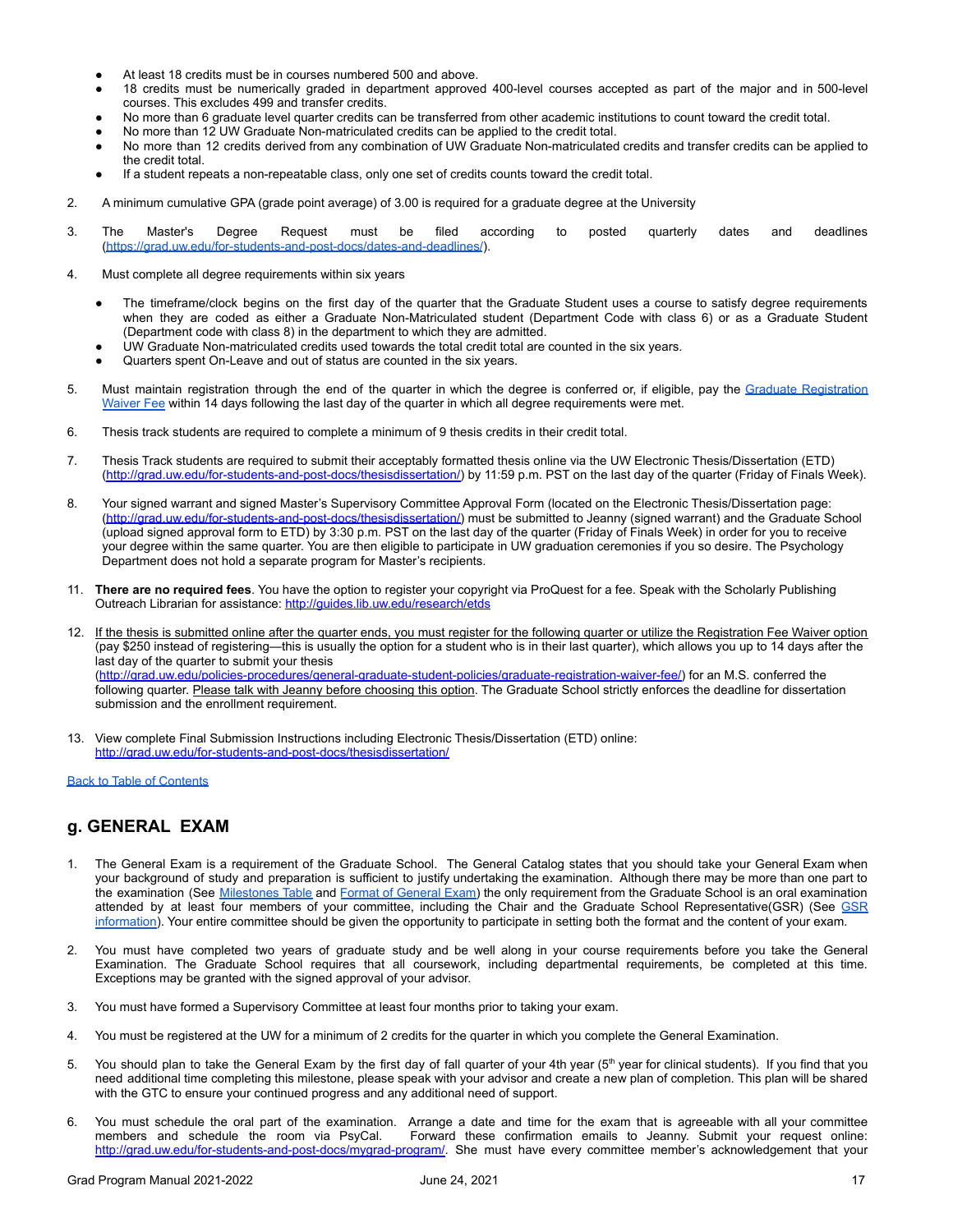exam is occurring before she will approve your general exam request. Please submit your request at least three weeks before your intended date. Email confirmations that do not state date/time/location will not be accepted. **Everyone on your committee must agree that you can schedule your exam, even if a member is not attending.**

- 7. The exam warrant is available via pdf which Jeanny will then email to you and your Supervisory Committee Chair. On exam day, print and take it to your exam. The warrant is signed by all committee members present (minimum of four required) at the exam upon satisfactory completion and returned to the Psychology Graduate Program Office. During remote education due to covid-19, email confirmations which include your name, the date and time of the exam, and the faculty person's vote will suffice if sent to Jeanny in lieu of signatures on a paper warrant.
- 8. The Graduate Program Office will submit the outcome to the Graduate School. A passing decision filed by the last day of the quarter will designate you as a Doctoral Candidate (Ph.C.) for that quarter. Otherwise you become a Candidate at the end of the next quarter (that is, if you complete your exam during a school break, your Ph.C. will be awarded at the end of the following quarter).
- 9. If you do not pass, the exam must be rescheduled after a period of study. Two retakes are allowed at the recommendation of the committee to the Dean of the Graduate School.
- 10. The General Examination and Final Examination may not be taken in the same quarter. You may take the General Examination one quarter and take the Final Exam the next.

### <span id="page-17-0"></span>**Format of the General Examination – All students except Clinical (as of Spring 2016)**

**Clinical students, see the Clinical Program Manual, for your format.** These requirements live in the Clinical Manual so that we can cut down on duplicate information/reduce the chance of any differences that create confusion for Clinical students, who have 2 manuals to review.

There are three components of the Psychology Department General Exam. Two written requirements (a Depth Requirement, a Breadth Requirement) and an oral exam.

Depth Requirement

- Review Paper (typically at least 20 pages of review plus references, abstract, and title page)
- NRSA full application (not just 6-page research plan); Need to have saved draft before faculty/others edit it heavily so "shows" your own independent writing (others can have given high- level feedback)
- Another major grant application (not an NSF grad fellowship)
- Written exam covering depth reading list that is completed over 3 day period (can be combined with breadth exam to become one larger exam over 5-7 day period)

### Breadth Requirement

- Written exam covering breadth reading list that is completed over a 3 day period
- Can be combined with depth exam to become one larger exam over 5-7 day period

### Oral Exam

- 1-3 weeks after Breadth and Depth Requirements are complete.
- In-person meeting in which committee asks questions covered by the reading list, following up on written products produced by students for the Breadth and Depth requirements.

Students must pass each of the three components to move on to candidacy status. Passing each component requires a majority of the committee to approve (e.g., 3 of 4 members inclusive of the GSR). If a component is not passed, the student must complete that component again. All 3 components should be complete by the first day of Fall Quarter of a student's fourth year (fifth clinical), except for the 1-quarter covid milestones extension or by permission from the GTC (requested by faculty advisors and student). If components are not completed, the Graduate Program Director will be in touch by email and GTC will want to review the student's progress, with the goal of ensuring students can successfully proceed through the milestones towards graduation/PhD receipt.

Full Details:

- 1. In the student's third year they should form the Supervisory Committee and inform the Graduate Program Advisor.
- 2. No later than 2 quarters before the anticipated oral exam, the committee should meet with the student to determine the exam format and topics for the reading list. The Graduate School Representative (GSR) should be notified of such a meeting but their attendance/participation is not required during these planning meetings (attendance by GSR is up to the GSR). The GSR should, however, know what the consensus of the exam format will be before the oral general exam.
- 3. By the start of the second quarter before the exam, the reading list must be finalized by the committee and student. The list should have 35-55 items on it, aiming for the lower end if more books or monographs are included and the longer end if the list is primarily journal articles. Half of the readings should be in the student's depth area (e.g., spatial reasoning) and half should be in the student's breadth area (e.g., cognitive psychology).
- 4. Beginning at least 2 quarters before the oral exam, the student should be reading and beginning their paper or grant if those options are selected. Importantly, faculty should not provide any feedback on written products nor may they disclose or allude to the questions on the exam in advance of the exam. If paper/grant will be submitted to a journal or funding agency, faculty feedback on the written document must occur after the oral exam. Therefore, only the first draft of the document is written prior to the oral exam that addresses it. If there is an extenuating circumstance that requires a faculty member to give feedback earlier on a grant or paper, then the committee can opt to split the oral into two different oral meetings, one for the depth (that is 1-3 weeks after that is turned in with no feedback in between) and one for the breadth (that is 1-3 weeks after that is turned in with no feedback in between). In that rare instance where there are two oral meetings, the date of the second will be the officially recognized oral defense date (for the Graduate School paperwork). Importantly, "No Feedback" means that faculty cannot provide edits or suggestions for improvement. Faculty *may* highlight problem areas that may be helpful for the student to reflect on before the oral (e.g., "We will probably ask more about Question 2" or "think more about the connection between your proposed studies and the research question") but faculty may not suggest solutions to those problem areas before the oral. The reason for the "no feedback" rule is that the exam is an opportunity to assess where students are in their learning, not how well they respond to feedback.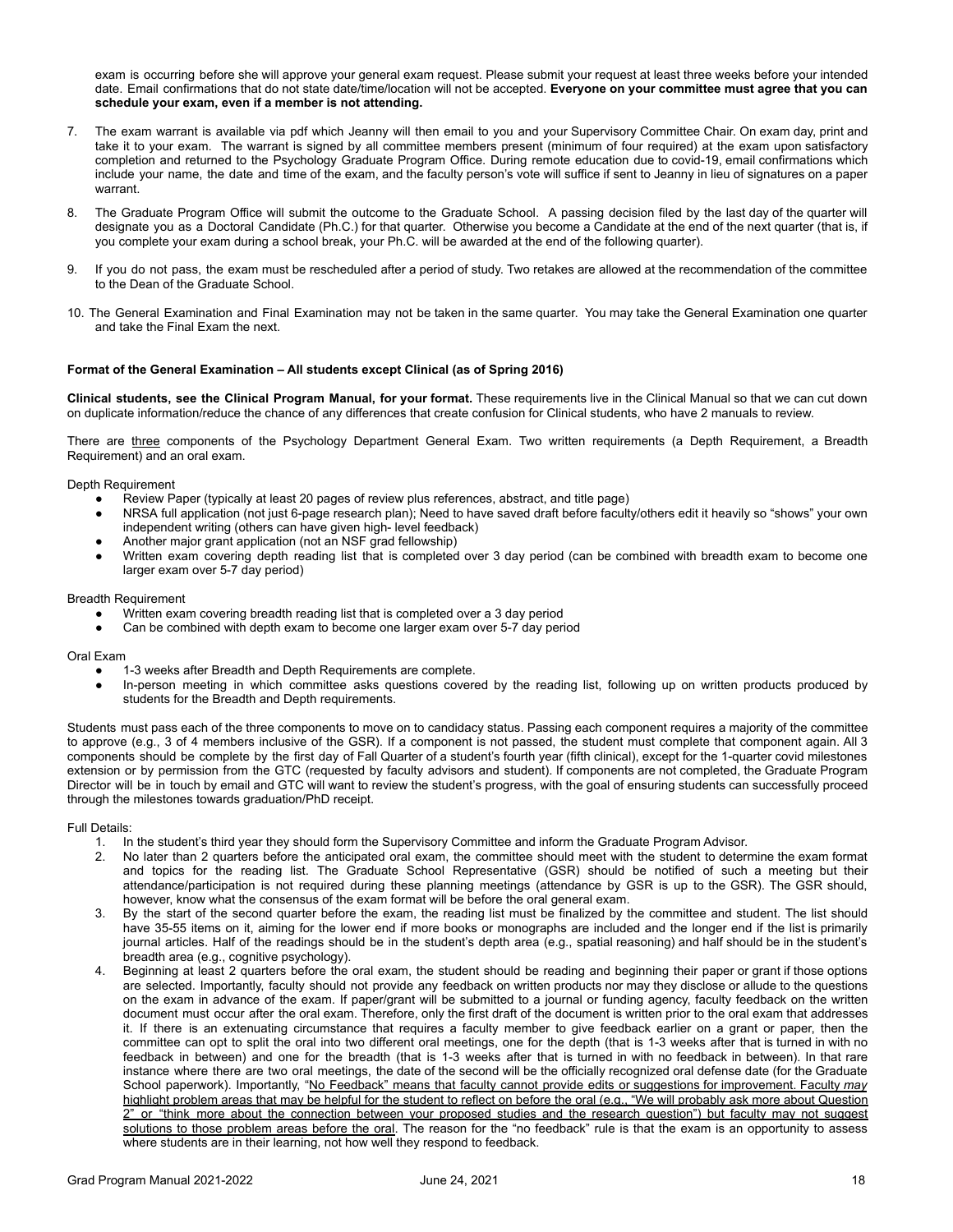- a. If a paper or grant proposal is selected for the depth requirement, the written exam should cover only the breadth-relevant material from the reading list. Students should have 3 days to complete the written exam in this case.
- If an exam is selected for both the breadth and depth requirements, students can be provided as one comprehensive written exam, however, the committee must cover questions for both sets of readings and the resulting exam is expected to be twice as comprehensive as an exam for a student who opted to complete a paper for the depth component. In line with the longer exam, the student should be given twice as long to complete the exam (i.e., 6 days). Alternatively, if the committee and student prefer, the two components can be given as two distinct exams, each covering only breadth or only depth and each for 3 days.
- c. This timeline assures that the committee has 1-3 weeks to review both the breadth and depth requirements and prepare for the oral exam.
- d. The GSR should receive the above items, as courtesy, however it is up to the individual GSR as to the extent of their participation. Some GSRs only participate by attending the oral general exam, while others may want to do more. The GSR is a voting member of the committee and should be kept updated on the general exam process as a whole. A group email with student and Supervisory Committee during this process will suffice.
- 5. The final requirement is the oral exam. This component is required by the Graduate School and must be scheduled with the Graduate Program Advisor at least three weeks in advance so that a General Examination warrant can be issued. At that meeting, the committee will ask questions that follow from the student's depth and breadth written products and/or exams. Following the questioning period, the warrant will be signed by all attending committee members and should be returned to the Graduate Program Advisor immediately. During remote education due to covid-19, email confirmations which include your name, the date and time of the exam, and the faculty person's vote will suffice if sent to Jeanny in lieu of signatures on a paper warrant.
- 6. This full process should be complete by the end of the summer after a student's 3rd year (if non-clinical). Note that if a student completes the oral exam during the summer quarter, the student must be enrolled and tuition must be paid for summer quarter. If the oral exam is completed in the period between the end of the summer quarter and the start of the fall quarter, the student must be registered (and tuition paid) the following fall. If a student wants to complete the oral general exam after the first day of fall quarter of the student's 4th year (if non-clinical), they must formally petition their advisors and then the GTC (covid-impact allows one-quarter extension on all milestones).

### Back to Table of [Contents](#page-2-0)

### <span id="page-18-0"></span>**h. DISSERTATION AND FINAL EXAMINATION**

The dissertation and defense of it, in the Final Examination, are the final requirements for the Doctoral Degree. You must have achieved Candidate status, i.e., passed your oral General Examination, at least one quarter prior to the Final Examination. The dissertation should demonstrate "original and independent investigation and achievement [and]... should reflect not only mastery of research techniques, but also ability to select an important problem for investigation."

1. You must complete a minimum of 27 credits of dissertation research (800) distributed over a minimum of three quarters. No more than 10 credits of 800 are allowed per quarter. At least one of these quarters should be after you have passed your General Examination. Your Final Exam cannot take place in the same quarter as your General Exam.

2. As you near completion of your dissertation, obtain the signatures/emails of three members of your Supervisory Committee whom you would like to be on your Reading [Committee.](#page-15-1) Request the necessary form for establishing a reading committee from the Graduate Program Advisor (G-127) and return the completed form with approvals to her. An official request will be submitted to the Graduate School for approval. The Graduate School will then confirm the Reading Committee by sending an email. Please form your Reading Committee at least one quarter prior to your final examination (defense).

3. After a complete draft of your dissertation has been prepared and reviewed by your Supervisory Committee Chair, you should submit the complete draft to your Reading Committee Members. This is to occur no later than six weeks prior to the expected final examination (defense) date. It is reasonable to provide all other members with a copy at this time as well. Reading Committee members are expected to thoroughly read the dissertation and provide the student with clear feedback on the quality of the work within two weeks of receipt of the paper. We recommend you/your advisor remind your reading committee of this expectation, as some faculty more newly hired our outside Psychology may not know our Departmental expectations.

4. If all members of the Reading Committee agree that the dissertation is of sufficiently high quality to advance to the defense, the student will proceed to schedule the defense.

5. To schedule your Final Examination, arrange a day and time agreeable with your entire supervisory committee (not just the Reading committee, but everyone). A minimum of 4 members of your committee—one Graduate School Representative (GSR), one chair, and 2 members must be present at the examination. Forward these confirmation emails to Jeanny.

6. Reserve one of the larger conference rooms via PsyCal. If none of these rooms are available, see Kim Arbios (G137, [karbios@uw.edu](mailto:karbios@uw.edu)) for assistance in locating and securing a room that can handle approximately 30 attendees for your defense. In the time of remote education due to covid-19, defenses will be occurring over zoom. Information on day, time, student name, dissertation title, and a current photo, etc. will be provided to Jeanny Mai who will assure that advertising posters are created and posted and the information is provided to all faculty and students by email. The presentation will also appear on the department calendar.

7. Submit your request online: <https://grad.uw.edu/for-students-and-post-docs/mygrad-program/>. Jeanny must have every committee member's acknowledgement that your exam is occurring before she will approve your final exam request. If in Summer, Fall or Winter Quarter, please submit your request at least three weeks before your intended date. If Spring Quarter, the timeframe differs slightly, due to Commencement Program advance printing deadline. Contact Jeanny to be sure about the timeline. Email confirmations have to state date/time/location, or they cannot be accepted. Everyone on your supervisory (not just reading) committee must agree that you can schedule your exam, even if a member is not attending.

8. All dissertation presentations (the start of the defense) will be open to the public. All department faculty and graduate students will be encouraged to attend.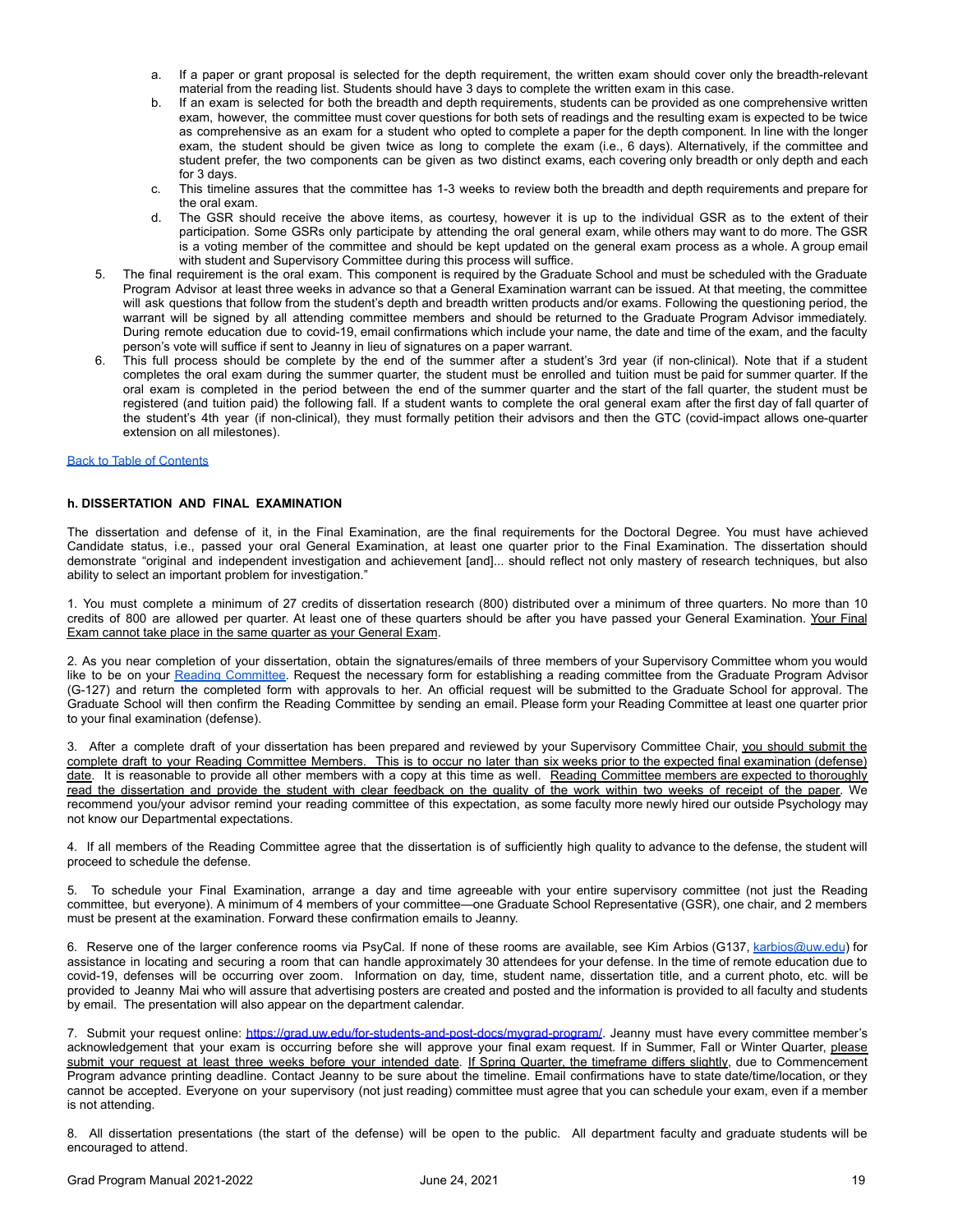9. Dissertation presentations will be 30-45 minutes in length followed by a 5-10 minute period when questions from the public are invited. Presentations should be pitched to communicate with the general department (more like job talks) and not simply specialists in the field or committee members who have guided the research. Committee Members should limit questions at this time to points of clarification. In the odd case in which a member of public raises an inappropriate issue in this question period, it will be the responsibility of the committee chair to deflect such questions.

10. Faculty and students other than the supervisory committee and the candidate will leave after the public presentation. Questions of the candidate from the Supervisory Committee will take place during the hour following the presentation.

11. Pre-remote/covid altered education: Candidates should be encouraged to refrain from bringing refreshments to their defense. The supervisory committee chair should provide a reception for successful candidates after the defense is completed. All department faculty and graduate students as well as friends and relatives of the candidate should be invited to these receptions. Faculty and graduate students should make it part of our department culture to attend as many of these defenses and reception as possible.

12. The exam warrant is available via pdf which Jeanny will then email to you and the chair of your committee. On exam day, print and take it to your exam. The warrant is signed by all committee members present (minimum of four required) at the exam upon satisfactory completion and returned to the Psychology Graduate Program Office. During remote education due to covid-19, email confirmations which include your name, the date and time of the exam, and the faculty person's vote will suffice if sent to Jeanny in lieu of signatures on a paper warrant.

13. Your reading committee members will log into MyGradProgram to electronically sign off on your dissertation: <https://grad.uw.edu/for-faculty-and-staff/mygrad-faculty-view/> Please inform them of this process as it began in Spring 2020.

14. You will then upload the Survey of Earned Doctorates [\(https://sed-ncses.org/login.aspx\)](https://sed-ncses.org/login.aspx) certificate of completion to ETD by 11:59 p.m. PST on the last day of the quarter (Friday of Finals Week). See below for Final Submission instructions.

15. Submit your dissertation online through the UW Electronic Thesis/Dissertation (ETD) Administrator Site ([http://www.etdadmin.com/washington\)](http://www.etdadmin.com/washington), by 11:59 p.m. PST on the last day of the quarter (the Friday of Finals Week) within the quarter that you defended or by the Friday of Finals Week in the quarter immediately following (See the Department's Policy on [Dissertation](#page-20-0) Submission).

You must be registered at least part-time for the quarter in which you defend and the quarter in which you submit your dissertation (if they are happening in separate quarters). If the dissertation is submitted online after the quarter ends, you must register for the following quarter or utilize the Registration Fee Waiver option, which allows you up to 14 days after the last day of the quarter, to submit your dissertation ([http://grad.uw.edu/policies-procedures/general-graduate-student-policies/graduate-registration-waiver-fee/\)](http://grad.uw.edu/policies-procedures/general-graduate-student-policies/graduate-registration-waiver-fee/) for a Ph.D. conferred the following quarter. Please talk with Jeanny before choosing this option. The Graduate School strictly enforces the deadline for dissertation submission and the enrollment requirement.

### **Requirements for Doctoral Degree which must be met before a Final Examination will be scheduled** <https://grad.uw.edu/policies-procedures/doctoral-degree-policies/doctoral-degree-requirements/>

- 1. Completion of a program of study and research as planned by the graduate program coordinator in the student's major department or college and the Supervisory Committee. At least 18 credits of coursework at the 500 level and above must be completed prior to scheduling the General Examination.
- 2. Presentation of 90 credits, 60 of which must be taken at the University of Washington. With the approval of the degree-granting unit, an appropriate master's degree from an accredited institution may substitute for 30 credits of enrollment.
- 3. Numerical grades must be received in at least 18 quarter credits of coursework taken at the UW prior to scheduling the General Examination. The Graduate School accepts numerical grades in department approved 400-level courses accepted as part of the major and in 500-level courses. This excludes 499 credits. A minimum cumulative GPA of 3.0 is required for a graduate degree at the University.
- 4. Creditable passage of the General Examination. Registration as a graduate student is required the quarter the exam is taken and candidacy is conferred.
- 5. Preparation of and acceptance by the Dean of the Graduate School of a dissertation that is a significant contribution to knowledge and clearly indicates training in research. Credit for the dissertation ordinarily should be at least one-third of the total credit. The Candidate must register for a minimum of 27 credits of dissertation over a period of at least three quarters. At least one quarter must come after the student passes the General Examination. With the exception of summer quarter, students are limited to a maximum of 10 credits per quarter of dissertation (800).
- 6. Creditable passage of a Final Examination, which is usually devoted to the defense of the dissertation and the field with which it is concerned. The General and Final Examinations cannot be scheduled during the same quarter. Registration as a graduate student is required the quarter the exam is taken and the degree is conferred.
- 7. Completion of all work for the doctoral degree within ten years. This includes quarters spent On-Leave or out of status as well as applicable work from the master's degree from the UW or a master's degree from another institution, if applied toward one year of resident study.
- 8. Registration maintained as a full- or part-time graduate student at the University for the quarter in which the degree is conferred (see detailed information under Final Quarter [Registration\).](#page-20-0) (Exception for Clinical Students only – see Final [Exam](#page-20-1) and Your [Internship](#page-20-1))
- 9. A student must satisfy the requirements that are in place at the time the degree is to be awarded.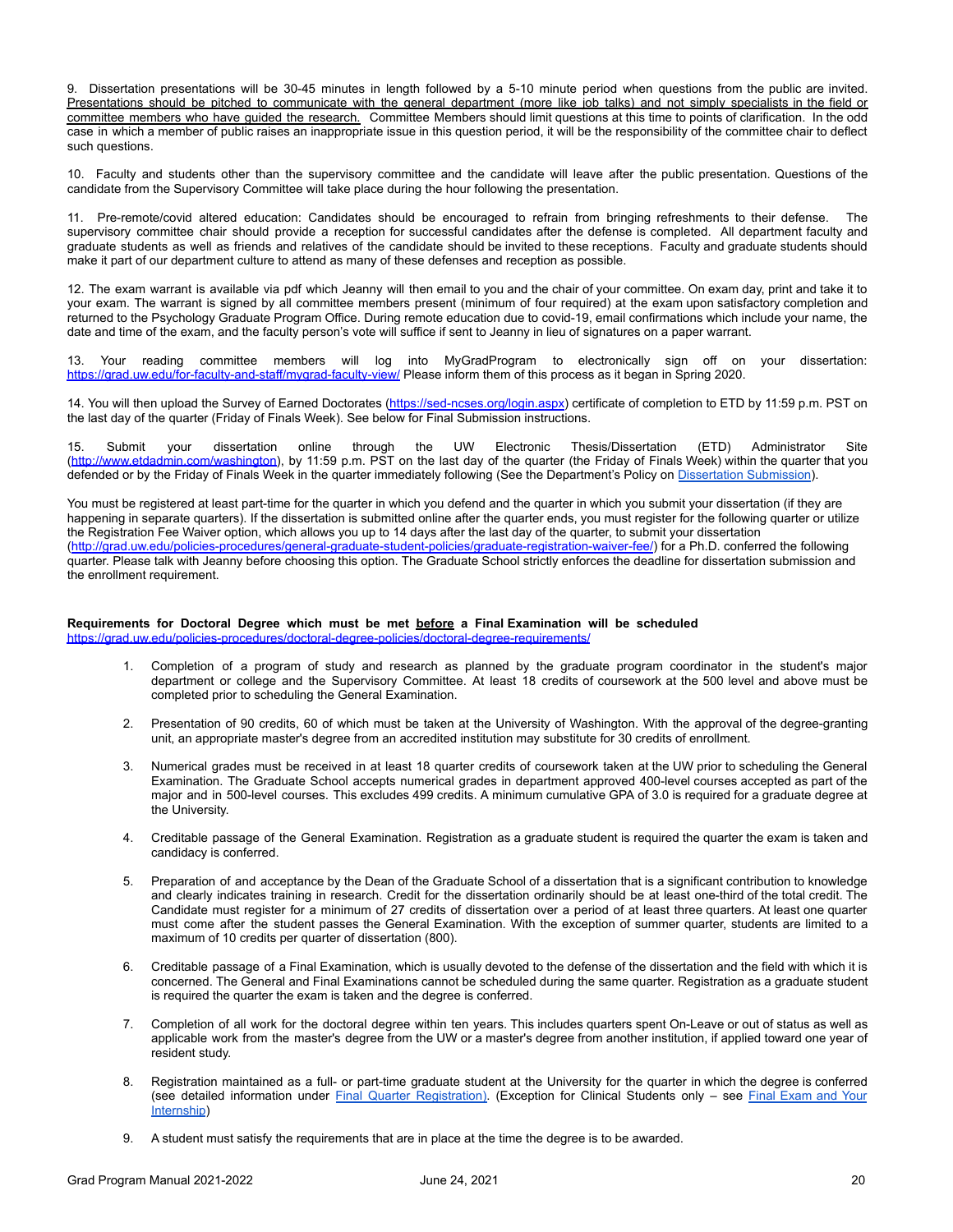### <span id="page-20-0"></span>**Submission of Dissertation to the Graduate School after Defense**

In most cases, the student will submit their dissertation and Survey of Earned Doctorates [\(https://sed-ncses.org/login.aspx\)](https://sed-ncses.org/login.aspx) certificate of completion to receive their Ph.D. in the same quarter. This is ideal for less financial impact (not needing to register another quarter; see below for a \$250 option if you only need 2 or fewer weeks after the quarter ends, to submit). If that is not possible, the student must submit their dissertation and Survey of Earned Doctorates [\(https://sed-ncses.org/login.aspx\)](https://sed-ncses.org/login.aspx) certificate of completion to the Graduate School no later than the last day of the quarter following the quarter in which they defend. In all cases, please remind your reading committee members to provide their online approval for your dissertation via MyGradProgram [\(https://grad.uw.edu/for-faculty-and-staff/mygrad-faculty-view/](https://grad.uw.edu/for-faculty-and-staff/mygrad-faculty-view/)).

Examples:

- Student's final examination is during Winter Quarter, the dissertation would be submitted to the Graduate School by the last day of Winter Quarter (Friday of Finals week) but no later than last day of Spring Quarter (Friday of Finals week) of the same academic year. The Survey of Earned Doctorates [\(https://sed-ncses.org/login.aspx\)](https://sed-ncses.org/login.aspx) certificate of completion is due by 11:59 p.m. PST on the last day of the quarter (Friday of Finals Week) for either Winter or Spring, depending on the student's timeline. The student will need to be registered in both Winter (for the defense) and Spring (for the dissertation submission) quarters.
- Student's final examination is during Spring Quarter, the dissertation would be submitted to the Graduate School by the last day of Spring Quarter (Friday of Finals week) but no later than last day of Autumn Quarter (Friday of Finals week) of the same academic year. The Survey of Earned Doctorates [\(https://sed-ncses.org/login.aspx\)](https://sed-ncses.org/login.aspx) certificate of completion is due by 11:59 p.m. PST on the last day of the quarter (Friday of Finals Week) for either Spring or Autumn, depending on the student's timeline. Whether the submission will be in Summer or Autumn quarter will be determined in consultation with the Supervisory Committee. The student will be registered in Spring (for the defense) and either Summer or Autumn (for the dissertation submission).

Please Note: a student must be registered for the quarter in which they defend AND for the quarter in which they submit their dissertation and SED certificate to the Graduate School. The only exception is when the student opts to pay a Registration Fee Waiver for \$250 ([https://grad.uw.edu/policies-procedures/general-graduate-student-policies/graduate-registration-waiver-fee/\)](https://grad.uw.edu/policies-procedures/general-graduate-student-policies/graduate-registration-waiver-fee/) and submits their dissertation and approval form to the Graduate School within 14 days from the end of the quarter in which they successfully defended the dissertation. Otherwise, if registering for an additional full quarter, the student would need to know how to fund themselves if department funding (TA) or funding from their advisor (RA) is not available or register for a minimum of 2 credits and pay for the tuition out of pocket.

The date of degree award will be the last day of the quarter in which the dissertation and SED certificate is submitted to the Graduate School, along with your reading committee's online approval of the dissertation, not the quarter of the defense. Please see the [Graduate](https://grad.uw.edu/for-students-and-post-docs/degree-requirements/dates-and-deadlines/) School's dates and [deadlines](https://grad.uw.edu/for-students-and-post-docs/degree-requirements/dates-and-deadlines/) to know when things are due for the quarter in which you graduate.

Back to Table of [Contents](#page-2-0)

### <span id="page-20-1"></span>**Clinical Students ONLY**

The APA requires a DOCTORAL LEVEL INTERNSHIP program for a clinical degree. If your Ph.D. is conferred *prior* to completion of internship, that would violate APA regulations. When it comes time for licensing, you may find yourself ineligible. The next few sections are meant for you!

### **FINAL EXAM (Dissertation Defense) BEFORE OR DURING the beginning of INTERNSHIP OPTION**

If you take your final exam (defend your dissertation) before you go on internship, you have only one choice for turning in the final draft to the Graduate School:

The Graduate Program Advisor submits a Petition to the Dean to graduate without being registered on your behalf. The petition will include your timetable for completion of the internship and submission of the dissertation. You will apply for on-leave status (Autumn, Winter, Spring only. Summer quarter is free/automatic) to complete your internship. Once your internship has been successfully completed, you should get a statement (e-mail or letter) from your internship supervisor, stating that this is the case and have copies sent directly to both the Director of Clinical Training and the Graduate Program Advisor in the Psychology Department. You then coordinate with the Graduate Program Advisor on the final submission of your paperwork to the Graduate School within the appropriate quarter, and get your degree. Registration when you submit your dissertation is NOT necessary once your petition has been approved.

### **Clinical Students Only: FINAL EXAM (Dissertation Defense) AFTER INTERNSHIP OPTION**

If you do not take your final exam (defend your dissertation) before you go on internship, you must be registered for a minimum of two credits in the quarter in which you defend and when the dissertation is submitted, if these two events happen in separate quarters. Register for your final quarter(s) at the minimum of 2 credits in order to return to student status. The per-credit cost will be based on the prevailing resident or non-resident tuition figure and will be your responsibility to cover (unless your advisor has funds and the two of you arranged this in advance).

The cost will be around \$1758.00 (WA residents) or \$3009.00 (non-WA residents) for the minimum two credits as of Autumn 2021 quarter. The Psychology Department is unable to provide tuition assistance. For students who may find themselves self-supporting, applying for Washington state residency may be a way to get the tuition reduced to the in-state rate. A detailed application with supporting documentation is due to the Residence Classification Office in the first 30 days of the quarter to be considered: <https://registrar.washington.edu/students/residency/>

**IMPORTANT:** The soonest you can receive your degree is when you complete your 12-mo internship commitment, final defense, and dissertation submission process and where this falls in the Academic Calendar. The degree is conferred at the END of the quarter. This becomes crucial when you have a job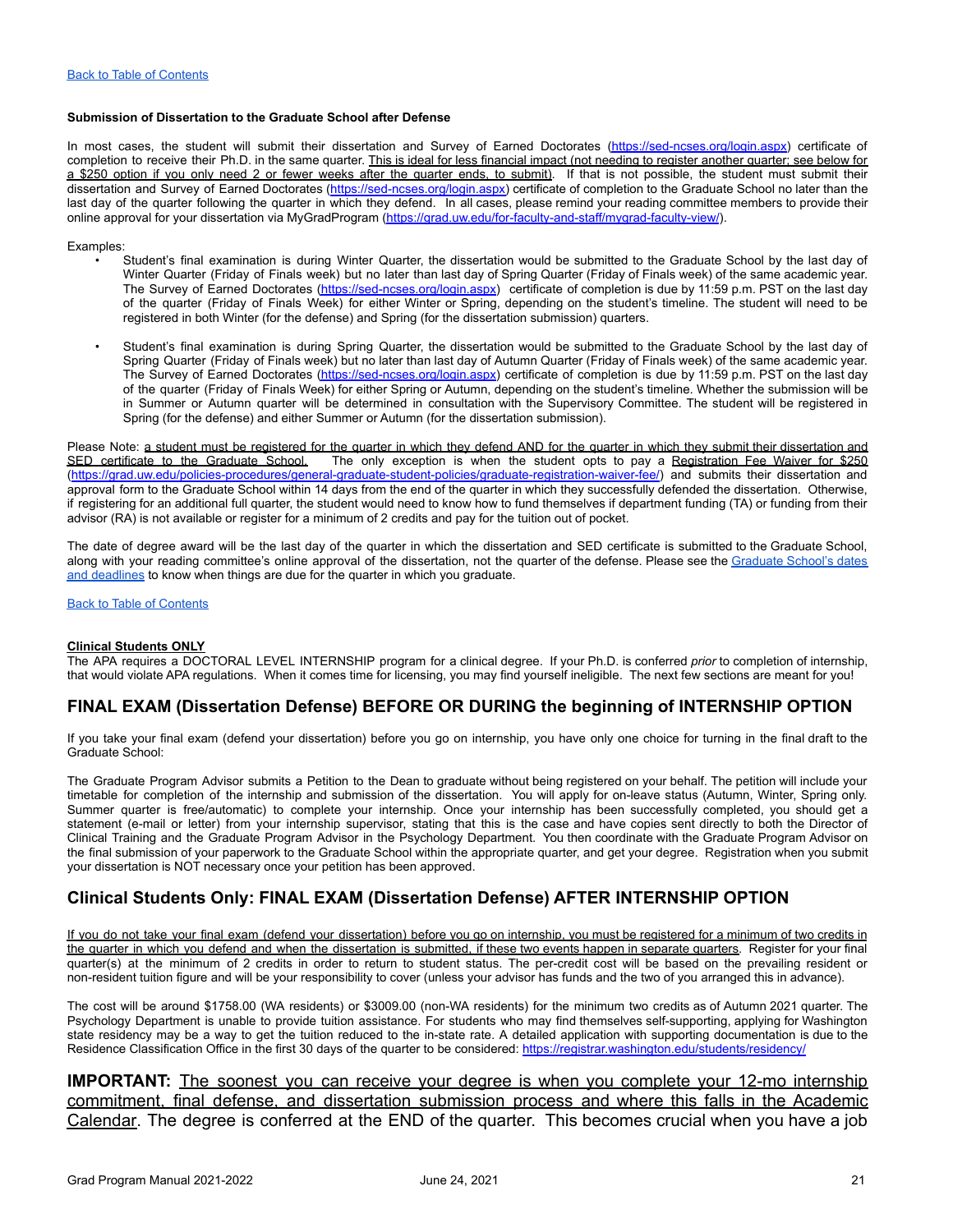that begins in September and requires the Ph.D., but your degree is not effective until December! As soon as you have been placed, find out internship END date so you can start planning ahead.

### <span id="page-21-0"></span>**Clinical Students: Spring Hooding and Commencement Ceremonies, Post-docs, and Jobs**

Students who are on internship often wish to participate in the Psychology Department spring Hooding Ceremony and the June Commencement Exercise at the UW Husky Stadium. Although, according to both APA and University regulations, you cannot formally receive your degree before the internship is completed and the dissertation is turned in to the Graduate School, you can participate in these spring activities if you obtain a letter or e-mail from your internship director stating that you will successfully complete your internship on (date). It is necessary to turn in the paperwork by the end of spring quarter in order to participate in hooding and commencement activities. At commencement, you will receive an empty diploma cover, and the diploma itself will be conferred at the end of the quarter in which you complete all requirements. Thus, if your internship ends after the last day of Summer quarter, the degree will be formally conferred at the end of Fall quarter, but you can still attend Spring hooding. Please note that because the internship is an integral part of the degree, clinical students cannot participate in hooding or Commencement prior to beginning their internship even if they have already defended their dissertation.

A related issue occurs when a job or postdoctoral appointment requires that the degree be completed. In such instances, the letter from the internship director, plus one from the UW Director of Clinical Training stating that you will finish all degree requirements by the closing date of the internship, has been sufficient to start jobs and postdocs that begin before the next formal graduation date. This is another good reason to make every effort to defend your dissertation before the internship year ends (and, even better, before it begins).

In either of these instances, please provide three copies of the internship director's letter or e-mail certification for (1) the Director of Clinical Training, (2) the Graduate Program Advisor, and (3) your advisor.

A statement concerning where and when you completed your internship will be added to your final post-graduation UW transcript. This will be helpful when you apply for licensure. Please let the Director of Clinical Training know the specific date your internship will end. These requirements and others, can be found at the Graduate School's Student Services website: <http://grad.uw.edu/for-students-and-post-docs/>

Please remember that in most cases Departmental requirements take precedence over the minimal requirements listed by the Graduate **School.**

### Back to Table of [Contents](#page-2-0)

### <span id="page-21-1"></span>**i. TEACHING AND RESEARCH EXPERIENCE**

Your graduate experience should involve training in research and in teaching. Clinical students also receive specific training in clinical methods and ethics. It is important to include all of these elements in your training program.

### **Research Training:**

All students are expected to acquire research skills. Your advisor(s) will play a major role in guiding your research training. Talk with your advisor as soon as possible to develop a plan for your first year of research. Students (other than those in the clinical areas) must complete a research project and present at the departmental Research Festival at the end of their first year of study. Clinical students present their research at the Research Festival at the end of their second year in the program. All research conducted by graduate students must have a faculty sponsor, typically your advisor. Your research training should be an ongoing activity throughout your graduate career.

### **Teaching Training:**

A teaching portfolio that reflects a variety of teaching experiences will be invaluable to those students aiming for positions at institutions that emphasize undergraduate teaching and/or research/teaching-based universities. Teaching skills are also beneficial for anyone who plans to present talks at research meetings and/or train graduate students in research. You should plan your teaching training in the same way you plan your research preparation.

Teaching experience is ideally gained by undertaking a progressive series of teaching experiences. The following graduated plan is the ideal:

- 1. TAing a course without sections, such as Psych 101.
- 2. TAing a course with section meetings for which the TA is responsible for facilitating discussions, planning and presenting some course material and/or conducting reviews of lecture material.
- 3. TAing a course in which the TA gives an extensive lecture to the entire class in addition to the usual responsibilities for section meetings.
- 4. TAing a course with multiple weekly section meetings developed and conducted by the TA, such as Psych 209.
- 5. TAing a lab course within your area of study. While many of these labs have pre-determined syllabi, the TA has a great deal of freedom in determining how the material is presented and how student progress is assessed.
- 6. Serving as an independent course instructor. This role can be undertaken as instructor of a course regularly taught within the department or it may involve the development of an entirely new course. Such positions require that a student have successfully passed their General Exam, have previous training in teaching most often gained by classroom experience, a course in pedagogy (Such a course -- Psych 537: Teaching of Psychology -- is offered every other year by Michael Passer, typically in Spring Quarter. The Graduate School also offers GRDSCH 610: Teaching Mentorship), and a submitted application. Kim Arbios will send out the call for independent teaching applications in the fall for the summer quarter (and sometimes spring). Teaching applications are submitted to Kim and Jeanny, who provides them to GTC.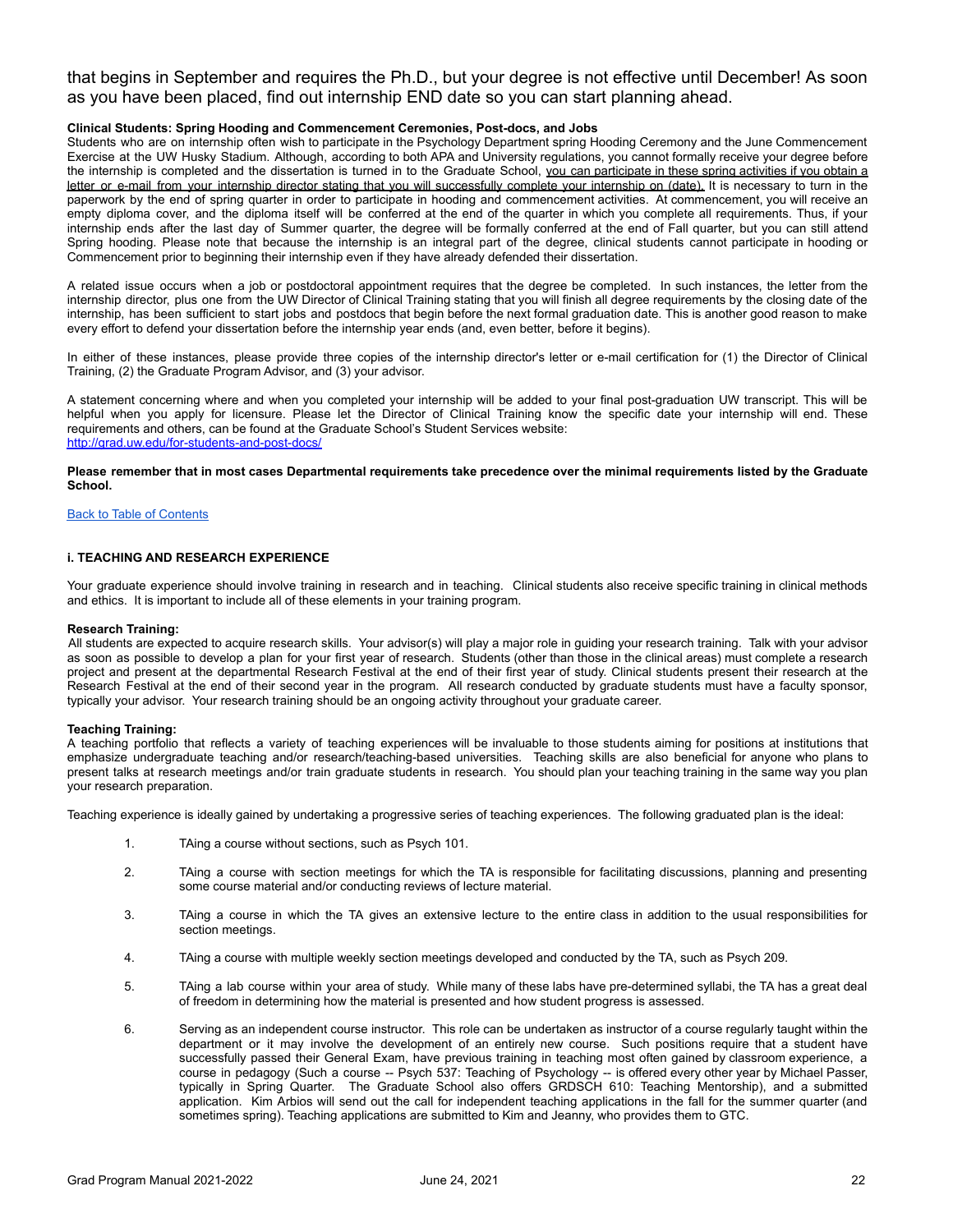Following this plan is not always possible due to scheduling conflicts and funding uncertainties. But it is to your advantage to seek different types of teaching experiences especially those requiring greater involvement and independence.

**Teaching Portfolio:** You should keep careful records of all your teaching experiences noting the tasks you performed for each course. Syllabi for the courses and any course materials you develop (review sheets, exams, etc.) should be included in your portfolio. Student and instructor evaluations of your performance should be sought for each course and included in your portfolio.

While this may seem like busy work as you begin the process, the portfolio will serve you well as you apply for jobs and move up the academic ladder.

Syllabi and reading lists of courses you take but do not TA should be kept in a separate file. These will be useful if you are ever asked to develop a similar course. Clinical students will need such information if they apply for licensure.

### Back to Table of [Contents](#page-2-0)

### **D. AREAS OF STUDY AND AREA COURSE REQUIREMENTS**

### <span id="page-22-0"></span>**a. DEPARTMENTAL REQUIREMENTS**

The Department of Psychology has course requirements for all graduate students. They are:

- **1.** *Orientation:* Psych 500A (1 credit) & *Psychology Proseminar:* Psych 500B (1 credit)
- All first year students are required to take Psych 500A, Psychology Orientation. This course is held at the end of September, during the week prior to the official start of the academic year. All first year students are also required to register for Psych 500B, Proseminar in Psychology their first academic quarter (autumn).
- 2. *Department Colloquium:* First-year students typically are required to register for and attend the Departmental Colloquium (Psych 550A) their first three quarters. First-year clinical students (adult and child) are not required to register for Colloquium due their heavy courseload. Attendance at the colloquium is strongly recommended thereafter. In order to receive credit, students will need to complete a brief survey after the talk; forms will be provided at class (pre-remote education). During remote/hybrid education, send your participation form to Molly Dalessandro after the lectures, via email: [dalesm@uw.edu](mailto:dalesm@uw.edu).
- 3. *Statistics and General Methodology: During the first year*, students must successfully complete (accomplished by achieving a grade of at least 2.7) or place out of (and replace with higher level courses) two basic statistics courses and two laboratories:

| Psych 522 | Laboratory in Statistical Computation I      |
|-----------|----------------------------------------------|
| Psych 523 | Laboratory in Statistical Computation II     |
| Psych 524 | Introduction to Statistics and Data Analysis |
| Psych 525 | Linear Models and Data Analysis              |

In addition, ALL students are required to take at least one additional course in quantitative methods (statistics, mathematics, or computational science) OR in a methodology directly relevant to their area of focus.

4. *Dissertation Credits*: Psych 800 – **27** Minimum.

### Back to Table of [Contents](#page-2-0)

### <span id="page-22-1"></span>**b. PROGRAM REQUIREMENTS FOR NON-CLINICAL STUDENTS (as of Autumn 2015)**

Clinical students: refer to the Clinical Program Manual (information there to cut down on chance of discrepancies/duplication).

### *1. Minimal Training Plan Requirements* (building on your First Year Plan):

- I. One quantitative methods/statistics course beyond those indicated in #3 above OR one methodology course directly relevant to the student's research focus.
- II. Three 500-level Core Concepts Courses.
- III. Three advances or focused training courses that provide specialized training in a research focus.
- IV. Three quarters of seminars or journal clubs. It is strongly recommended that plans require quarterly attendance at such meetings throughout the student's training.

• **There are excellent "Advances" courses (III above) outside of the department.** With so many outstanding grad programs at UW, there are many intersections with Psychology (topical and methodological). For example, social students often take courses in the Evans School, Foster Business School, Political Science, and Gender Women Sexuality Studies. For BNS students, there is a wonderful grad concentration in Neuroscience with courses all over the university. If you want to take a course outside Psychology, please share the syllabus with one's area and ask if the area will approve the course as an Advances course (Category III above). This happens with some regularity for many of our students.

• All course work in these areas should be taken for a numerical grade, unless the course itself is offered only on a credit/no credit (CR/NC) basis. As stated by the Graduate School, at least half of your program must be in courses 500 or above.

*2. Role of the Supervisory Committee in your Training.* Although your original First Year Plan is approved by your Primary and Secondary Advisors, the plans will be annually updated, expanded upon, and reviewed as part of the Annual Review Process. Once your Supervisory Committee is established, they should also review your Plan. Your Supervisory Committee may recommend or require additional courses prior to completion of your General Examination.

### <span id="page-22-2"></span>*Area Representatives - Graduate Training Committee 2021-2022*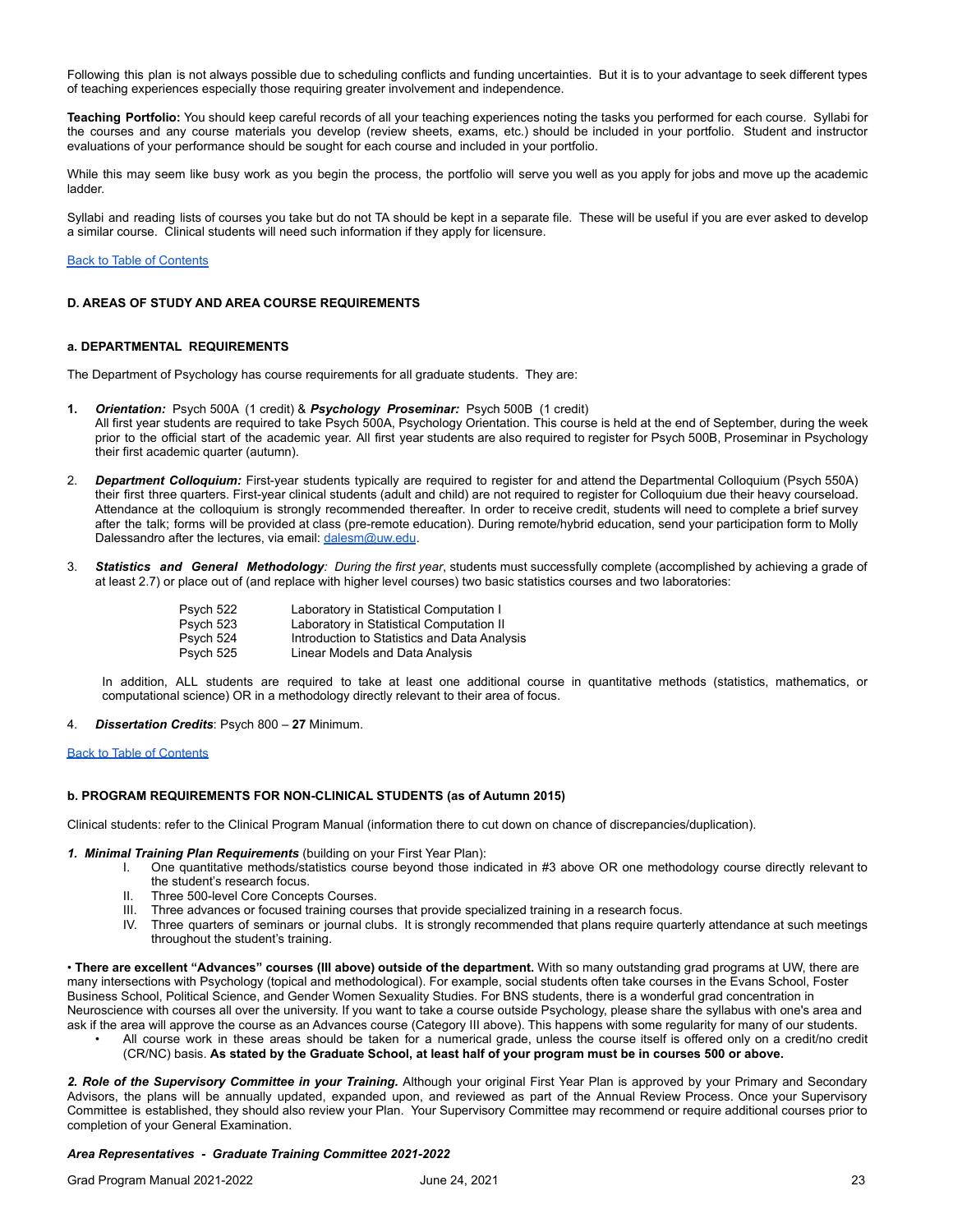|                                 | Area Rep (GTC)            | Area Coordinator (Head) |
|---------------------------------|---------------------------|-------------------------|
| Animal Behavior                 | $- -$                     | <b>Eliot Brenowitz</b>  |
| <b>Adult Clinical</b>           | Mary Larimer              | Lori Zoellner           |
| Behavioral Neuroscience         | David Gire                | <b>Ellen Covey</b>      |
| Child Clinical                  | <b>Wendy Stone</b>        | Kevin King              |
| Cognition and Perception        | Ariel Rokem               | Andrea Stocco           |
| Developmental                   | Betty Repacholi           | Betty Repacholi         |
| Social Psychology & Personality | Sapna Cheryan (Aut21)     | Cynthia Levine          |
|                                 | Clara Wilkins (Win/Spr22) |                         |
| Quantitative                    |                           | <b>Brian Flaherty</b>   |
|                                 |                           |                         |

Graduate Student Representatives: Kelly Chang & Suzanne Lewis

### Back to Table of [Contents](#page-2-0)

### **c. OTHER SPECIALTY PROGRAMS**

In some cases, concentrations of work have been developed outside of the Department's Area structure. Three current specialty programs are listed below. The Quantitative Minor and the Diversity Science Specialization are internal Psychology programs that you can write about and add to your C.V., but will not be on your transcript. The two Data Science options will be listed on your transcript. Consult the advisor if you are interested in these programs.

### <span id="page-23-0"></span>i. **Quantitative Minor (coordinated by Brian Flaherty, [bxf4@uw.edu](mailto:bxf4@uw.edu))**

The quantitative minor denotes that a graduate student has fulfilled statistical, mathematical, computational, and/or other research methods training beyond basic department and area requirements. The following steps are required to obtain the minor.

- 1. Complete PSYCH 524 and 525 (or equivalent) with at least a 3.5 GPA
- 2. Formulate a plan of study with advisor(s)
- 3. Obtain final approval of plan
- 4. Complete plan and final documentation

### **Plan of study**

Before taking courses for the minor, formulate a plan of study. Your plan should be tailored to your research interests, as well as meet the requirements for the minor (see below). It should explain how your proposed coursework and any independent work advances your research interests.

Discuss this plan with your advisor and/or your area's quantitative point person. (The list of area quantitative point people is at the bottom.) Once your plan is finalized, forward it to Brian Flaherty for approval by the department quantitative committee. Upon final approval, the plan should be filed with the Department's Graduate Program Advisor.

NOTE: Generally, the plan of study should be completed and approved prior to taking any courses toward the minor.

### **Course requirements**

Coursework for the quantitative minor is in addition to Psych 524 & 525 (and their associated labs, 522 & 523) or equivalent courses required of all students. In order to be admitted to the Quantitative minor, 524 and 525 must each be passed with a grade of 3.5 or higher.

Four additional quantitative courses (for a minimum of 12 credits) are required for the minor. To count toward the minor, a course must be rigorous and include assessment of student learning. The student must attain a basic level of competence in the technique(s) presented. Merely knowing how to run software for the method is not enough. For this reason, CR/NC courses, labs, software classes, and workshops do not count toward the minor.

Many graduate students will probably be well served by the courses already approved for the minor in Psychology, CSSS or elsewhere on campus. Other students may wish or need to go farther afield. If a class is not currently on the list of approved classes, a student may petition inclusion of a specific course. Do this by providing a syllabus, any additional information necessary to assess if the course meets the rigor and student assessment criteria, and a brief rationale for the inclusion of the course. Petitions for course substitution should be submitted to Brian Flaherty.

All four additional quantitative classes must be passed with a minimum grade of 3.3.

### **Optional paper**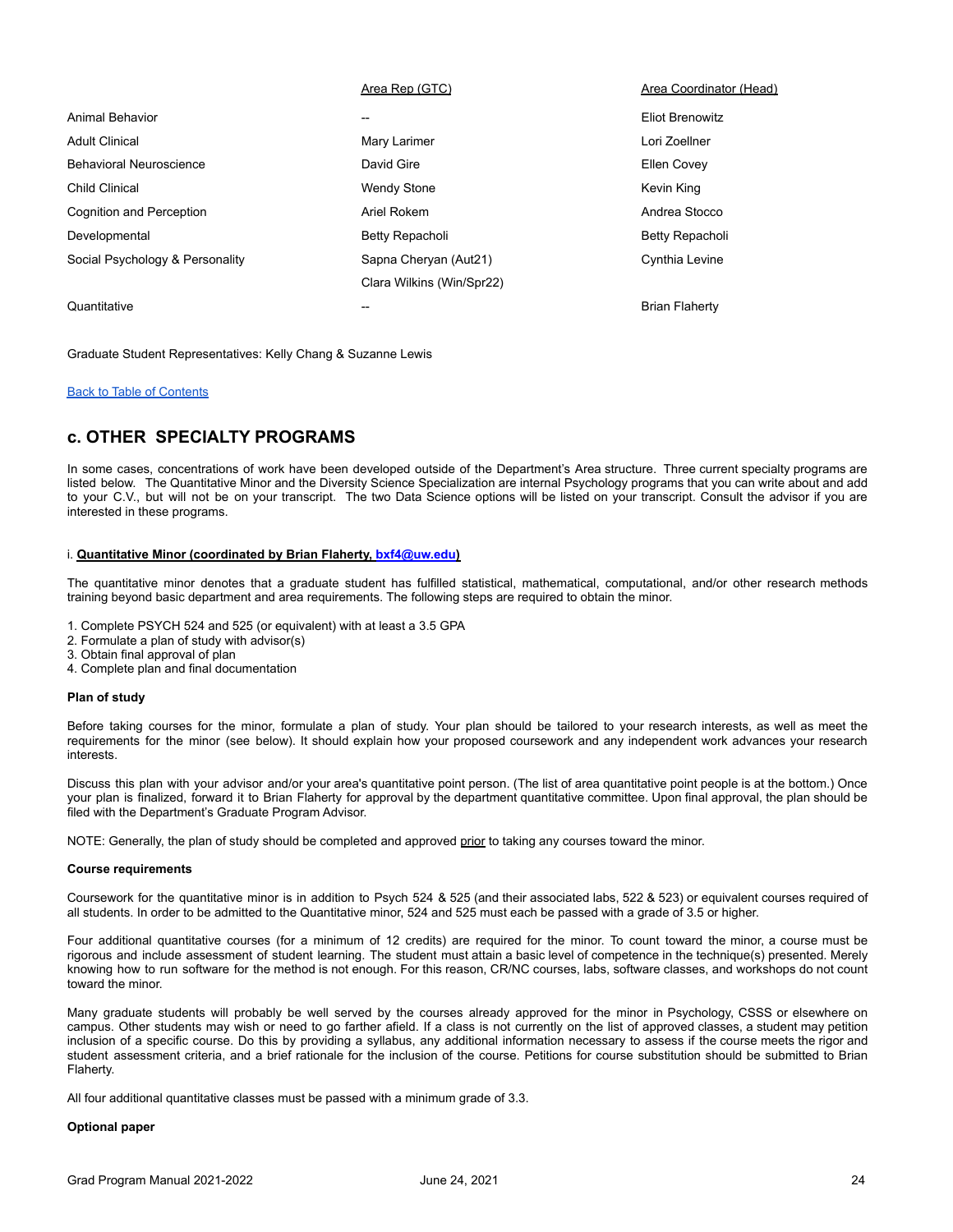In place of one of the four additional courses, a student can choose to write a quantitative research paper or substantive research paper employing sophisticated quantitative techniques. Pedagogically, the goal of the paper is for the student to demonstrate competence in one or more quantitative methods they have learned. This paper will be read and evaluated by two members of the department quantitative committee. Once approved, the paper should be submitted for a conference presentation and/or publication. When a student opts to write such a paper, the minimum number of additional course credits (over and above Psych 522, 523, 524, and 525) required for the minor is reduced to nine.

### **Final documentation**

Once completed, record your work for the minor on the "Documentation of Completion of the Quantitative Minor" form available from the Graduate Program Advisor and on the webpage describing the Quantitative minor (link below).

This information and the minor application can be found here: <https://psych.uw.edu/graduate/areas/quantitative-minor>

The current list of courses automatically applicable to the minor is here: <https://psych.uw.edu/graduate/areas/quantitative-minor/courses>

"Documentation of Completion of the Quantitative Minor" form: [https://web.psych.washington.edu/storage/areas/quant\\_minor/form.pdf](https://web.psych.washington.edu/storage/areas/quant_minor/form.pdf)

### Back to Table of [Contents](#page-2-0)

### <span id="page-24-0"></span>ii. **Data Science Options (coordinated by Ariel Rokem, [arokem@uw.edu](mailto:arokem@uw.edu))**

The Data Science options provide students an introduction to the world of data science, giving them the skills to understand a variety of techniques and tools. The goal of this option is to educate all students in the foundations of data science, so they may apply those methods and techniques in current research. There are two options, the Data Science Option (DSO) and the Advanced Data Science Option (ADSO). If you have questions about the DSO/ADSO or getting into classes, please speak with Ariel Rokem, [arokem@uw.edu.](mailto:arokem@uw.edu)

### **Students**

Eligible students for the DSO and ADSO include all full time Ph.D. students in the Psychology program in good standing who have completed the first year statistics requirements and who have permission of their advisors. Please complete the [DSO/ADSO](https://depts.washington.edu/psych/files/graduate/as%20of%20Autumn%202018%20-%20Data%20Science%20Option%20Declaration%20Form.pdf) form, have your advisor and co-advisor sign it, and return it to Jeanny by the time you complete your first DSO/ADSO course. If your advisor will not approve your request to do the DSO/ADSO, a student can write a letter of appeal to the GTC.

In cases where a graduate student does not graduate but instead leaves only after completing the master's part of the graduate program, the student will retain the "Data Science option" or "Advanced Data Science option" recognition on their transcript if the student finishes all the requirements of the option before leaving the graduate program.

### **The Data Science Option (DSO)**

The Psych DSO is designed for students with little or no background in data science, computer science or coding. The total credit requirement is 6-8 credits in courses (2 courses @ 3-4 credits each) and 2 seminar credits (plus the usual Psych 522-525 sequence). Note that one of the data science courses may count as your third required quantitative course for the Psychology Ph.D. if approved by the Psychology quant area, resulting in only one "extra" course (and 2 quarters of seminar) beyond the usual Psychology quantitative requirements.

The "third" course can also count toward a Quant minor but all other classes must be unique if a student opts for the DSO and Quant minor.

The requirements for the Psych DSO are as follows (the most up to date description of current classes for the DSO is here <http://escience.washington.edu/education/phd/data-science-graduate-option/> :

- 1. Courses from two out of three of the following areas:
	- 1. **Software development for data science**
		- **HIGHLY RECOMMENDED:** 
			- Software Development for Data Scientists (CSE 583)
			- Software Engineering for Molecular Data Scientists (ChemE 546)
	- 2. **Statistics and machine learning**
		- **HIGHLY RECOMMENDED:** 
			- Introduction to Machine Learning (CSE 416/STAT416)
		- **ALTERNATIVE:** 
			- Nonparametric regression and classification (STAT 527)
		- ADVANCED OPTION:
			- Machine Learning: (CSE 546 or STAT 535) also serves for the "Advanced Data Science Option"
			- Introduction to Mathematical Statistics (STAT 509) and Statistical Inference (STAT 512-513) also serves for the "Advanced Data Science Option"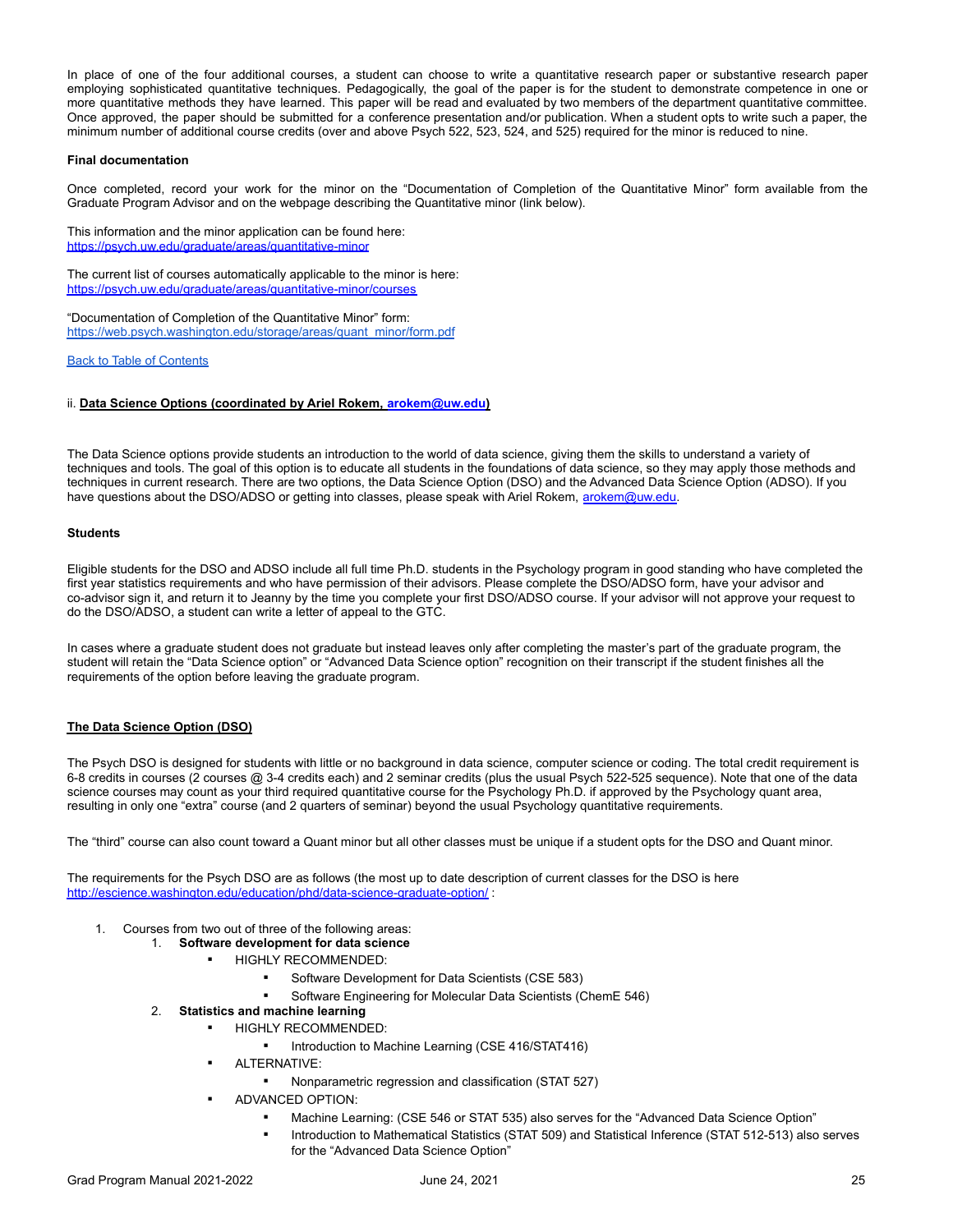### 3. **Data management and data visualization**

- **HIGHLY RECOMMENDED:** 
	- Introduction to Database Systems (CSE 414)
		- Information for Visualization (HCDE 411/511)
- **ADVANCED OPTION:** 
	- Principles of DBMS (CSE 544) also serves for the "Advanced Data Science Option"
	- Data Visualization (CSE 512) also serves for the "Advanced Data Science Option"
- 2. 2 quarters of the eScience Community Seminar (<http://escience.washington.edu/get-involved/escience-community-seminar/>)
- 3. Fulfillment of the Psychology Department Statistics and General Methodology requirements. These are currently the following (students must achieve a 2.7 or above on each). Psych 522, Psych 523, Psych 524, Psych 525 (If a student places out of one or more of these, they must take a higher-level course in its place and it cannot count as another of the DSO courses). In addition all students must take one more advanced Stats or Methods course. As described above this advanced course may also count towards the Data Science Option (i.e., a maximum of 1 course can count under I and III, provided this course is approved by both the Quant Faculty Committee and the Data Science committee as being eligible).

### **Advanced Data Science Option (ADSO)**

The proposed "Advanced Data Science" option aims to educate the next generation of thought leaders who will both build and apply new methods for data science. This option will help to educate and recognize Ph.D. students whose thesis work focuses specifically on building and using advanced data science tools. The goal of this option is to provide advanced education to the students who will push the state-of-the-art in data science methods in the domain of Psychology.

The ADSO is designed for students with a significant CS background. It is strongly recommended that you look carefully at class syllabi before requesting the ASDO option.

The total credit requirement is 10-12 credits in courses (3 courses @ 3-4 credits each) and 4 seminar credits (plus the usual Psych 522-525 sequence). Note that one of the data science courses may count as your third required quantitative course for the Psychology Ph.D. if approved by the Psychology quant area, resulting in only two "extra" courses (and 4 quarters of seminar) beyond the usual Psychology quantitative requirements. The course that counts as the third quant course for the Psych Ph.D. can also count toward a Quant minor however all other courses need to be unique for the ADSO and Quant Minor.

The requirements for the Psych ADSO are as follows:

- 1. Three out of the following four courses:
	- o Principles of DBMS: CSE 544.
	- o Machine Learning or Statistical Learning, CSE 546 or STAT 535.
	- o Data Visualization: CSE 512.
	- o Introduction to Mathematical Statistics or Statistical Inference: STAT 509 or STAT 512-513.
- 2. 4 quarters of the eScience Community Seminar (<http://escience.washington.edu/get-involved/escience-community-seminar/>)
- 3. Fulfillment of the Psychology Department Statistics and General Methodology requirements. These are currently the following (students must achieve a 2.7 or above on each). Psych 522, Psych 523, Psych 524, Psych 525 (If a student places out of one or more of these, they must take a higher level course in its place and it cannot count as another of the DSO courses). In addition all students must take one more advanced Stats or Methods course and this advanced course may meet the Data Science Option requirement listed above. That is, in total, a maximum of 1 course can count under I and III, but this course must be approved by the Quant Faculty Committee.

### **DSO/ADSO Website**

<https://psych.uw.edu/graduate/areas/data-science-options>

### **Declaration of DSO/ADSO Form**

[https://psych.uw.edu/storage/graduate/as\\_of\\_Autumn\\_2020-Data\\_Science\\_Option\\_Declaration\\_Form.pdf](https://psych.uw.edu/storage/graduate/as_of_Autumn_2020-Data_Science_Option_Declaration_Form.pdf)

### Back to Table of [Contents](#page-2-0)

### <span id="page-25-0"></span>iii. **Diversity Science Specialization ([psychdsc@uw.edu](mailto:psychdsc@uw.edu))**

A comprehensive understanding of human behavior requires examination of the meaningful differences between and among people across the diversity of human experience. These differences are often rooted in current and historical experiences of oppression and prejudice that have disproportionately devalued people of different identities including, but not exclusive to, races, cultures, ethnicities, sexual orientations, genders, gender-identifications, abilities, and socioeconomic statuses. The goal of the Diversity Science Specialization is to inform our understanding of human behavior and develop competency in the following areas:

- 1. The unique and intersecting psychologies and perspectives of underrepresented groups.<br>2. Psychological processes that contribute to the development of identity and bias.
- 2. Psychological processes that contribute to the development of identity and bias.
- 3. Exploring, identifying, and questioning biases within our own research and the field at large.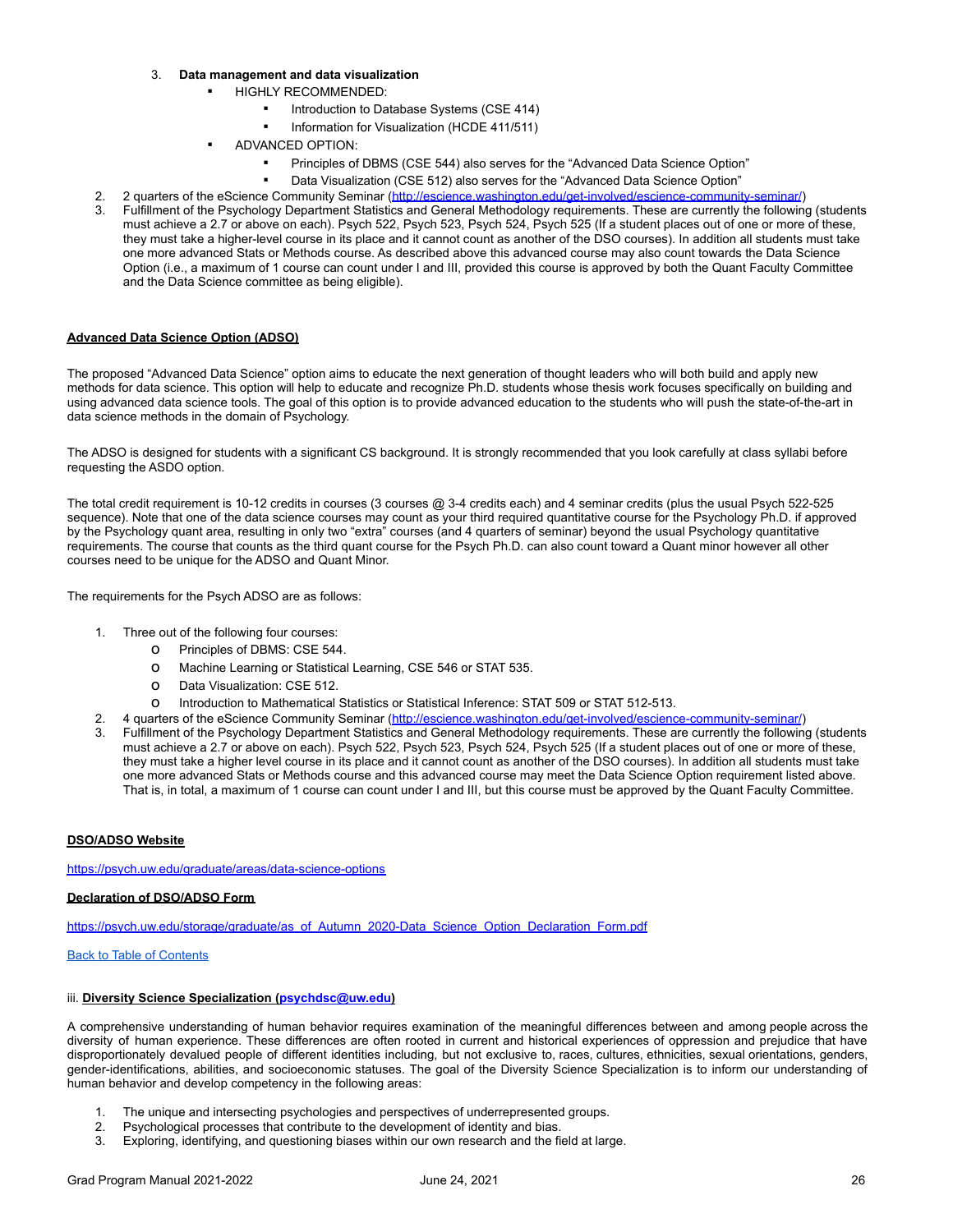4. The development of psychological services and empirical investigations that are applicable to and implementable in marginalized communities.

Students who complete the requirements for this specialization are expected to understand the above four competencies and apply them to their field of study.

### **Requirements**

- 1. Successful completion of at least three courses which focus on the relationship between marginalized populations and some aspect(s) of psychology.
	- a. At least two of these courses must be offered through the psychology department. Courses must be at the 400 or 500 level or above. A representative list of department courses which meet the Diversity Science Specialization requirements are posted on this website, and faculty will consider whether any additional courses meet the requirements on a case-by-case basis.
	- b. One of the required courses may be taken outside the Psychology Department. This course can be selected from a pre-approved list (see 'Courses' link below) or the student may seek the approval of the Diversity Science Specialization committee to use an unlisted course to fulfill this requirement.
	- All students working towards the Diversity Science Specialization must enroll in at least one quarter of the Diversity Science Seminar (Psych 557), usually offered during winter term.
- 2. After the completion of required coursework, the student will prepare a capstone paper or presentation demonstrating their expertise and understanding of at least one of the four core competencies of the Diversity Science Specialization. This paper may take one of three forms:
	- a. A critical review of research relevant to one or more of the four core competencies in their area of scholarly interest OR
	- b. A research proposal or empirical paper reporting an original study on a topic relevant to one of the four core competencies of the specialization OR
	- A prospectus for a course focusing on a topic related to one or more of the core competencies that the student might teach during their career.

The paper will be reviewed and approved by 2 members of the Diversity Science Specialization faculty and 2 student members of the Diversity Steering Committee.

### **This information and the specialization application can be found here:**

<https://psych.uw.edu/storage/diversity/DiversitySpecialization.pdf>

### **Extra Courses required for the specialization certificate**

<https://psych.uw.edu/storage/diversity/DiversityScienceCertificate.pdf>

### **Application**

Once you have completed the requirements and wish to apply for the Diversity Science Specialization, please take the following steps:

- 1. Complete the form "Documentation of Completion of the Diversity Science Specialization" <https://psych.uw.edu/storage/diversity/DiversitySpecialization.pdf>
- 2. Finalize your capstone paper if it is not already complete.
- 3. Write a brief cover letter in email form to the DSC co-chairs (currently Kim Bourne and Noah Triplett) that explains your rationale for why your capstone paper fulfills the goals of the diversity science specialization (above). Attach the "Documentation…." form (Step 1) and your capstone paper (Step 2).
- 4. The DSC co-chairs will assign and forward your application to 2 DSC faculty members and 2 DSC student members. (If there is any reason that you would not want your application reviewed by a specific faculty or student member, please let the co-chairs know in a separate email.) The appointed review committee will email among themselves to approve or make recommendations as to how to improve your capstone paper.

5. You will receive the review committee's decision in an email. If the committee approved your capstone paper and coursework, Jeanny Mai will also be CC'ed on the email. Because Jeanny will have your entire application as well as the email endorsement of the DSC review committee, she will be able to grant you the Diversity Science Specialization at the end of the quarter in which you receive your decision. It is your responsibility to follow up with Jeanny if you do not hear from her after you receive your decision.

If you are interested in completing the Diversity Science Specialization, or have any questions, contact the DSC Chairs via the email above.

### Back to Table of [Contents](#page-2-0)

### **E. POLICIES AND PROCEDURES**

### <span id="page-26-0"></span>**a. WHOM TO SEE FOR WHAT YOU NEED**

During your graduate career you will often have the need to draw upon the services and facilities offered by the Psychology Department. The faculty and other graduate students usually help you discover the ins and outs of locating these potential services. The following list of the staff and their responsibilities is included to give you an idea of whom to talk to as your needs as a graduate student change and develop.

### **Cheryl R. Kaiser**, Chair (G-121, 685-9660)

e-mail: *[ckaiser@uw.edu](mailto:mizumori@u.washington.edu)* 

- For problems not solvable, or solved by anyone else.
- Schedule an appointment through TBA (G-121, 5-8035, [chairpsy@uw.edu](mailto:chairpsy@uw.edu))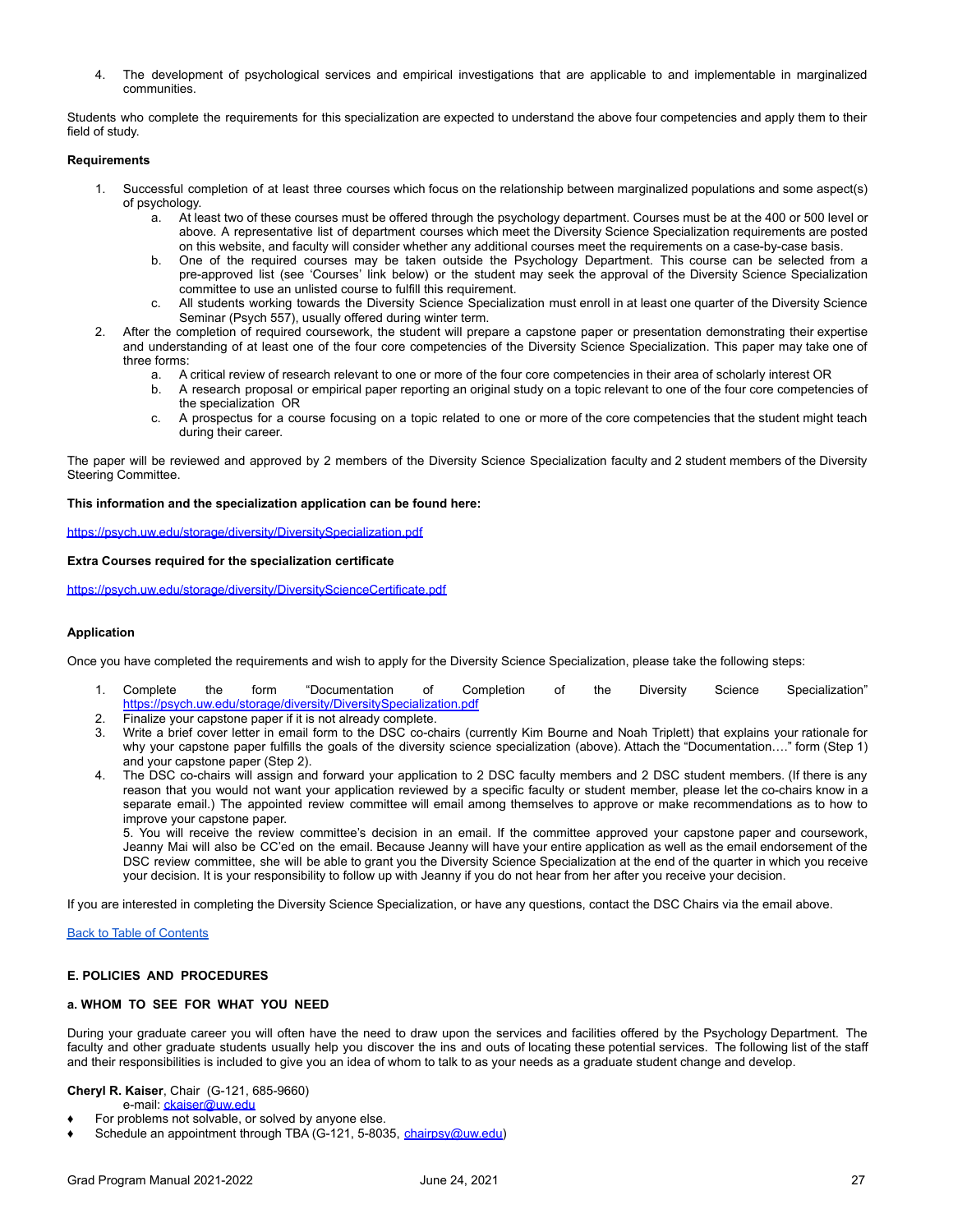#### **TBA**, Assistant to the Chair (G-121, 685-8035) e-mail: [chairpsy@uw.edu](mailto:chairpsy@uw.edu)

- (if TBA is on vacation, see Michele Jacobs)
- Schedules appointments for the Chair (Cheryl Kaiser)
- Consults on University and Departmental policies regarding faculty
- Coordinates faculty searches
- Handles all aspects of new faculty/post doc/clinical/visiting faculty appointments, from advertising, visa requests (if necessary), compilation of required documents, to processing the payroll actions
- Coordinates faculty reappointment, promotion and tenure reviews
- Coordinates faculty merit reviews
- Coordinates faculty professional, sick leave and family leave
- Bearer of a wealth of information on all aspects of the department

### **Shannon Dorsey**, Associate Chair & Director of Graduate Training, Graduate Program Coordinator (GPC)

e-mail: [dorsey2@uw.edu](mailto:nkenney@u.washington.edu)

**Jeanny Mai**, Graduate Program Advisor, GPA (G-127, 543-9329)

### e-mail: [jeanny@uw.edu](mailto:jeanny@u.washington.edu)

(if Jeanny is on vacation, see Michele Jacobs or Shannon Dorsey)

### **Michele Jacobs**, Administrator (G-119, 685-2027)

- e-mail: miacobs@uw.edu
- (If Michele is on vacation, see Jeneil Lagasse for admin assistance and William Kaplan for facilities assistance)
- ♦ Liaison with Human Resources Office
- Coordinates new permanent staff hires/reclassifications/layoff
- ♦ Handles staff personnel issues/policy questions
- Supervises payroll functions, academic support staff, and computer support staff
- Assists faculty with cost share questions regarding faculty effort
- Approves TRANSPASU forms
- Faculty Effort coordinator-Cost share and effort report access
- Manages renovation/remodel projects for Guthrie Hall and other Psychology space
- Schedules major maintenance or repairs needed in Guthrie Hall and other Psychology space
- Security consultation in Guthrie Hall and other Psychology space
- Oversees space allocations (academic, research, and operations) in Psychology assigned space
- Handles requests for phone install and repair
- Questions regarding Records Retention schedules (document retention/archiving)

### **Jeneil Lagasse**, Associate Administrator (G-129, 543-8879)

### e-mail: [jeneil@uw.edu](mailto:jeneil@uw.edu)

- (If Jeneil is on vacation, see Karen Liebert for grant assistance and Michele Jacobs for admin assistance)
- Advises faculty/staff on current UW and State administrative and fiscal policies and procedures
- Fiscal oversight of department, state and RCR budgets. Provides projections for departmental budget and expenditures on state and RCR budgets.
- Prepares and maintains faculty release/recapture plan
- Handles policy questions for externally and UW funded research grants and contracts, fiscal reporting and expenditures
- Approves grant proposals/RRF applications
- Issues personal services contracts and large purchase orders (equipment)
- Loads monthly expenditure data from UW financial system into department's database. Creates PDF files of budget reports used for printing and distribution to PIs. Distributes quarterly budget reports for grants/gifts/departmental funding.
- Authorizes access to UW Administrative Systems and systems requiring Astra authorization (Financial Desktop, eProcurement, Equipment Insurance)
- Processes travel requests for faculty from department funding sources
- Assists with personal services contracts and large purchase orders (equipment)
- Supervises department grant management and fiscal operations staff
- Reviews and authorizes CTA expenditures
- Reviews and authorizes Procard new and renewal applications; and temporary limit increases
- Provides quarterly Grad Operating Fee instructions to Grad Program Advisor for NRSA students
- Authorizes SAGE and eRA Commons access for faculty and grant proposal preparers
- Assistant to the Administrator: handles immediate administrative problems in her absence

### **William Kaplan,** Office Manager, (G-119B, main office, 543-2640)

### e-mail: [wkaplan@uw.edu](mailto:wkaplan@u.washington.edu)

- (if William is on vacation, see Michele Jacobs)
- Provides keys and access codes to rooms/secure areas in Guthrie Hall and all other Psychology space
- Submits requests for maintenance or repairs needed in Guthrie Hall and other Psychology space
- Security issues/consultation in Guthrie Hall and other Psychology space
- Issues Building Use Permits for after-hours use of buildings (for grads, hourly and volunteers)
- Copy System Administrator: issues copy accounts and updates copy user numbers for access to departmental copy machines
- Equipment check out (laptops, cameras, projectors, etc)—see PsyCal to reserve equipment
- Mailboxes and questions concerning mail delivery to Guthrie Hall
- Exam and other class material processing for TAs and lecturers
- Office machine servicing (Xerox, Fax)
- Problems with the copy machines
- Coordinates shredding services for confidential documents per retention schedules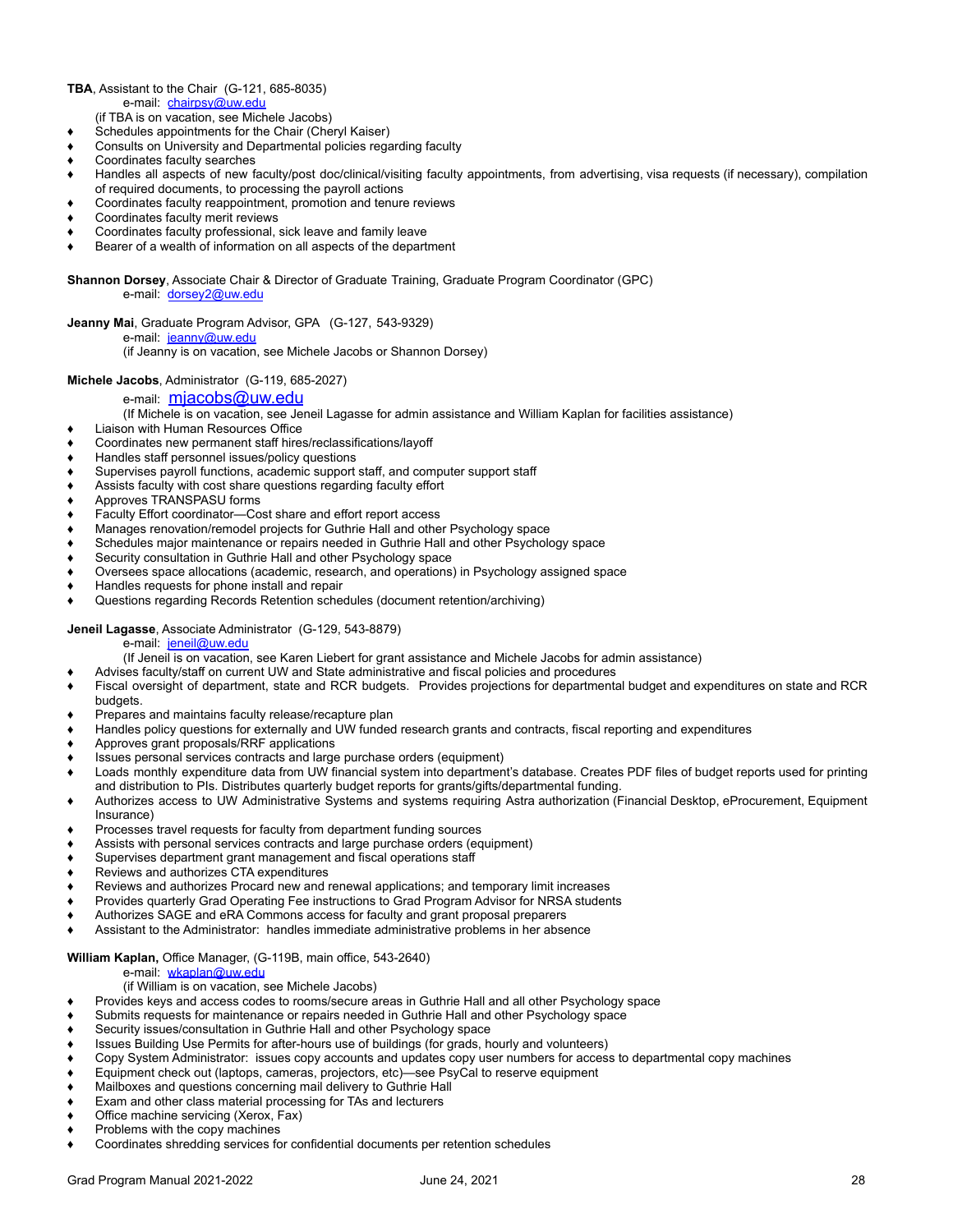- ♦ Overnight express mail service questions
- ♦ Course entry codes for independent study (496,498,499,596,598,599,600,700,800)
- Issues Parking Validation Coupons for department guests
- Issues UWATS codes for departmental budgets
- Maintains bulletin boards in Guthrie lobby and in hallway outside Guthrie 121

### <span id="page-28-0"></span>**Grant/Fiscal Support**

**Karen Liebert**, Grants Administrator, Budget Fiscal Analyst Lead (G-134, 543-6121),

- e-mail: [karen@uw.edu](mailto:karen@uw.edu)
- (if Karen is on vacation, see Thao Truong, next person listed)
- ♦ Maintains information for preparation of grant proposals re: fringe benefits, indirect costs, proposal application materials
- Assists grad students on NRSA/external fellowship funding requests
- Coordinates receipt of grants, advance budget requests, no-cost extensions, closeouts
- Works with OSP, GCA and external sponsors to facilitate post award grant management
- Administers outgoing subcontracts on Psychology grants
- General compliance questions or problems related to grants/external funding
- Answers questions about allowability of purchases on grant budgets
- Post-Award management: Monitors externally funded budgets for compliance, allowability, and discrepancies; assists PI with projecting expenditures to prevent deficit spending
- Oversees budget reconciliation and corrections to fiscal transactions on externally funded grants
- Assists faculty with annual grant progress reports-NIH/eSNAP
- Checks budgets/formatting/submission requirements on all outgoing non-competing and foundation proposals, maintains files on proposals submitted
- Answers questions about how labs should use their petty cash accounts, performs annual revolving fund verifications

### **Thao Truong**, Budget Fiscal Analyst (G-134, 616-4574)

e-mail: [truongtt@uw.edu](mailto:truongtt@uw.edu)

- (if Thao is on vacation, see Karen Liebert)
- ♦ Checks budgets/formatting/submission requirements on all outgoing new and competing proposals, maintains files on proposals submitted
- ♦ Helps develop detail budgets for PIs and new investigators for grant submissions
- Assists faculty with annual grant progress reports-NIH/eSNAP
- Monitors subcontract invoices, works with PI on review and approval
- Post-Award management: meet with PIs to review current budget status and future projections discussions
- Petty Cash Custodian: handles Petty Cash reimbursements: advises whether purchases may be reimbursed under Petty Cash.
- Backup for purchase order requests/procard purchases for labs
- Backup reviewer for procard transactions
- Backup Travel reservations for guests, grad students and faculty who don't have a Travel Visa Card
- Reconcile monthly transactions on main department budgets (RCR, State), reviews/corrects state and RCR project code reporting. Assist with preparing budget reports.

### **Tu Tong**, Fiscal Specialist (G-130, 616-5275)

- e-mail: [tongt2@uw.edu](mailto:tongt2@uw.edu)
- (if Tu is on vacation, see Jeneil Lagasse or Molly Dalessandro)
- ♦ Monitors/reconciles internally funded (RRF, ADAI, Bridge funds) budgets, Fellowship Awards, Endowment accounts and departmental gift accounts
- Monitors/reconciles Bolles Fellowship award expenses
- Reconciles externally funded budgets
- Prepares travel reimbursement paperwork
- Questions on travel covered by grants
- Questions concerning purchasing supplies/equipment for grant use
- Handles purchase order requests/procard purchases for grants, internal, fellowship, gift and state funds
- Reconciles Procard accounts for all department Procard holders
- Orders supplies for department and office supply orders for research labs
- Maintains detailed budget files on expenditures
- Petty Cash Custodian: handles Petty Cash reimbursements: advises whether purchases may be reimbursed under Petty Cash.
- Oversees cash deposits and coordination with Bank Reconciliation

### **TBA,** Fiscal Specialist (G-122, 616-5385)

### Email: TBA

### (backup to Tu Tong)

- Prepares travel reimbursement and general reimbursement submissions
- Orders supplies for department and office supply orders for research labs
- Reconciles Procard accounts for all department Procard holders
- Reconciles state and RCR project code reporting
- Petty Cash subject payment advances and closeouts.
- Manages cash deposits and coordination with Bank Reconciliation

### **Melissa Harrell**, Payroll Coordinator (G-131, 543-3366)

- e-mail: [psypay@uw.edu](mailto:merlej@u.washington.edu)
- (if Melissa is on vacation, see Michele Jacobs)
- Processes payroll appointments and payroll changes for new and existing employees and maintains a complete file of departmental employment and service records
- Provides orientation to new employees regarding departmental processes and policies, benefits, and union membership
- Processes corrections to payroll errors (OSETs), overpayments, retroactive payments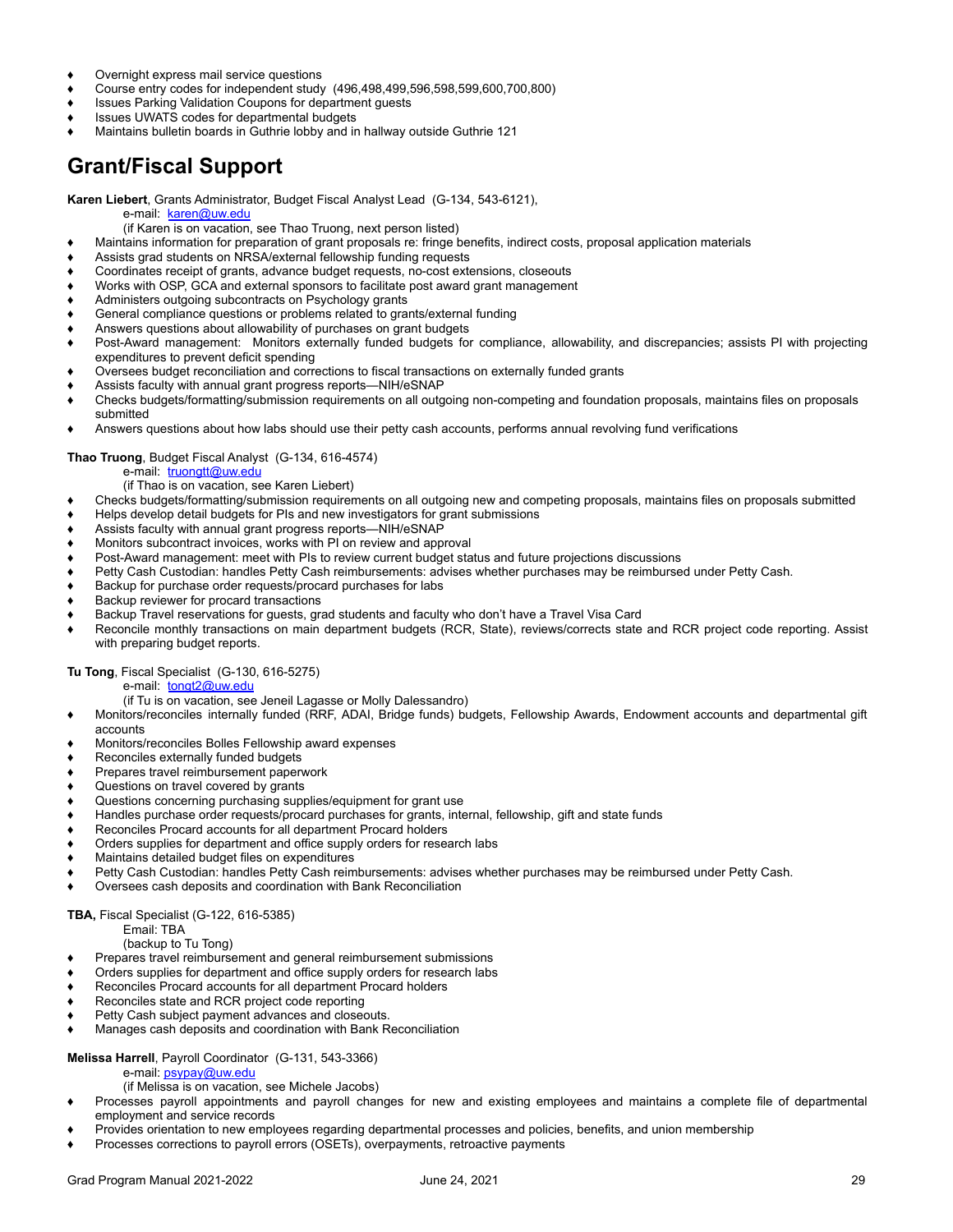- ♦ Enters and coordinates temporary hourly hires in Workday
- Provides training as needed on the UW HR/Payroll system Workday for employees, supervisors and approvers
- Answers time and absence questions for affected employees
- Coordinates background checks for student hourly and volunteers
- Distributes and monitors return of Grant and Contract Certification Reports (GCCRs)
- Answers questions concerning payroll checks
- Requests emergency payroll checks and manages annual distribution of W-2s

### **Development**

**TBA**, Advancement & Outreach officer (G-135, 616-5274)

e-mail: TBA

- (If TBA is on vacation, see Molly Dalessandro or Michele Jacobs)
- ♦ Oversees alumni and donor relations, gift stewardship, annual giving campaign and department fund-raising activities
- Coordinates alumni and donor engagement events
- Liaison between department and UW/College advancement staff
- Point of contact for all development related business. Coordinate monetary and in-kind donations to the department.
- Receives/receipts monetary and in-kind donations to the department. (Not grants.)
- Prepares thank you letters to donors on behalf of Chair
- Prepares informational materials to support gift requests and outreach events
- Works with UW Office of News to garner media coverage for department
- Advice or help with publicity, catering, room reservations
- Coordinates annual Edwards Lecture Series with Dana Arnim Updates department Twitter account with information on lecturers or other advancement related announcements

### **Molly Dalessandro**, Program Coordinator, Advancement & Outreach/Fiscal (G-136, 221-6248)

- e-mail: [dalesm@uw.edu](mailto:dalesm@uw.edu)
- (If Molly is on vacation see TBA or Jeneil Lagasse)
- ♦ Coordinates annual Edwards Lecture Series with TBA
- Psychology Colloquium Series lectures: scheduling, publicity. Talk to her if you want to bring a speaker to campus.
- Processes honorarium payments and travel expenses for guest speakers/lecturers
- Confirms hotel, plane and ground transportation arrangements with Department's guest speakers and lecturers
- Secures rooms for speaker visits including lecturer room, seminar, and graduate student lunch
- Purchases food for graduate student lunches and refreshments for seminars/lectures
- Advice or help with catering, room reservations, transportation, etc.
- Updates department website, Facebook page and other social media with information on lecturers or other advancement related announcements
- Assists with travel reimbursements and assists fiscal team

### **Academic Support**

**Graduate Advising Office**, [psygrad@uw.edu](mailto:psygrad@uw.edu), (G-127, 543-8687)

♦ [Jeanny](#page-6-1) Mai, Graduate Program Advisor, [jeanny@uw.edu](mailto:jeanny@u.washington.edu)

### **Undergraduate Advising Office,** [psyadv@uw.edu](mailto:psyadv@uw.edu), (G-119A, 543-2698)

- ♦ Carrie Perrin, Director, [cyoung@uw.edu](mailto:cyoung@uw.edu)
- ♦ Vicky Hansen, Academic Advisor, [hansenv@uw.edu](mailto:hansenv@uw.edu)
- ♦ Cy Delgado, Academic Advisor, [delgadoc@uw.edu](mailto:delgadoc@uw.edu)

Undergraduate Advising Office staff work with undergraduate students in a variety of ways, including:

- Academic planning for current and prospective psychology majors
- Assistance and referral for students experiencing academic and other challenges
- Graduate school and career planning
- Connecting students with resources to complement their academic programs (undergraduate research, community-based fieldwork, study abroad, departmental honors program, peer tutoring and student leadership)

### **Carrie Perrin,** Director, Academic Services (G-114A, 685-8971)

e-mail: [cyoung@uw.edu](mailto:cyoung@uw.edu)

- (if Carrie is on vacation, see Vicky Hansen or Cy Delgado)
- ♦ Sits on Department Curriculum Committee
- ♦ Member of College of Arts and Sciences Advising Council
- ♦ Outreach liaison with UW administrative and other academic units
- ♦ Coordinates Psychology Senior Exit Survey
- ♦ Coordinates summer orientation and advising for incoming transfer students
- ♦ Leads fall quarter Psychology Learning Community class for new transfer students
- ♦ Contributes articles involving undergraduate studies to Psychology annual newsletter and edits newsletter
- ♦ Recruits potential undergraduate research assistants
- ♦ Advises undergraduate Psychology majors
- ♦ Administers undergraduate academic policies and reviews/updates policies as needed
- ♦ Evaluates psychology courses from other domestic institutions and study abroad programs for UW credit
- ♦ Troubleshoots unusual registration/student problems for undergraduates
- ♦ Coordinates annual Poster Session presentation for Psychology honors students
- ♦ Coordinates annual graduation celebration event for graduating seniors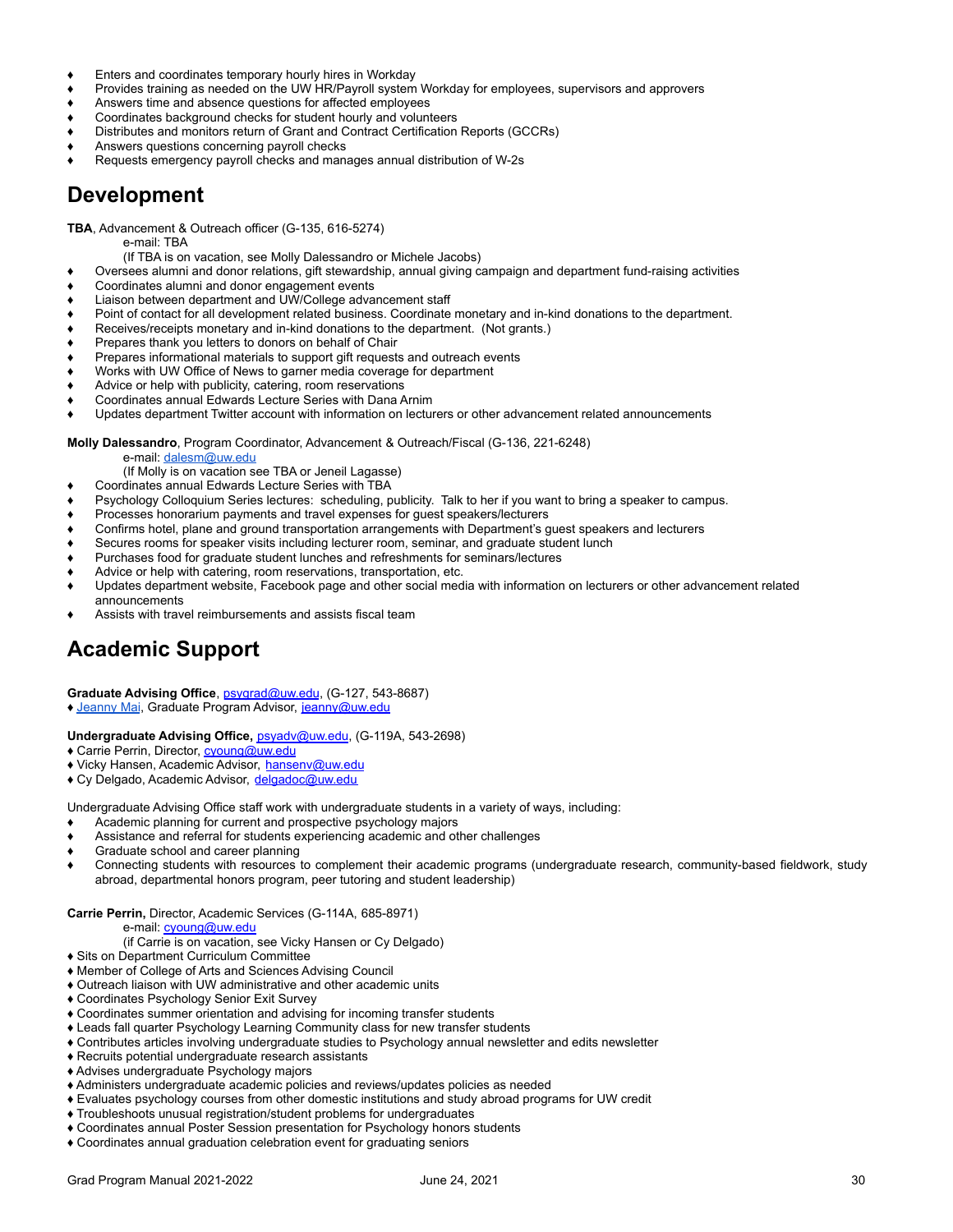### **Vicky Hansen,** Senior Academic Advisor (G-114B, 543-0680) e-mail: [hansenv@uw.edu](mailto:hansenv@uw.edu)

- (if Vicky is on vacation, see Cy Delgado or Carrie Perrin)
- ♦ Coordinates quarterly undergraduate admissions to the Psychology major
- ♦ Coordinates Psychology 499 postings
- ♦ Co-leads Graduate School and Career Prep classes for undergraduates
- ♦ Develops and presents other workshops on graduate school, career planning, and related topics
- ♦ Advises undergraduate Psychology majors
- ♦ Administers undergraduate academic policies
- ♦ Troubleshoots unusual registration/student problems for undergraduates
- ♦ Coordinates annual graduation celebration event for graduating seniors

**Cy Delgado,** Senior Academic Advisor (G-114C, 543-3365)

### e-mail: **[delgadoc@uw.edu](mailto:delgadoc@uw.edu)**

- (if Cy is on vacation, see Vicky Hansen or Carrie Perrin)
- ♦ Coordinates fieldwork program (Psych 497) and teaches a two-session component of the class
- ♦ Co-leads Graduate School and Career Prep classes for undergraduates
- ♦ Develops and presents workshops on graduate school, career planning, and related topics
- ♦ Advises undergraduate Psychology majors
- ♦ Administers undergraduate academic policies
- ♦ Troubleshoots unusual registration/student problems for undergraduates
- ♦ Coordinates annual graduation celebration event for graduating seniors

**Kim Arbios,** Course Scheduling Coordinator (G-137, 543-1469)

### e-mail: [karbios@uw.edu](mailto:karbios@u.washington.edu)

- (if Kim is on vacation, see Carrie Perrin)
- Time Schedule coordinator-UW and Department
- Compiles faculty teaching load document
- Creates and updates department quarterly time schedule
- Reserves rooms for classes and review sessions
- Orders textbook desk copies
- Assists with change of grades or removal of incompletes
- Publishes office hours
- Edits course descriptions
- Distributes course entry codes to instructors
- Assists graduate instructors
- Prepares and submits new course and course change applications
- Edit and publish in-house weekly e-newsletter. Send items to [psynews@uw.edu](mailto:psynews@uw.edu)

### **Technical Support Services**

**Doug Kalk,** Senior Computer Specialist (G-28, 543-8281)

e-mail: [dougkalk@uw.edu](mailto:dougkalk@u.washington.edu)

- (if Doug is on vacation, see Rich Ball)
- Computer hardware and software support
- Consults on computer/printer purchases
- Sets up new computers/printers
- Troubleshoots computer/printer problems
- Repairs computers/printers or sends out for repair
- Maintains department admin servers
- Maintains lab servers
- Hardware/software integration
- Software license/media purchases

### **Rich Ball,** Senior Computer Specialist (G-28, 543-8281)

- e-mail: [richb@uw.edu](mailto:richb@u.washington.edu)
	- (if Rich is on vacation, see Doug Kalk)
- Departmental equipment inventory management
- Responsible for physical inventory of equipment and updates in inventory system
- Computer hardware and software support
- Sets up new computers/printers
- Troubleshoots computer/printer problems
- Repairs computers/printers or sends out for repair
- Large package receiving and delivery (not express)
- Questions concerning A/V and other equipment owned by the department
- Coordinates surplus equipment pickup
- Manages department furniture inventory and storage

### **Shawn Heide**, IT Architect & Systems Manager (G-138, 685-2079)

- e-mail: [medialab@uw.edu](mailto:medialab@uw.edu) (if Shawn is on vacation, see Doug Kalk or Rich Ball)
- Manages department-wide IT system, including psych intranet, administrative functions and web services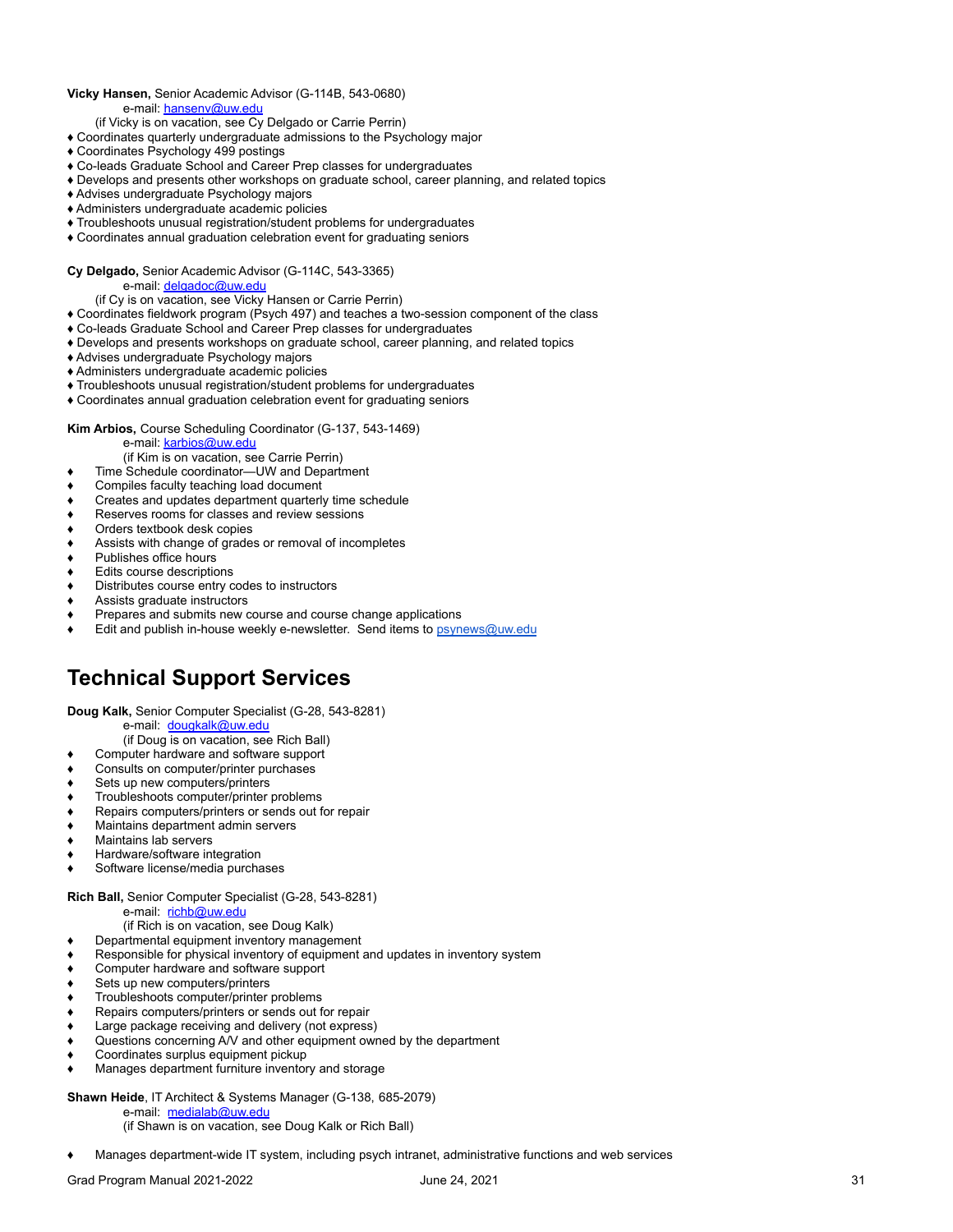- ♦ Departmental/Clinical Database/Server Administrator
- Qualtrics survey software account administrator
- Supports departmental laptops & other presentation equipment in checkout pool
- Provides instruction in presentation, multimedia, and web editing software
- System administrator and consultant for Presentation & Lecture Lab (Rm 57) and seminar rooms (Guthrie 053, 211 & 315)
- Equipment set up/consultation for weekly department lectures
- Assists with Research Festival presentations
- Departmental consultant for web-related issues
- Departmental Webmaster

### **Clinic Support**

**Amanda Patrick,** Clinic Manager (3917 University Way NE, Suite 140, 543-6511)

e-mail: [apatrick@uw.edu](mailto:apatrick@uw.edu)

(if Amanda is on vacation, see Sean Hudspeth)

- ♦ Oversees day-to-day operation and administration of the Clinic
- Assists the Clinic Director with policy development
- Implements and enforces Clinic policies (including HIPAA compliance)
- Consults with students, faculty and staff on clinic policy, and UW rules and regulations
- Hires, trains and supervises the front desk staff and the Clinic Program Coordinator
- Oversees the accounts receivable function in the Clinic, monitors the budget, and prepares financial reports
- Serves as financial manager for the specialty clinics within the Clinic
- Oversees quarterly client file audit
- Building Coordinator and after-hours access for 3917 University Way NE

**Sean Hudspeth,** Clinic Program Coordinator (3917 University Way NE, Suite 140, 543-6511)

e-mail: [seanxiao@uw.edu](mailto:seanxiao@uw.edu)

(if Sean is on vacation, see Amanda Patrick)

- ♦ Assists in the Clinic's day-to-day administrative operations
- Consults with students on Clinic policy and practices
- Handles administrative aspect of appointment, promotion, and reappointment of clinical supervisors
- Coordinates admission process for Child Clinical graduate program applicants
- Maintains outside practicum information and clinical supervisor information
- First-line of contact for problems with Clinic A/V equipment or new assessment system
- Prepares monthly insurance billing for specialty clinics
- Manages the inventory of client testing materials
- Coordinates reservations of Clinic conference room (140E)
- Clinic purchasing

### **See Staff Support Services [Organized](#page-50-0) by Function**

### **Graduate Training Committee:**

N/A (Animal Behavior)<br>Mary Larimer (Adult Clinical) The South of The South Aristotele Search Covey (Behavioral Neuroscience) Ariel Rokem (Cognition & Perception) Sapna Cheryan-Aut21, Clara Wilkins-Win/Spr22 (Social & Personality)

Betty Repacholi (Developmental) Ellen Covey (Behavioral Neuroscience)<br>Wendy Stone (Child Clinical)

Student Representatives: Kelly Chang & Suzanne Lewis

Back to Table of [Contents](#page-2-0)

### <span id="page-31-0"></span>**b. DIVERSITY STEERING COMMITTEE**

### **Diversity Steering Committee**

The Diversity Steering Committee is an umbrella organization of graduate students and faculty members that oversees events and diversity-related initiatives within the psychology department. For 2020-2021, faculty and graduate co-chairs are Dr. Yuichi Shoda, Kim Bourne and Noah Triplett.

We consider human diversity as referring to groups of people who experience themselves as differing on one or more of a variety of dimensions including, but not limited to, race, culture, ethnicity, age, gender, sexual orientation, economic class, and disability status.

Our overall goal is to encourage and foster the growth and maintenance of a diverse academic community by: 1) encouraging and supporting research on diversity related topics; 2) encouraging the development of diversity related curriculum at both the undergraduate and graduate levels; 3) overseeing the graduate-level Diversity Science Specialization; 4) addressing the issues and concerns of students and faculty within the department on issues of enrollment, retention, and curriculum, as well as larger societal concerns.

We hold quarterly meetings and maintain a listsery. Anyone is welcome to attend meetings and join the listsery; please email [psychdsc@uw.edu](mailto:psychdsc@uw.edu) for more information.

Recent Diversity Steering Committee Initiatives: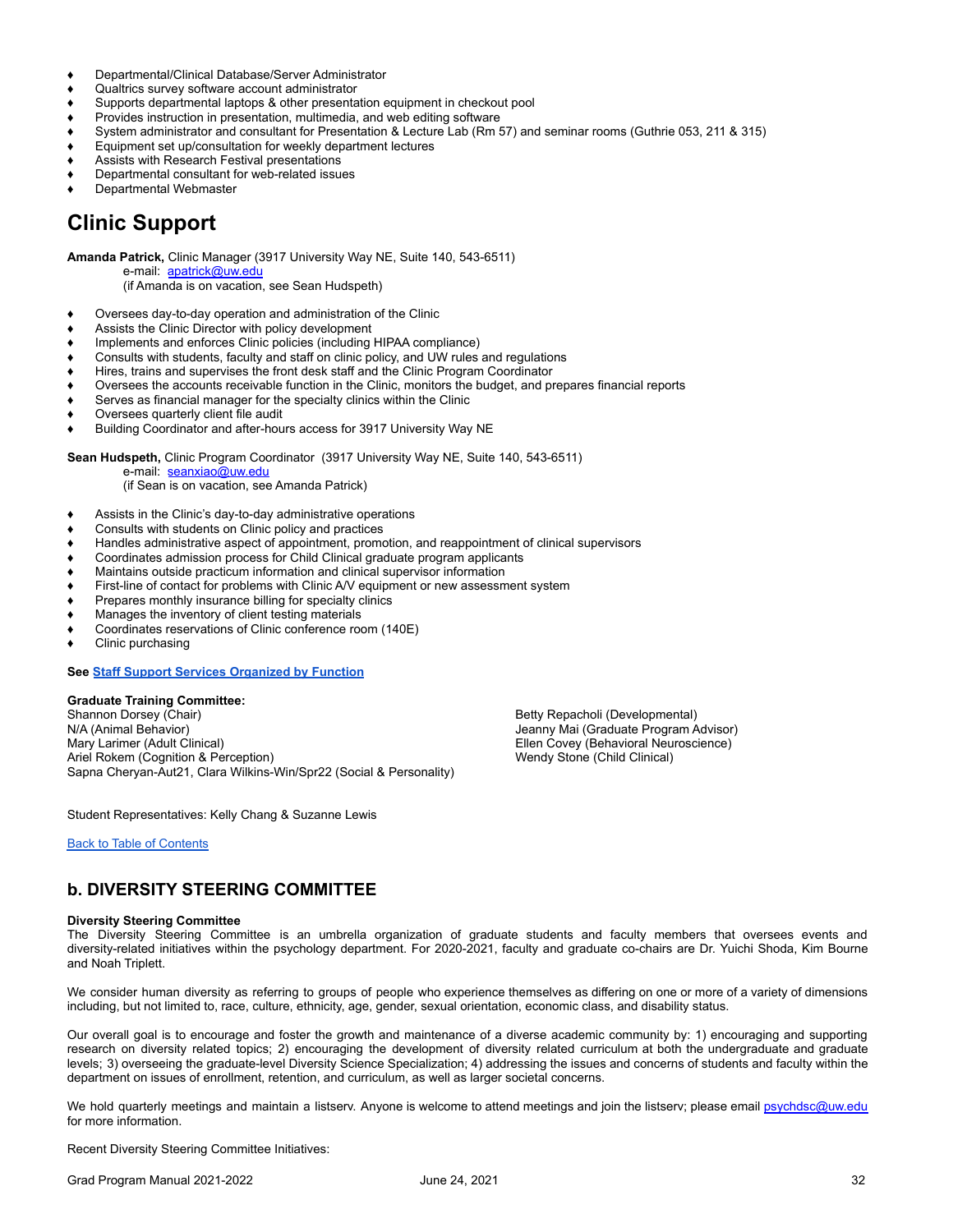- Diversity Science Specialization
- Teaching Curriculum Resources
- Diversity RA
- Diversity Learning goals
- Climate Surveys
- Syllabi Support/Review
- **High School Visits (Essence of Success)**

Interested in becoming a member? Committee meets twice a quarter. Committee sign-ups happen at the end of the year (you will receive a flier in your mailbox).

If you are interested in talking about diversity-related issues involving the Psychology Department, you may contact: Contact: [psychdsc@uw.edu](mailto:psychdsc@uw.edu)

Join their listserv at: [https://mailman1.uw.edu/mailman/listinfo/psychdiversity](https://mailman1.u.washington.edu/mailman/listinfo/psychdiversity)

### **Minority Student Representation**

We currently have 34 graduate students from diverse ethnic backgrounds representing 34% of the graduate student population in the Department. Minority students are found in almost all major areas of the department, although they are most numerous in clinical, child clinical, social, and cognitive psychology.

### **Minority Faculty Representation**

Sapna [Cheryan,](https://web.psych.washington.edu/directory/2373) Ph.D. Yuichi [Shoda,](https://web.psych.washington.edu/directory/2569) Ph.D. [Angela](https://web.psych.washington.edu/directory/9180) Fang, Ph.D.<br>
William H. George, Ph.D.<br>
Z. Yan Wang, Ph.D.<br>
Z. Yan Wang, Ph.D. William H. [George,](https://web.psych.washington.edu/directory/2743) Ph.D. Z. Yan [Wang,](https://web.psych.washington.edu/directory/9348) Ph.D. Tyler [Jimenez,](https://web.psych.washington.edu/directory/9319) Ph.D. [Jeansok](https://web.psych.washington.edu/directory/2515) Kim, Ph.D.

Osama [Ahmed,](https://web.psych.washington.edu/directory/9347) Ph.D.<br>
Ana Mari Cauce, Ph.D.<br>
Ana Mari Cauce, Ph.D.<br>
Cheri Mizumori, Ph.D. Sheri [Mizumori,](https://web.psych.washington.edu/directory/2663) Ph.D.

#### Back to Table of [Contents](#page-2-0)

### <span id="page-32-0"></span>**c. CHANGING AREAS**

Occasionally, after some time in our graduate program, a student decides that he or she wishes to transfer to another Area or program within the Department of Psychology. Transfers into the Clinical Area are discouraged and virtually impossible. Transfers within other areas are more feasible. In any case, such a transfer requires an application process and is subject to the following conditions:

- 1. The student finds a new faculty advisor within the Area or program to which he or she wishes to transfer. This faculty member must be willing to serve as the student's advisor and to supervise the student's research in the new Area or program.
- 2. If the student requesting the transfer was admitted to the department with a promise of financial support and is within the first five years of graduate training, *the Area to which the student is transferring* assumes responsibility for providing TA or RA support through the remainder of the student's first five years in the Department. However, it is assumed that the transfer is in the student's best interest, and the Department as a whole can be asked to assist in solving a support problem if it arises.
- 3. The faculty of the Area or program into which the student wishes to transfer approve the transfer. Requests for such transfers will be considered by the faculty of an Area or program. Financial support for the transferring student becomes part of the admissions plan for the Area.

A student who wishes to make such a transfer should begin conversations with the Graduate Program Coordinator (Shannon Dorsey) as early as possible.

### Back to Table of [Contents](#page-2-0)

### <span id="page-32-1"></span>**d. ON-LEAVE STATUS**

Each quarter (except summer) you must either register for classes or petition for on-leave status. The on-leave petition is found on the website below ("Graduate School On-Leave Information"). Provide your letter (see section below "Psychology Department On-Leave Policy") to Jeanny as part of the departmental procedures for going on-leave. Then, you can submit your on-leave request online and pay a \$25 per quarter fee. The on-leave request window is only good for one quarter a time. Please submit no later than by the 5<sup>th</sup> calendar day of the quarter in which you begin your leave period. If you have already registered for that quarter, you must officially drop all classes *before* the first day of school in order to receive the on-leave status. See <http://www.washington.edu/students/reg/calendar.html> for more details.

International students, please check with your ISS advisor for advice on going on-leave: <https://iss.washington.edu/procedures/leave-of-absence/>

### *Graduate School On-Leave Information*

<http://grad.uw.edu/policies-procedures/general-graduate-student-policies/graduate-on-leave-status/>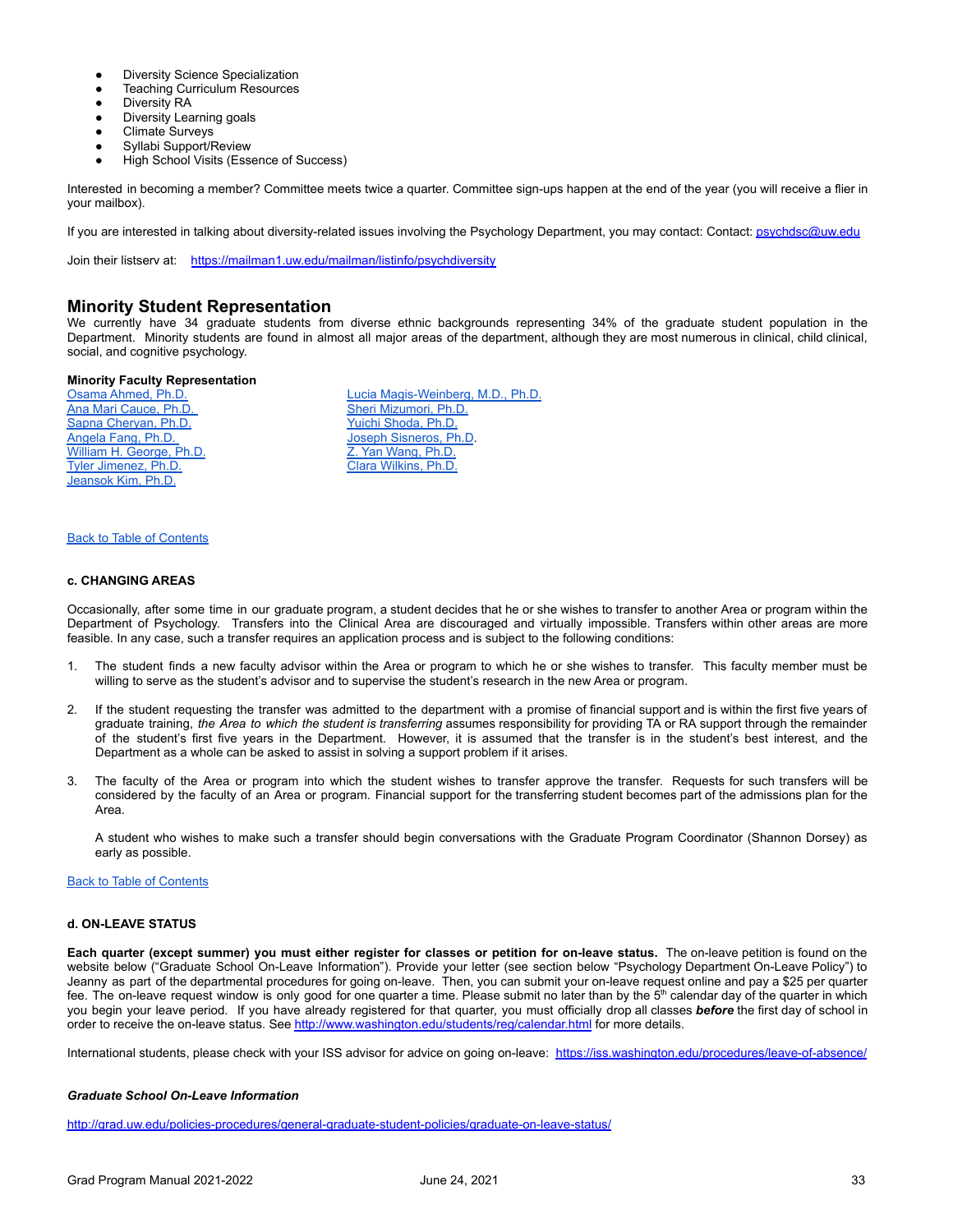### *Psychology Department On-Leave Policy*

- 1 year of leave (4 quarters) will be granted automatically, provided the student is in good standing, the student's primary and secondary advisors and the Director of Graduate Training agrees, and subject to departmental and university restrictions. A letter signed by the student and both primary and secondary supervisors stating the reason for leave and the expected date of return should be given to the GTC representative before the beginning of leave. If the student is not in good standing, arrangements for leave must be made in the same way as for extensions of leave beyond 1 year.
- ♦ Extensions of leave beyond 1 year will require the following on an annual basis (this process should be initiated 10 weeks before the administrative deadline for the initiation of the desired leave extension (the beginning of the final quarter of the current leave). o A meeting with the student's primary and secondary advisors and the current area GTC representative.
- ♦ Requests for on-leave extension must be made by the student in a letter written to the area GTC Representative, explaining why an extension to the 1 year limit should be granted and including a proposed date of return.
	- Valid reasons for extended leave would include such factors as temporary medical, personal, financial or family<br>commitments/difficulties that impede performance of typical graduate training responsibilities OR typical graduate training responsibilities OR internship/teaching/temporary work opportunities that would significantly further the student's academic training and professional career. In some cases appropriate documentation may be requested of the student by their supervisor, the GTC representative or the Director of Graduate training.
	- o Evidence of a serious intention on the part of the student to finish their PhD including a proposed date of return and a timeline for completion of the remaining training milestones.
- The GTC rep or the student's primary advisor will circulate this letter and an email to all area faculty and to the Director of Graduate Training recommending whether or not leave should be extended. If any member of the area disagrees with this recommendation then the matter will be put to an area vote. If the Director of Graduate Training disagrees with the recommendation then leave will not be granted.

Extensions of leave will not be granted to students who have begun other careers and are unlikely to return to the program.

Please see the Template for [On-Leave](#page-49-0) status request letter.

### *Procedure for re-enrollment*

UPON EXPIRATION OF YOUR LEAVE period, you may either petition to extend your leave or, if you wish to enroll, simply register for courses before the beginning of the quarter in which you wish to return.

> YOU MUST EITHER BE **REGISTERED** OR **OFFICIALLY ON-LEAVE** EACH ACADEMIC QUARTER.

Failure to register or extend your leave of absence will result in dropping you from University enrollment. You must then re-apply to the Graduate School and submit a \$250 reinstatement fee before the application deadline. Moreover, readmission is not automatic, but must be approved.

If you were registered or officially on-leave during the 3 previous academic quarters, then you need not register or go on-leave for summer quarter. (If you were on-leave the previous summer and all 3 academic quarters as well, then you DO need to extend your on-leave status.) However, it is recommended that you notify Jeanny of your plans.

### Back to Table of [Contents](#page-2-0)

### <span id="page-33-0"></span>**e. GRIEVANCE PROCEDURE; BIAS AND INEQUITY REPORTING**

The Psychology Department is committed to supporting graduate students and working to resolve any problems and/or conflicts that may arise. Students are encouraged to address situations proactively. It is recommended that you attempt to resolve any problems or conflicts informally. At this level, the subject remains confidential.

Depending upon the nature of your concern, the appropriate avenue for addressing the situation may vary. Within the department it may be best to confer with your advisor(s) first. If this is not appropriate, or you do not reach a satisfactory resolution, see your Area Representative, your Area Coordinator (Area Head) or the Graduate Program Coordinator, and finally, the Department Chair.

If necessary, however, a formal complaint may be made in writing. Once a statement is put in writing it becomes part of the record and at that point is available to anyone with an interest in the subject, including those involved in the situation. This can be done either within or outside the department.

If you fail to resolve the difficulties within the department, there are avenues available to you outside the department as well; for example, the Ombudsman ([http://www.washington.edu/ombud/,](http://www.washington.edu/ombud/) 206-543-6028).

There is also a detailed grievance procedure in your union contract [\(https://hr.uw.edu/labor/academic-and-student-unions/uaw-ase/ase-contract\)](https://hr.uw.edu/labor/academic-and-student-unions/uaw-ase/ase-contract). Please consult with your local representative if the measures above do not result in satisfaction.

**If you have experienced bias and inequity**, there are specific supports for reporting in our Department. In 2020, the Department formed the Diversity Advocacy Committee (DAC) to address concerns or complaints about bias and inequity in the department, including incidents of racial bias. The committee is composed of students, staff, and faculty from across the department, giving department members options for who they talk with about their concern. There is also a way to report concerns anonymously.

Bias reporting form (<https://psych.uw.edu/diversity/bias-reporting/submit>)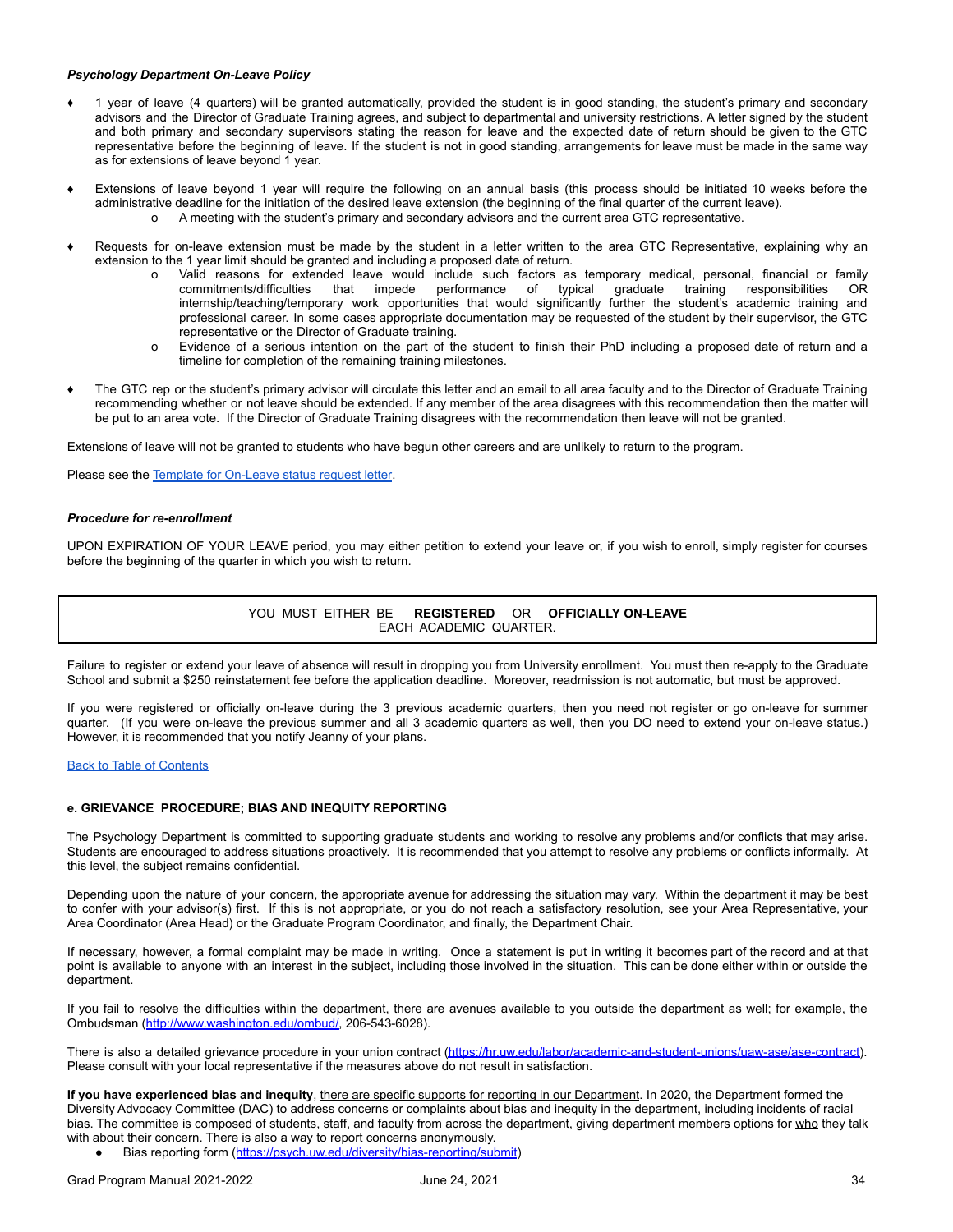- Pathways for reporting bias ([https://psych.uw.edu/diversity/bias-reporting\)](https://psych.uw.edu/diversity/bias-reporting)
- Diversity Advocacy Team ([https://psych.uw.edu/diversity/advocacy-team\)](https://psych.uw.edu/diversity/advocacy-team)

Back to Table of [Contents](#page-2-0)

### <span id="page-34-0"></span>**f. UNIVERSITY POLICY REGARDING SCHOLARLY INTEGRITY**

Because of the importance of issues of scholarly or scientific misconduct to the operations of the University and because significant expertise is required to address such issues, the University has established an Office of Scholarly Integrity (OSI) under the Vice Provost ([http://ap.washington.edu/ormp/,](http://ap.washington.edu/ormp/) 206-543-3643). This Office assumes primary responsibility for investigating and resolving allegations of scientific and scholarly misconduct by its faculty, staff, and students. Please refer to Executive Order #61 (<https://www.washington.edu/admin/rules/policies/PO/EO61.html>) and your union contract for further information.

Inappropriate activities include: Intentional misrepresentation of credentials Falsification of data Plagiarism Abuse of confidentiality Deliberate violation of regulations applicable to research Other practices that seriously deviate from those commonly accepted by the scientific community in proposing, carrying out, or reporting results

Back to Table of [Contents](#page-2-0)

### <span id="page-34-1"></span>**g. Mentoring Resources for Graduate Students**

Mentoring focuses on the human relationships, commitments, and resources that help graduate students find success and fulfillment in their academic and professional pursuits. The following websites lists numerous resources for both students and faculty.

Mentoring Resources for Graduate Students and Faculty <http://grad.uw.edu/for-students-and-post-docs/core-programs/mentoring/>

Center for Teaching & Learning, Services for Departments and Programs <https://teaching.washington.edu/>

Center for Evaluation & Research for STEM Equity (CERSE) <http://depts.washington.edu/cerse/>

Foundation for International Understanding Through Students (FIUTS) <https://www.fiuts.org/>

Resources in partnership with the Office of Equity, Inclusion, and Diversity with the UW Graduate School <https://grad.uw.edu/equity-inclusion-and-diversity/programs-resources/>

Students are also encouraged to meet with the Director of Graduate Training or the Chair as appropriate, to discuss mentoring as needed.

Back to Table of [Contents](#page-2-0)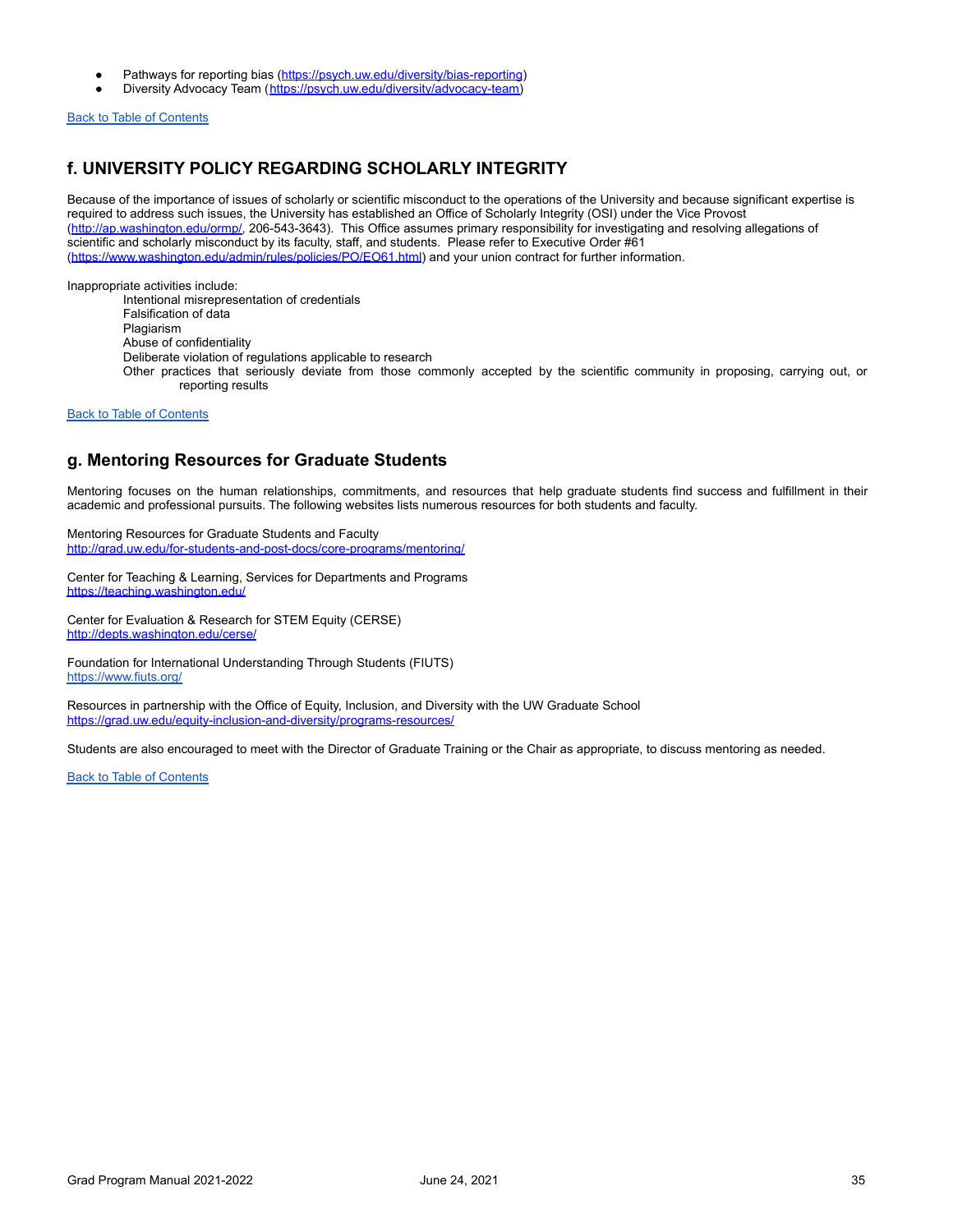### **F. FUNDING AND MONEY MATTERS**

### <span id="page-35-0"></span>**a. TA and RA Policy**

### **TA Assignment Procedures**

Many of these procedures are now governed by the union contract between the UW and the graduate students' representative UAW. For details see: <https://hr.uw.edu/labor/academic-and-student-unions/uaw-ase/ase-contract>

- 1. In the fall of each year, the Psychology Department surveys the courses to be taught in the following year and the grants pending and makes an estimate of the number of TA and RA slots likely to be available. This estimate is used, in conjunction with commitments already made to continuing students, in deciding how many new graduate students will be accepted for the following year. Definite offers of support are not made to new students until the funds for each position are assured.
- 2. Each quarter, all current graduate students and faculty are asked to state preferences for funding and assistance for the following quarter via Catalyst survey. New first year students serving as TAs are automatically assigned a course in their first Autumn quarter.
- 3. Make sure to submit the TA request Catalyst survey by the deadline listed when the quarterly request email is sent.
- 4. Based on stated preferences, and funding priorities (see [Priorities\)](#page-35-2), formal appointment offers are made for both TA and RA positions just prior to the beginning of the quarter for which they are effective. It is not possible to make these any further in advance primarily due to the uncertainty of course registration and research funds.
- 5. *Students on Probation.* If a student is on External Probation or Final Probation status with the Graduate School, they cannot be a candidate for a TA Fellow or Lead TA position. If a student is on internal warn status, they can only be appointed to the Lead TA or TA Fellow positions after consultation with, and approval of, the student's advisor(s) and the Director of Graduate Training. After each meeting of the Graduate Training Committee (GTC), the faculty member in charge of recruiting and assigning the Lead TA and TA Fellow positions will be informed about students who are currently not in good standing (or are in questionable standing) in our program.

<span id="page-35-1"></span>**SUMMER QUARTER WARNING**: The promise of support given to incoming students is for the regular academic year. Summer Quarter operates on a separate budget and is outside of this promise. Nonetheless most years all students are supported in the summer in some manner and the department is committed to trying to fund all students throughout the year. Despite our best efforts, occasionally students do not have summer funding.

There are typically one-fourth as many Teaching Assistantships available during Summer Quarter as there are during each of the three quarters of the academic year. Hence, we can NOT give TAs to all those graduate students who request them for Summer Quarter. You should consult your advisor and the faculty member who heads your area for other possible sources of Summer Quarter financial support. When assigning summer TA positions, the most important criteria are competence in the area, instructor preference, and student preference.

**Shorter Summer Payperiod.** Another thing to know is that summer quarter is shorter than the academic quarters, and that means a shorter payperiod. The summer TA payperiod is June 16-August 15, with the last summer check paid on August 25. Autumn payroll does not begin until September 16 with the first paycheck paid on October 10. That is a large gap to go without pay.

Graduate students who rely on TAs should, from the beginning of the year, start talking to their advisors and work on alternative sources of summer support. If, for example, you are offered a Research Assistantship that supports you in some but not all of the four quarters, if possible, try to arrange for the RAship during summer quarter as one of those quarters. If you have a TAship, ask if your advisor can cover you for the shortfall. The Director of Graduate Training (Shannon Dorsey) and GTC are also advocating with faculty to be more aware and plan in advance for summer. (See also Summer [Employment\)](#page-39-1)

### Back to Table of [Contents](#page-2-0)

### <span id="page-35-2"></span>**TA Assignment Priorities**

Teaching Assistantship assignments are made near the end of the quarter prior to the actual appointment. This process requires students to complete a worksheet on which they specify their requests for TA positions for the following quarter. TAs are then assigned courses by the Director of Graduate Training in collaboration with the Graduate Program Advisor, according to the following criteria: 1) how much experience students have (assigning simpler TA positions to newer folks when possible), 2) what year students are in the program (prioritizing students in years 1-5), 3) evening out load across time (so everyone TAs some more time consuming courses, some lab courses, methods, or stats), 4) expertise, and 5) extenuating circumstances.

The following priority system is applied in the TA assignment process:

- Priority I First-year students who were given an explicit promise of support during that year as an inducement to enter the program. These students are top priority for TAs in the Autumn, Winter, and Spring Quarters of their first year. In Summer Quarter, they are on a par with students in Priority II and III. Only Priority I students are guaranteed a TAship during the academic year, though in a typical year all students are funded.
- Priority II Students in years 2-5 who were admitted with explicit promises of support or, who were later placed at this priority level by the faculty in their area or program, and who are not on Probation or Final Probation with the Graduate School.

In some cases, Priority III students may be given preference over Priority II students in making TA assignments, e.g., courses requiring special knowledge or skills such as statistics or clinical seminars.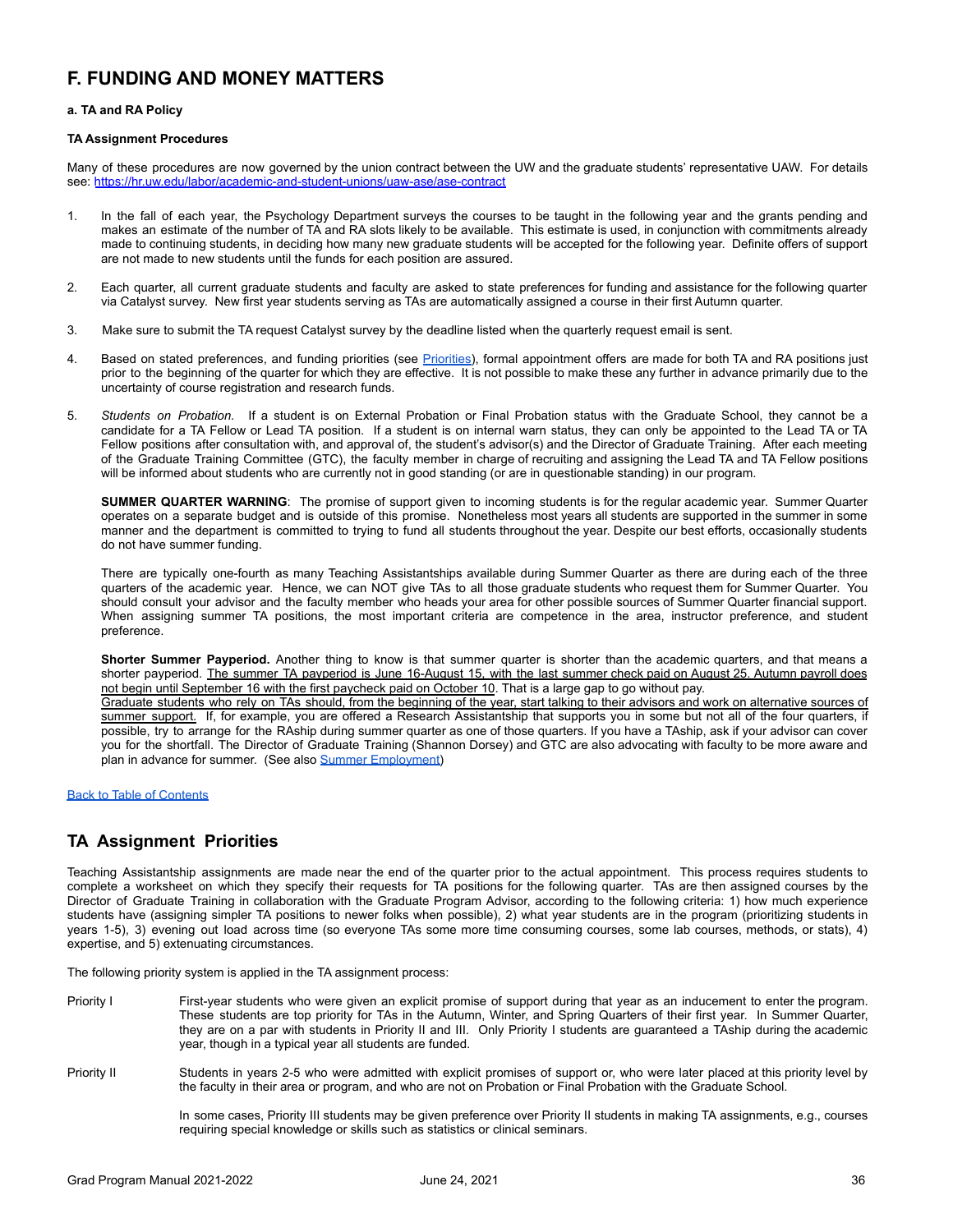Priority III Students beyond their 5<sup>th</sup> year of study. In addition, the program is designed to be 5-6 years, therefore students beyond this, and students on Probation or Final Probation are lowest priority.

*An internal action, i.e., department watch or warn status, does not affect a student's priority level.*

*TA Evaluations and Priorities for Future TA Assignments*: As the assignment of TAs is primarily to provide undergraduate teaching services, formal evaluation of students in terms of their competence as TAs will be considered in the making of future assignments. All TAs teaching quiz sections **must** be evaluated by the students in their classes and Kim Arbios sends the email informing TAs on when their evaluations should be completed by the students in their class/sections/lecture/etc. In addition, instructors will be requested to evaluate their TAs each quarter. Evaluations, along with formal letters of appointment for each TA, will be placed in a separate folder for each student and will be made available for review upon request.

### Back to Table of [Contents](#page-2-0)

#### **Teaching Experience Requirement**

Since the Psychology Department has required that students obtain teaching experience if they wish to receive recommendations for teaching jobs, students requesting TA positions who have not previously held such a position will have some priority over students who have been teaching regularly. This, of course, will be weighed with other factors, including the needs of the course in question.

Teaching appointments are of two general kinds: assistant to the instructor of the course in large classes or laboratories; or instructor of the course. In both cases, we restrict the level to the payroll rate determined by the student's progress in the program (look for salary levels under [Appointment](#page-37-1) Ranks). Twice a year, the call for applications to independently teach will be sent to the listserv. Teaching applications are submitted to Jeanny, who will then provide them to GTC.

For budgetary reasons, we are limited to a very small number of such positions to cover both kinds of appointments.

#### Back to Table of [Contents](#page-2-0)

#### **Research Assistantships**

If a student is requested by the Principal Investigator (PI) and wishes to accept the appointment, that student will be awarded the RA position. This is done because PIs are responsible for the conduct of the research.

The RAs' responsibilities are to the PI and the respective research project providing the salary (which may or may not coincide with the student's own personal research interests). **These appointments should not be confused with fellowships which allow the student research freedom**.

### Back to Table of [Contents](#page-2-0)

#### **Fellowships and Traineeships (NRSA, Ford, T32s, etc.) - Shortfalls**

Graduate students are encouraged to apply for any other advertised fellowship or traineeships for which they are eligible. These are great supports for your training. Watch the Departmental newsletter, or your e-mail, for announcements of awards, internships, etc., being offered by other agencies. See information on-line at: <http://www.lib.washington.edu/commons/services/gfis/>

In many instances, only part of the student's tuition and fees are paid by the fellowship or training grant. There may also be a stipend shortfall as well, in contrast to TA or RA support, as the fellowship may not cover the full stipend (e.g., NIH) our Department pays OR may not cover all tuition costs. Usually the only way to make up for these shortfalls is to TA once during the award year and budget the TA pay across the rest of the year, while the TA will provide waivers for some components of tuition and fees to save the fellowship/training grant budget from having to pay it in the quarter you TA.

It may help to understand why the shortfalls happen from granting agencies. NIH wants to award as many NRSAs as they can, if they raise the stipend, they will fund fewer students. Our Department, and other Departments/Deans have tried to get tuition waivers from the Graduate School, but these efforts haven't been successful (unfortunately UW gets very little state funding and relies a lot on tuition).

Questions concerning payment of tuition and stipends should be clarified as early as possible if you are considering any diverse funding *mechanism. Please see a member of our [Fiscal](#page-28-0) Staff.*

Back to Table of [Contents](#page-2-0)

### <span id="page-36-0"></span>i. **IN SUMMARY, Your Money Know-How:**

The items below have been referenced throughout your manual, but to keep things concise and in one location, below are the top financial transparency items in which our (your fellow) students have requested clarity in moving forward. If you feel there is an item that needs to be included here, please contact Jeanny to discuss making an addition to this list. Thank you!

1) Payroll dates: Autumn quarter is September 16-December 15. Winter quarter is December 16-March 15. Spring quarter is March 16-June 15. Summer quarter (if you have an appointment) is June 16-August 15 for TAs and June 16-September 15 for RAs.

2) Paycheck dates: For the 1<sup>st</sup>-15<sup>th</sup> of a month, the paycheck is on the 25<sup>th</sup>. For the 16<sup>th</sup>- end of month, your paycheck is on the 10<sup>th</sup>.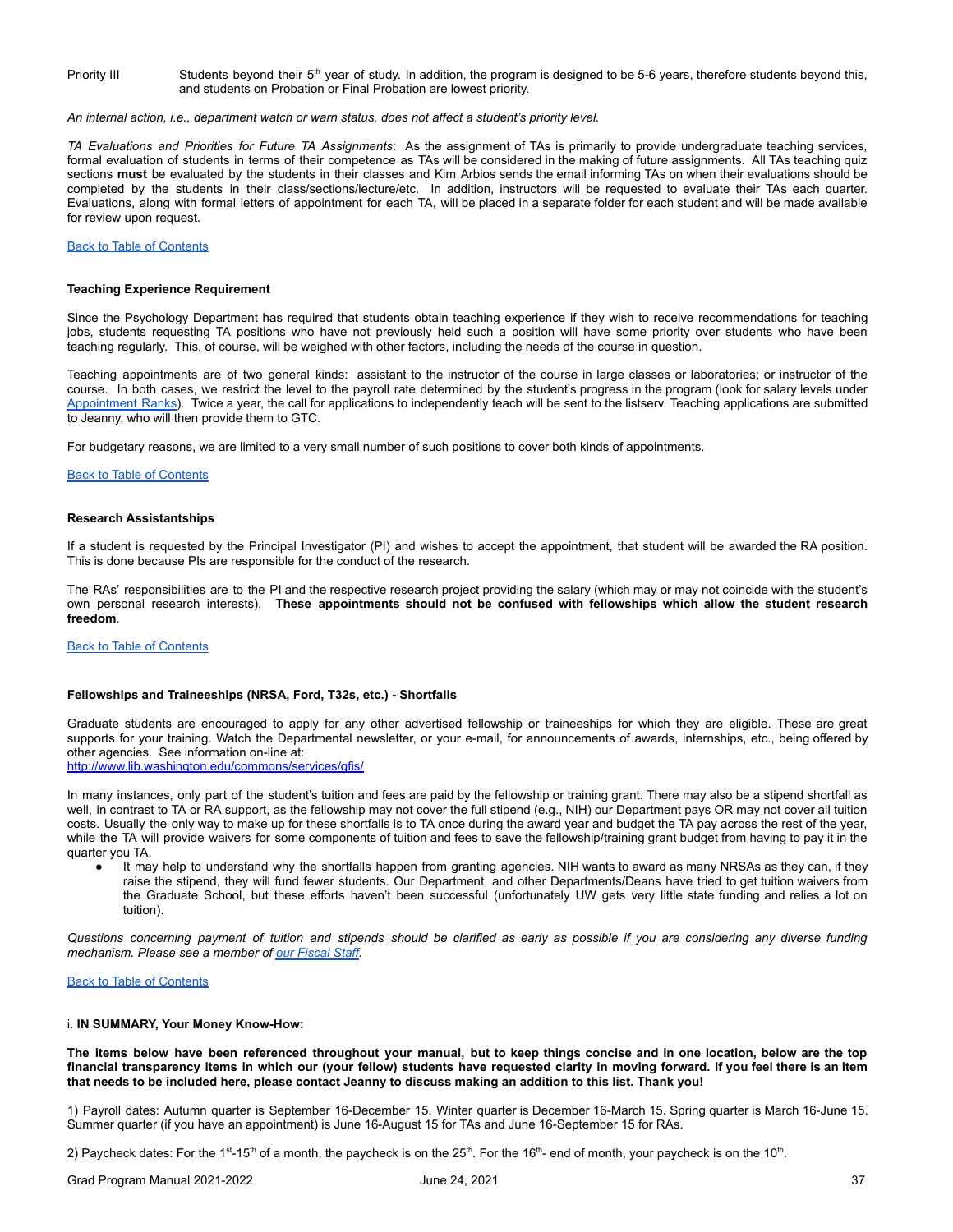3) Tying the two items above, particularly for Summer [Employment](#page-39-1), there will be a large pay gap after your last summer TA check which is paid on August 25<sup>th</sup> and your first autumn paycheck which will be October 10<sup>th</sup>. Summer TA appointments do receive a 20% supplement, but the 20% increase is not equivalent to missing those two paychecks due to a shorter payperiod in summer. Please plan carefully, talk to your advisor in advance of summer. Some advisors can cover this shortfall, with advance planning (hourly RA work). Jeanny and Shannon are also working in advance with advisors.

4) The current pre-generals stipend rate is \$2698/mo pre-tax. As of Autumn 2021, Shannon Dorsey has worked tirelessly to change when a student can receive the higher level 2 payrate. Previously it would only happen once a student completes their generals process and receives the Ph.C. (Doctoral Candidate) status from the Graduate School. But now, students can receive the level 2 payrate if they have: 1) completed their 1st/2nd year writing milestones and have it recorded with Jeanny, 2) formed their supervisory committee with Jeanny, and 3) completed the majority of their coursework (confirm this with Jeanny). Your net income difference from pre- to post-generals status will vary depending on how your individual tax withholdings are set up.

5) Students who are employed as Academic Student Employees (TA/RA/etc) will receive tuition waivers that will bring the amount owed down, however, the entire tuition amount is not waived. Students are expected to pay about \$250/qtr in non-waiveable fees by the third Friday of each academic quarter in which they receive an appointment. For students who are on a summer appointment which requires registration, registering for 2 credits will be sufficient to receive these waivers. If summer-appointed students register for more than 2 credits in summer, then expect the non-waiveable fee amounts (which are students' responsibility) to steadily increase until they level off at 7 credits.

6) The fiscal year is considered July 1-June 30 of each year. For conference travel requests, the conference would need to occur between these dates to fit in the particular fiscal year and not when the conference fees were paid. We support our first year graduate students in attending a conference of their choosing within their first fiscal year where they do not need to have a paper or talk accepted. Since our academic year begins in late September, the first couple months of a fiscal year are already gone. Summer represents the first quarter of a new school year and each continuing student would need to have active conference participation in order to receive department travel support funds. The in-person conference reimbursement is capped at \$750 per fiscal year for either a domestic or an international conference. In 2021-2022 year, we decided to keep the international rate the same in order to continue to use the Bolles funds to help support graduate students in other ways (emergency support funds). If virtual conferences continue to be available, we will support two virtual conferences that are worth \$350 together (not each).

Back to Table of [Contents](#page-2-0)

### **b. Payroll Procedures**

### <span id="page-37-0"></span>**Payroll**

Assignments to TA positions are made on a quarterly basis only. After the TA or RA assignment has been made and the level established, payroll entries are submitted by the Payroll Coordinator (G-131). Students for whom this is a new appointment must complete the Sexual [Misconduct](https://hr.uw.edu/talent/hiring-process/background-checks/sexual-misconduct-disclosure-policy/) [Declaration,](https://hr.uw.edu/talent/hiring-process/background-checks/sexual-misconduct-disclosure-policy/) Employee Person Data / Campus Contact Data Form, a W-4 form, INS form I-9 (Employment Eligibility Verification), and a direct deposit authorization.

**Income Tax Information.** You will receive a W-2 form (statement of income and taxes withheld) in January following the calendar year worked. Your W-2 will be mailed to your permanent address or available as a downloadable PDF in Workday if you have specified electronic forms ([https://isc.uw.edu/your-pay-taxes/year-end-tax-resources/about-irs-form-w-2/\)](https://isc.uw.edu/your-pay-taxes/year-end-tax-resources/about-irs-form-w-2/). **Please be sure to keep your mailing information current in Workday regardless if you decide on electronic forms.**

**Tax Assistance.** Limited tax advice can be found through Student Fiscal Services if you have questions: <https://finance.uw.edu/sfs/tax>

**Students who are on NRSA or other fellowships**, these paychecks will typically not have taxes taken out. You would need to set aside money yourself to reserve for when you need to pay it back. Current Psychology Graduate students have found <http://pfforphds.com/tax/> a helpful resource for taxes while on fellowship funding.

### **Paydays and Paychecks**

Paychecks for salaried, monthly, and hourly appointees (TAs, RAs, Fellows, Trainees) are issued on the 10<sup>th</sup> and 25<sup>th</sup> of each month. Timesheets for hourly employees are to be submitted on the 1<sup>st</sup> and 16<sup>th</sup> days of the month, with payday following on the 25<sup>th</sup> and the following on the 10<sup>th</sup> of the next month. Earnings information is available on payday via Workday.

Each employee has a "home department" where the individual's composite pay, money from all sources and issued each payroll resides. Sometimes things go awry and expected paychecks are missing or incorrect. Any question concerning your paycheck should be directed to the Payroll Coordinator, (G-131, [psypay@uw.edu\)](mailto:psypay@uw.edu). Emergency checks can be arranged, and in most cases take a couple days.

### <span id="page-37-1"></span>**Appointment Ranks**

The University has two main types of pay scales for TAs and RAs. They can be found in the general catalog under the graduate school appointment section or see: <https://grad.uw.edu/graduate-student-funding/funding-information-for-departments/administering-assistantships/> for a list of monthly salaries.

Level 1 students are at \$2698/mo and Level 2 students are paid at \$2899/mo for 2021-2022. Below is a summary of our most common appointment ranks.

| <b>TAs</b> | RAs | Status |  |
|------------|-----|--------|--|
|------------|-----|--------|--|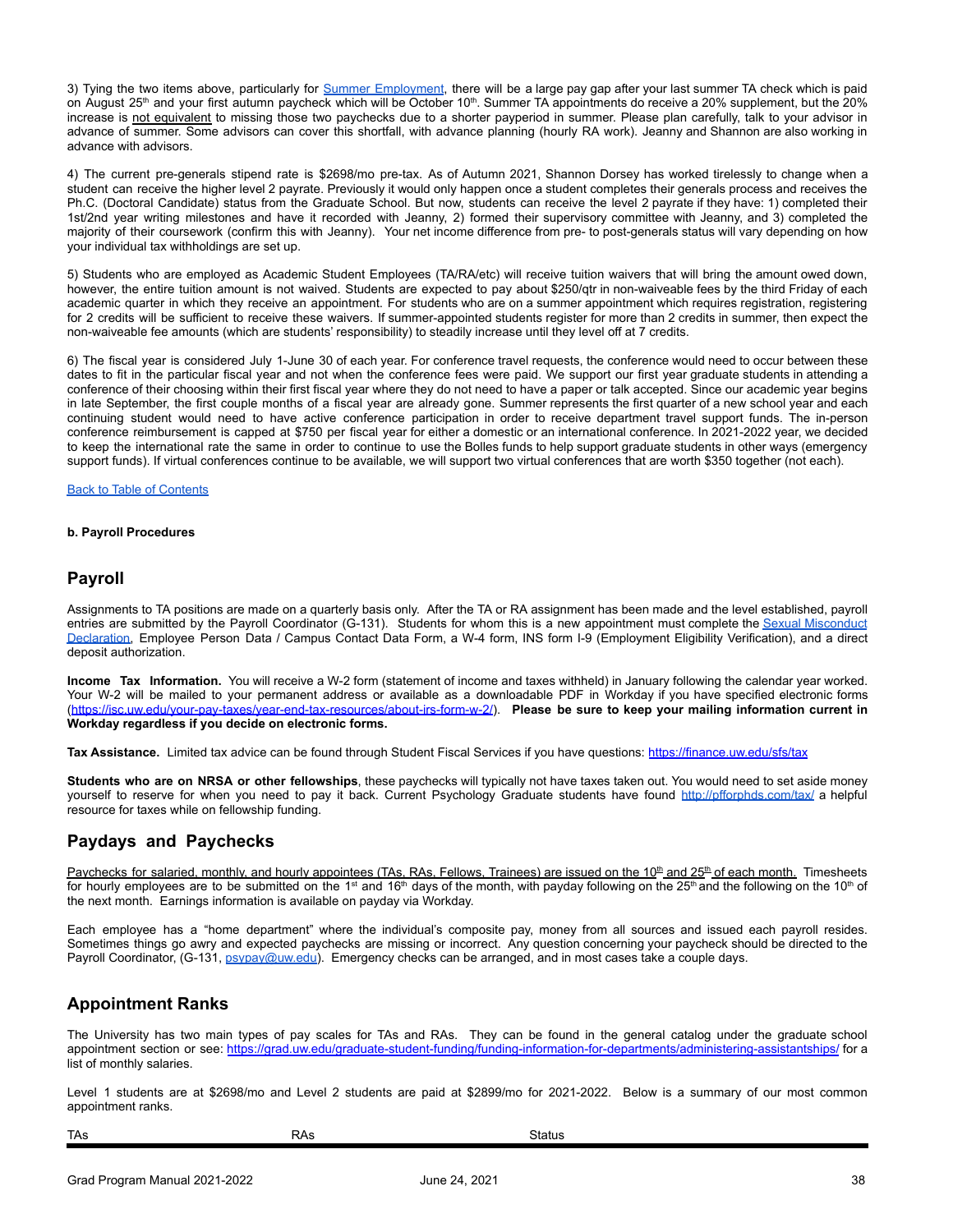Predoctoral Teaching **Predoctoral Research 1<sup>st</sup> year and up, until these items are achieved: Associate I** (PDTAI) Associate I (PDRAI) complete 1st/2nd year writing assignments on record, create supervisory committee, and the majority of coursework done Predoctoral Teaching **Predoctoral Research Completed:** 1st/2nd year writing assignments on Associate II (PDTAII) Associate II (PDRAII) record, supervisory committee created, majority of coursework finished Predoctoral Instructor **Predoctoral Instructor** Primary course instructor

The Psychology Department petitioned and received permission to pay our students at a higher level than the base UW rate. This is called the variable rate scale and can be found at: <https://grad.uw.edu/graduate-student-funding/funding-information-for-departments/administering-assistantships/> As a result, we now have only two pay levels. The first level will be paid to all students until such time as they pass a few program milestones listed above in the table. The second level will be paid to all students who have successfully completed their first two writing milestones, created their supervisory committee, and the majority of their coursework (see above for pay [amounts](#page-37-1)).

The funding level at which you are hired at the beginning of the quarter is in effect for the entire quarter of your appointment. If you become eligible for the second pay level during the quarter, you will not be promoted to the higher salary until the next quarter in which you are a TA/RA.

### **Standard Deductions from TA/RA Paychecks**

- 1. Federal Withholding Tax on salary
- 2. "Medical Aid" (state accident/health insurance termed "Workingman's Compensation" to provide for on-the-job injuries.) This deduction is quite small so it is the least painful of these deductions. In cases of injury during the period of your service appointment, contact the Administrator (G-119), who has the appropriate claim forms.
- 3. Union Dues: All TA/RAs are obligated to pay union dues. These are automatically deducted upon written authorization by the individual employee. Recognized payroll deduction authorization cards may be submitted to the Employer's Payroll Office. Importantly, students who are being paid hourly rates rather than TA/RA appointments may be eligible to stop making dues payments, but it is the sole responsibility of the employee to file a written notice with the Employer's Payroll Office and also to file written notice with the Union (Washington Federation of State Employees, 1212 Jefferson Street, Suite 300, Olympia, Washington 98501) thirty (30) calendar days prior to the effective day of the month following the 30-day period above. See the union contract for more details.
- 4. WA CAres, a mandatory Long Term Care insurance benefit which began on January 1, 2021: <https://hr.uw.edu/benefits/insurance/other/wa-cares-fund/>
- 5. Retirement Plan: Contact UW Benefits at [totalben@uw.edu](mailto:totalben@uw.edu) to ask what retirement, investment, or 401k plans are available to graduate students if any. Include your student number in your email.

### **Standard Appointment Periods**

1. Teaching assistantships, as stated earlier, are made on a quarterly basis only, and have UW prescribed payroll dates which do not coincide with the actual instructional period of the quarter. These payroll periods are as follows:

| Autumn | Sept. 16 - Dec. 15 (3 months)                      |
|--------|----------------------------------------------------|
| Winter | Dec. $16 - \text{Mar}$ . 15 $(3 \text{ months})$   |
| Spring | Mar. $16 - June 15$ (3 months)                     |
| Summer | June 16 - Aug. 15 (TAs) or June 16 - Sept 15 (RAs) |

The TA's responsibility is to the course and the instructor to whom he/she is assigned for the entire quarter which the above appointment periods represent, not to exceed 220 hours during the pay period hours and excluding the one week of vacation per payroll period as authorized in the union contract. There is now a provision for vacation which should generally be taken during quarter breaks. This does not carry over into future years.

2. Research assistantships can be for any period, but usually follow the quarterly dates as in the TA appointments. The standard practice is to make RA appointments for full or half months, although there is no regulation prohibiting the appointment for irregular periods, in which cases payment is computed on a daily basis from the monthly rate. However, the RA, unlike the TA, is expected to be on duty during the actual period of the appointment, not to exceed 220 hours and excluding the one week of vacation per payroll period as authorized in the union contract. Please check with the PI who is providing your RA to know exactly what dates the RA will cover, especially in summer quarter.

For further information please consult your union contract at <https://hr.uw.edu/labor/academic-and-student-unions/uaw-ase/ase-contract>

*Qualifying for a Tuition Waiver*: During Autumn, Winter, and Spring Quarters (the academic year) both RAs and TAs must be employed full time (20 hours per week) and be on the active payroll for at least five of the six pay periods in order to qualify for a tuition waiver. You must also be registered for a minimum of 10 credits per quarter to qualify – see below.

### Back to Table of [Contents](#page-2-0)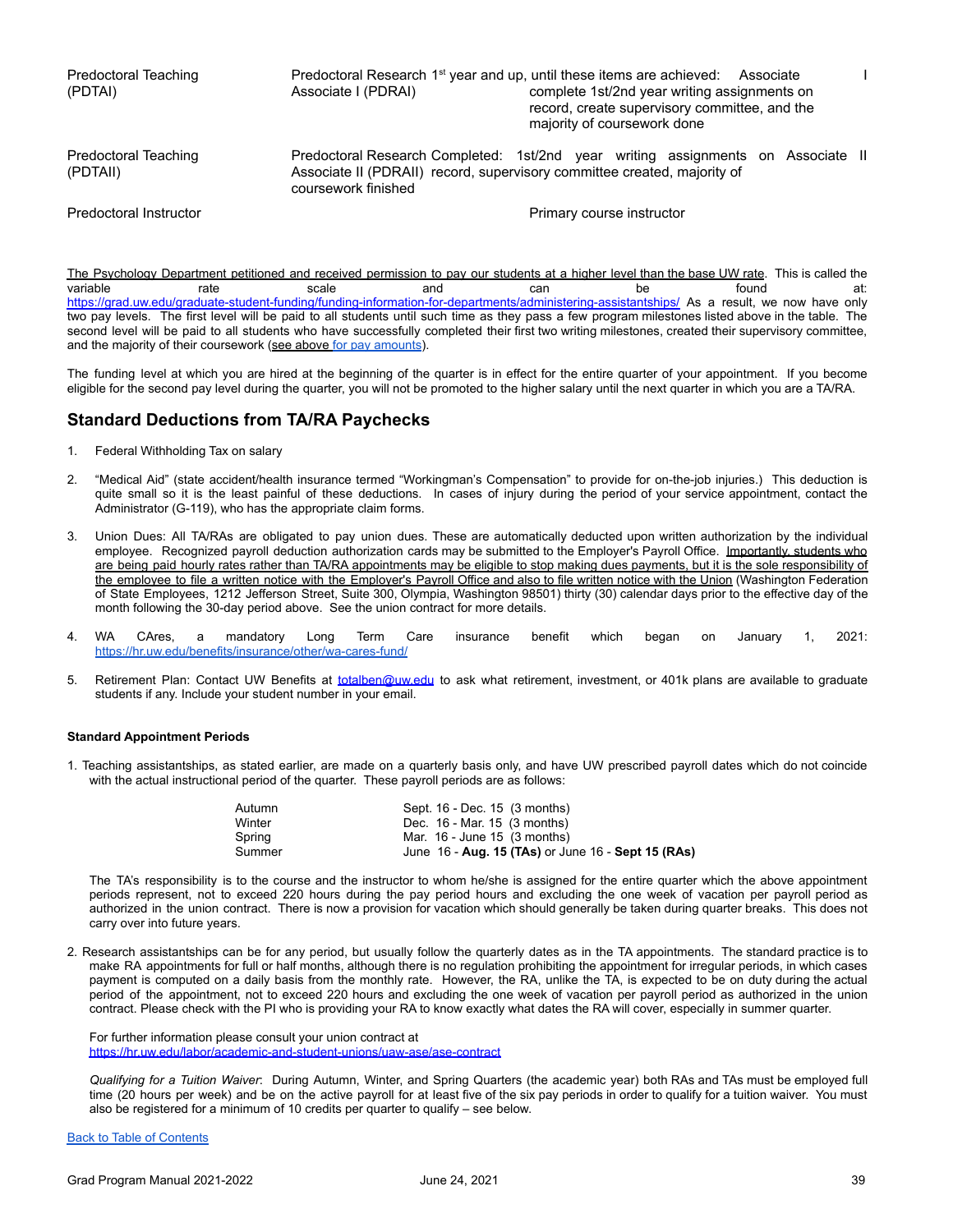### <span id="page-39-0"></span>**C. TUITION AND RESIDENCY**

### **Tuition**

Full-time graduate tier 1 tuition effective 2021-2022 is as follows: resident - \$5918/quarter or non-resident - \$10,304/quarter. <http://opb.washington.edu/content/quarterly-tuition-and-fees>

### **Residency**

If you are currently a non-resident who expects to be eligible for resident status after living here for at least one year, *please apply for residency at the beginning of your second year*. While we make every effort to support our students until they graduate, by providing them with assistantship positions which come with tuition waivers, there may be a time where a student is self-supporting and would be responsible for the higher, out of state rate, if they haven't completed the residency process to qualify for in-state tuition.

To obtain resident status, you must submit a formal application. You do not automatically become a resident after living here for a while. This process takes time and should be started early. The application is available on-line at https://registrar.washington.edu/students/residency Many criteria must be met (such as registering to vote, obtaining a Washington State driver's license and registering your car.) A list of all the documents needed is available at: the following website: <https://registrar.washington.edu/students/residency/application-process/> Residence applications and further information are also available at the Residence Classification Office, 226 Schmitz Hall (email: [resquest@uw.edu\)](mailto:resquest@uw.edu).

Due to restrictions in granting of residency to out of state "students" by the State of Washington, please pay careful attention to the distinction between stating that you reside in Washington solely for school versus with the intent to live in Washington for other purposes. <https://registrar.washington.edu/students/residency/residency-requirements/>

### **Payment of Tuition and Fees**

One of the eligibility requirements for holding TA/RA positions is full-time registration of a minimum of 10 graduate credits per quarter. Exception: For Summer Quarter only, the minimum is 2 graduate credits. See: Registration [Requirements](#page-8-2) box. If you have a student loan you may be required to register for the full 10 credits during the Summer Quarter as well. If you are unsure, please check with Student Fiscal Services in Schmitz 129 and speak with a counselor. <https://finance.uw.edu/sfs/home>

Most of the tuition and fees will be automatically paid for any TA or RA who is appointed to a 50% or greater position (i.e., 20 hours or more per week) but not all of it. You will see a bill for remaining non-waiveable fees that must be paid by Friday of the third week of the quarter. Failure to pay these fees by the deadline will result in an additional "late payment fee" being assessed to your account. See the Academic Calendar or the General Catalog for deadlines and rates. <http://www.washington.edu/students/reg/calendar.html>

The remaining, non-waiveable fees are: Building and Services Fee, IMA Bond Fee, Facilities Renovation Fee. They amount to approximately \$253/qtr for students who receive the fully subsidized upass or \$345 for students who are in appointment types that do not receive a fully subsidized upass (for 2021-2022). Info on the upass benefit can be found here: <https://hr.uw.edu/policies/u-pass/>

### **EVEN IF YOUR TUITION BILL IS INCORRECT, BE SURE TO PAY THE REQUIRED STUDENT FEES PRIOR TO THE DUE DATE.**

Back to Table of [Contents](#page-2-0)

### <span id="page-39-1"></span>**d. SUMMER EMPLOYMENT AND SUPPLEMENTAL INCOME**

### **Summer Employment**

The number of summer TA positions available is nearly one-fourth of those available during the academic year. It is, therefore, important for graduate students to plan ahead for alternative funding in the form of RA, fellowship, or traineeship appointments, and even to prepare small research grant applications to such on-campus facilities as the Alcohol and Drug Abuse Institute, etc., by contacting their faculty advisors, training grant directors, and, in the case of grant applications, Karen Liebert, Budget/Fiscal Analyst Lead (See [information](#page-9-1) on funding and resource [opportunities\)](#page-9-1).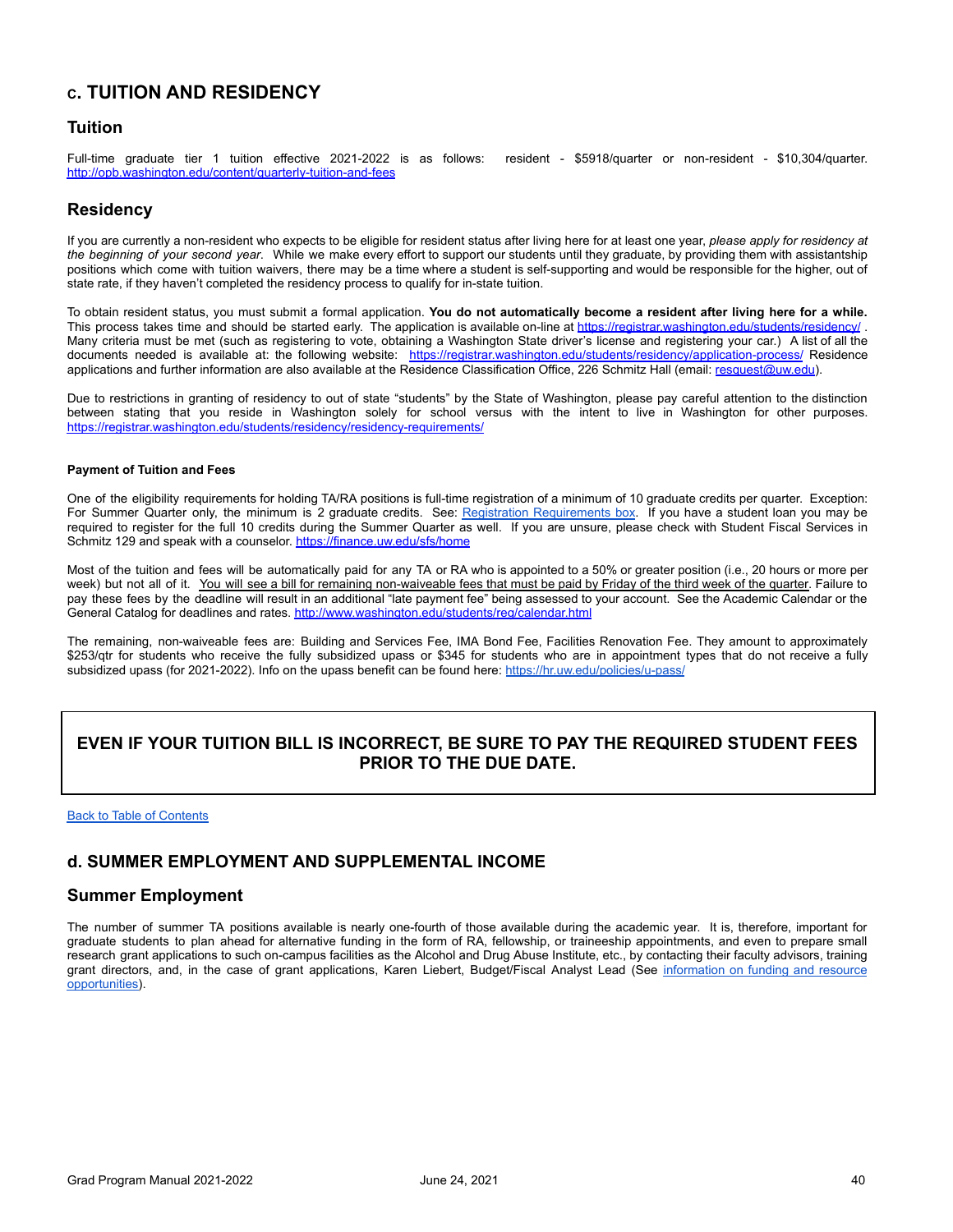### **Appointments in Excess of 50%**

All graduate student service appointments are normally limited to 20 hours per week (50% time). This includes hourly supplementation and other forms of University employment when performed in addition to a regular graduate student service appointment.

It is likely that a student will be supported over 50% at a point while in the program. Going over 50% requires checking with the student's advisors to ensure that the extra workload won't negatively impact the student's own research, progress in the program, and/or the student's first employment position. Common situations where a student may work over 50% is if they accept a partial TA for a few hours at the Psychology Writing Center, or if the student has a shortfall associated with their award/training grant/etc., or if the student is seeking additional income and can balance the additional workload of another 50% position.

Due to immigration rules and regulations, international students must submit a CPT (Curricular Practical Training request: <https://iss.washington.edu/employment/f1-employment/cpt/> if they wish to be employed above 50%. It is very important to not begin work on the supplemental position until a new I-20 is issued. International students, please visit the International Student Services website above and consult with your ISS advisor and Jeanny should you wish to accept additional, on-campus employment over 50%.

Back to Table of [Contents](#page-2-0)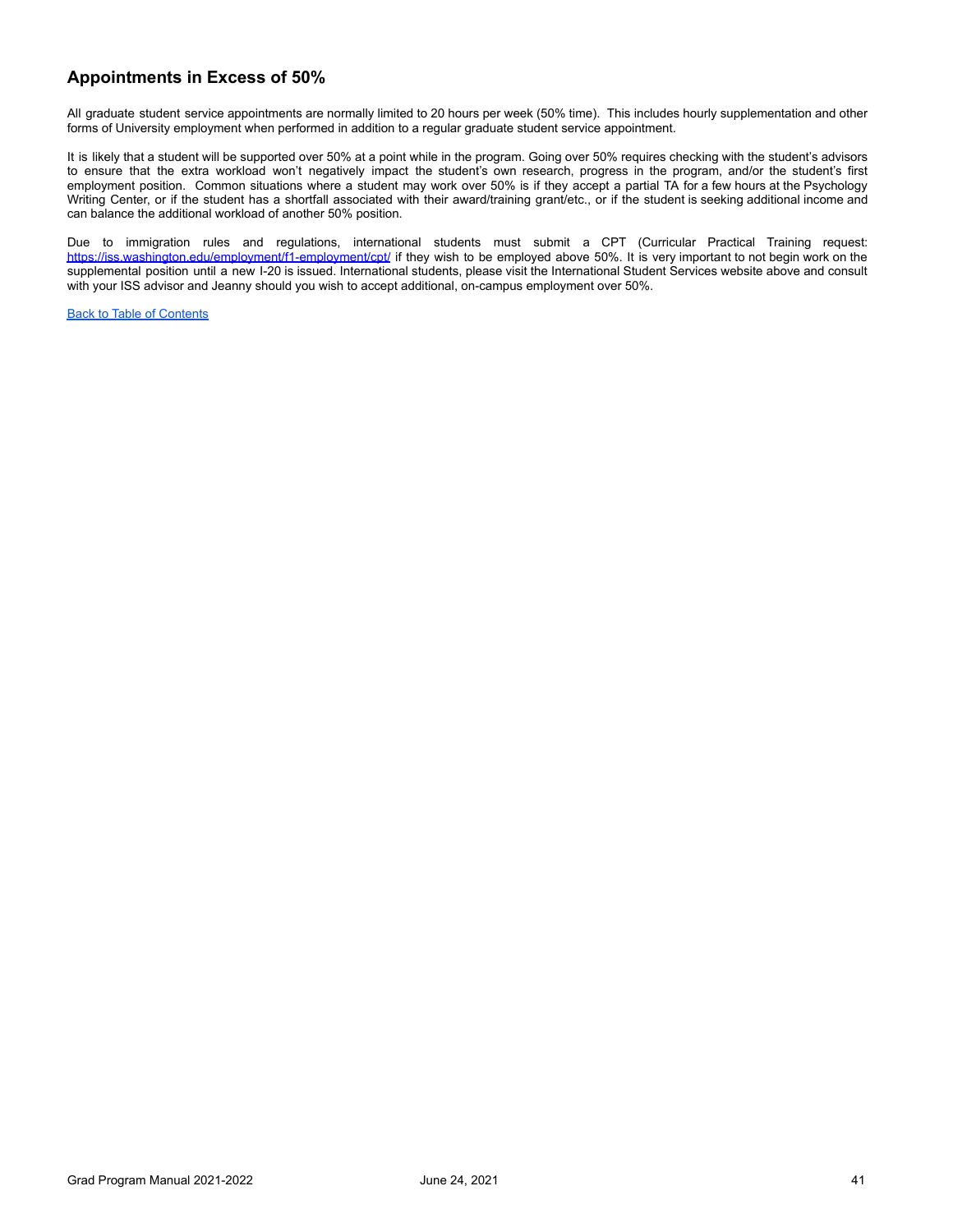<span id="page-41-0"></span>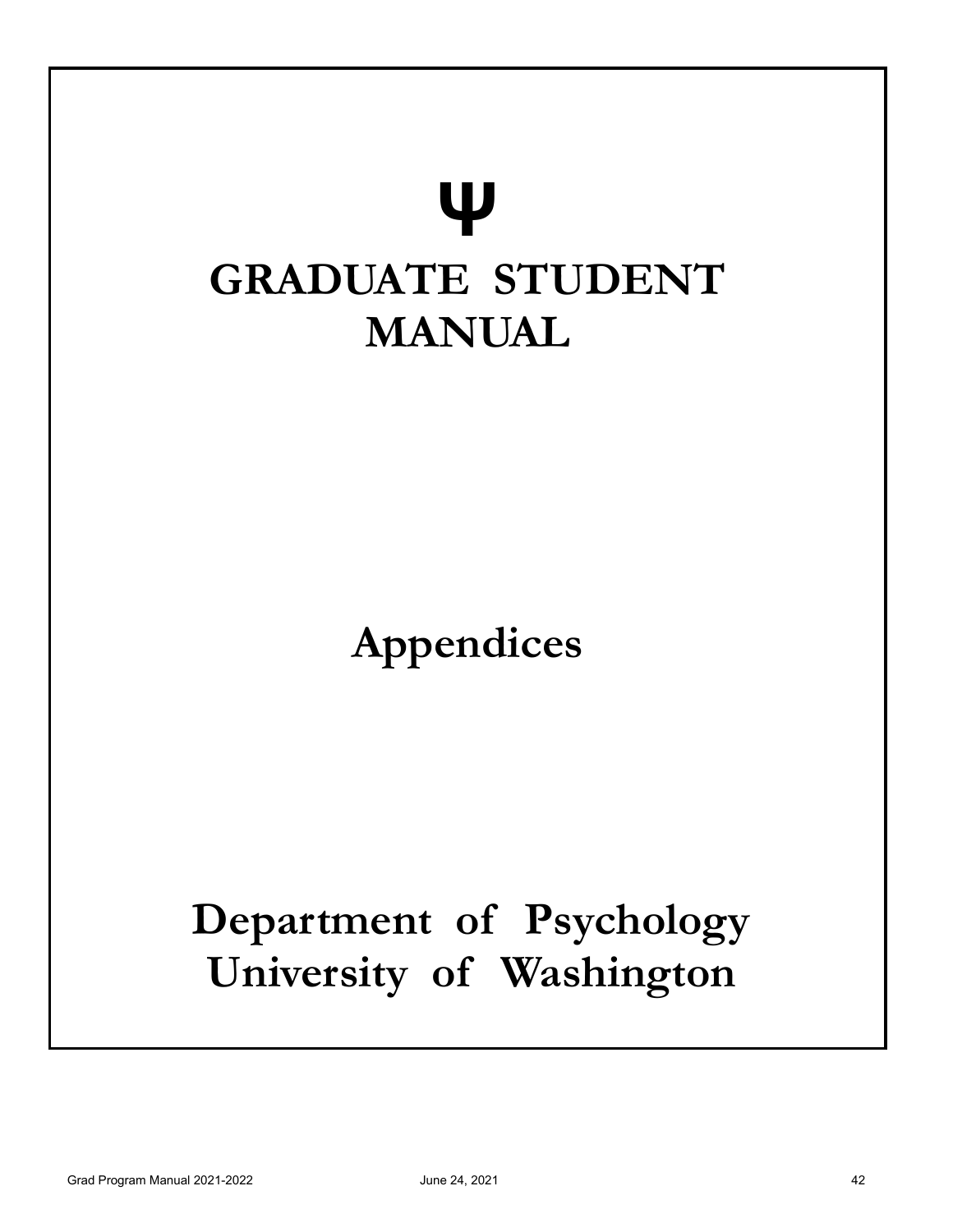### <span id="page-42-0"></span>**TEMPLATE FOR FIRST YEAR PLANNING MEETING**

The purpose of this template is to help new graduate students and their advisors make a plan for the student's first year. There are a few ways to start the annual plan. It may be best to start by jotting down some of your ideas using this template. Then, meet with your advisor to discuss your ideas. Be sure to schedule the meeting early in the quarter. After talking to your advisor, further edit/develop your plan and send to your *co-advisor* for additional suggestions, thoughts or feedback (could be a meeting or by email). Then finalize your plan (short responses/bullets under each section are fine). **The final written version is due about two weeks into classes** (see submission instructions at the end of this document).

### **Template for signatures:**

|                                    | [Type your name here]           |                                |                                                                                                                                                                                                                                                              |
|------------------------------------|---------------------------------|--------------------------------|--------------------------------------------------------------------------------------------------------------------------------------------------------------------------------------------------------------------------------------------------------------|
|                                    | [Type your advisor's name here] |                                | Advisor                                                                                                                                                                                                                                                      |
| [Type your co-advisor's name here] |                                 |                                | Co-Advisor                                                                                                                                                                                                                                                   |
|                                    |                                 |                                |                                                                                                                                                                                                                                                              |
| 1.                                 | a.                              | Long-term goals                | Where do your interests lie within Psychology? (Be as specific as you can.)                                                                                                                                                                                  |
|                                    |                                 |                                |                                                                                                                                                                                                                                                              |
|                                    | b.                              |                                | What are your goals for the coming 10 year period (e.g., after graduate school, do you want to teach? Do research? Work in<br>industry? Postdoc? Other? Undecided, keep XX range of options open?)                                                           |
|                                    | c.                              | how?                           | What new skills/knowledge are most needed to take you toward your goals. Which of them can you acquire this year, and                                                                                                                                        |
| 2.                                 |                                 | Plans for the coming year      |                                                                                                                                                                                                                                                              |
|                                    | <u>а.</u>                       | Research                       |                                                                                                                                                                                                                                                              |
|                                    |                                 |                                | I. Research projects to be initiated?                                                                                                                                                                                                                        |
|                                    |                                 | II. Any writing to be done?    |                                                                                                                                                                                                                                                              |
|                                    |                                 |                                | III. Research presentations planned (e.g., Journal clubs? Research Festival?)                                                                                                                                                                                |
|                                    |                                 | course load?                   | IV. Clinical students: What is a realistic research plan, given your heavy                                                                                                                                                                                   |
|                                    | b.                              |                                | Coursework and seminars for your 1st year (Check the time schedule for<br>conflicts): Section 3 provides some pointers for thinking through courses you might take during your time in graduate school,<br>and might help with planning for this first year. |
|                                    | <u>c.</u>                       | Development of teaching skills |                                                                                                                                                                                                                                                              |
|                                    |                                 | I. Courses you hope to TA      |                                                                                                                                                                                                                                                              |
|                                    |                                 |                                | II. Other teaching practice (e.g., Journal club presentations? Other?)                                                                                                                                                                                       |
|                                    | d                               |                                | Attendance at professional meetings? \$\$\$ needed to attend?                                                                                                                                                                                                |
|                                    | e.                              |                                | Apply for outside funding (grants, fellowships)                                                                                                                                                                                                              |
| 3.                                 |                                 | <b>Advisor and co-advisor</b>  |                                                                                                                                                                                                                                                              |
|                                    | a.                              |                                | Given your goals, are you in the right research group with the right advisor?                                                                                                                                                                                |
|                                    | b.                              |                                | If you need to change, how and when could it be done gracefully?                                                                                                                                                                                             |
|                                    | C.                              |                                | What about your co-advisor? Any change needed?                                                                                                                                                                                                               |
|                                    | d.                              |                                | Will any faculty sabbaticals/leaves interfere with your plans?                                                                                                                                                                                               |
|                                    |                                 |                                |                                                                                                                                                                                                                                                              |

### **4. Mentoring**

Mentoring is a critical part of a successful graduate career. This list is meant to be a starting point for a discussion with your mentor.

"Mentors are advisers, people with career experience willing to share their knowledge; supporters, people who give emotional and moral encouragement; tutors, people who give specific feedback on one's performance; masters, in the sense of employers to whom one is apprenticed: sponsors, sources of information about and aid in obtaining opportunities; models, of identity, of the kind of person one should be to *be an academic."* --Morris Zelditch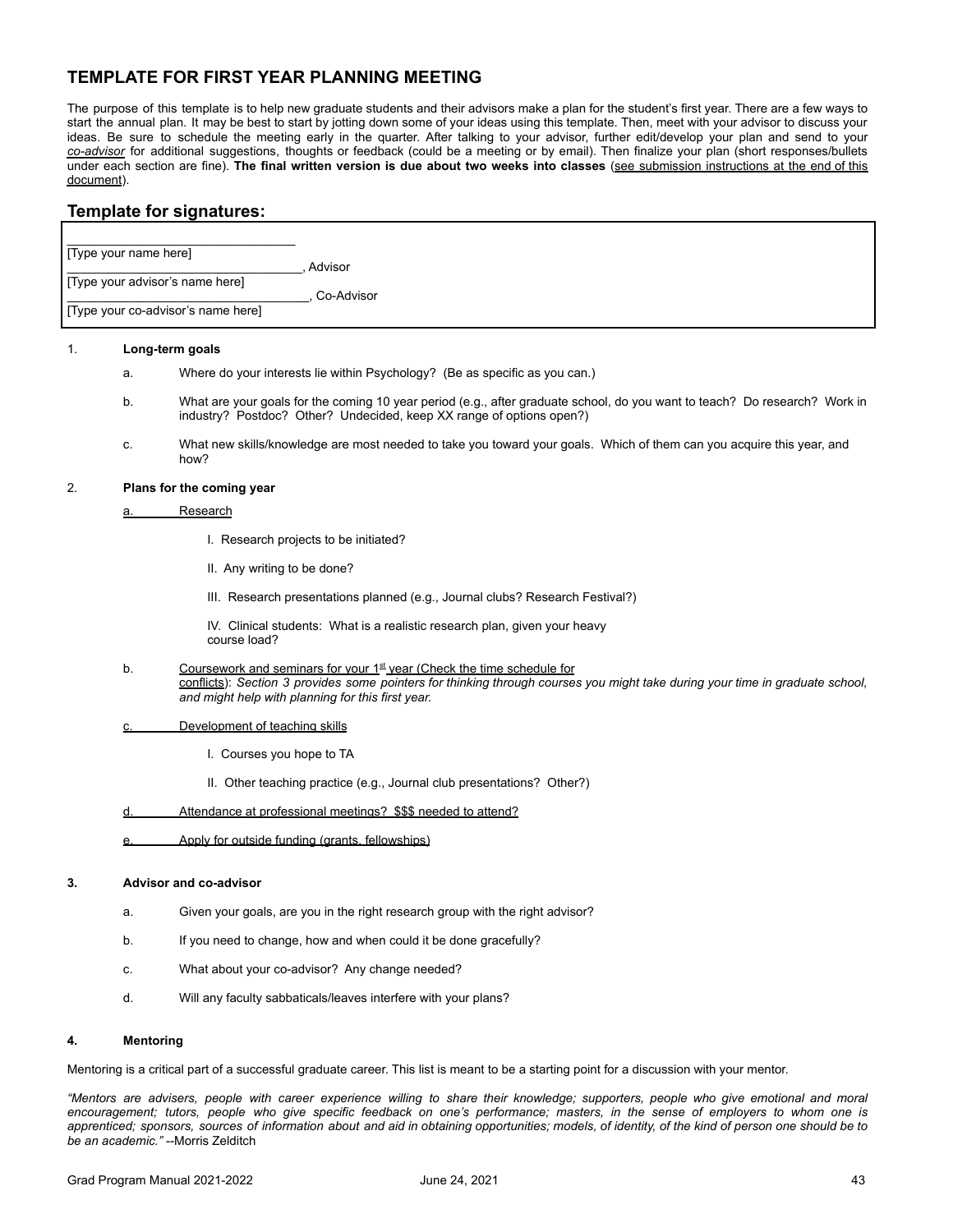Over the next quarter I feel the things that would most help me make good progress are in order of importance, where 1 is most important, 10 least (you also can put N/A or list specifics after each item):

- Regular face-to-face meetings
- Feedback on written work
- Feedback on research
- Discussion of papers/potential research topics
- Help with talk preparation
- Career guidance (e.g. networking)
- \_\_\_ Application help (e.g. ref letters, comments on applications)
- Positive encouragement
- \_\_\_ Mutually setting goals/expectations/timelines
- \_\_\_ Guidance on work/life balance
- \_\_\_ Other

### **5. Writing up your first year plan to submit**

Finalize your first year plan using this template (bullets are fine, short answers, no need for great length). Add your electronic signature, get electronic signatures from your advisor and co-advisor for their approval of the final plan. Send the final, signed plan to Jeanny Mai, [jeanny@uw.edu](mailto:jeanny@uw.edu)</u> (who shares with Graduate Training Committee). Shannon Dorsey, the Director of Graduate Training, will review the plans for the Graduate Training Committee. **Plans should be completed and turned about two weeks into classes.**

Back to Table of [Contents](#page-2-0)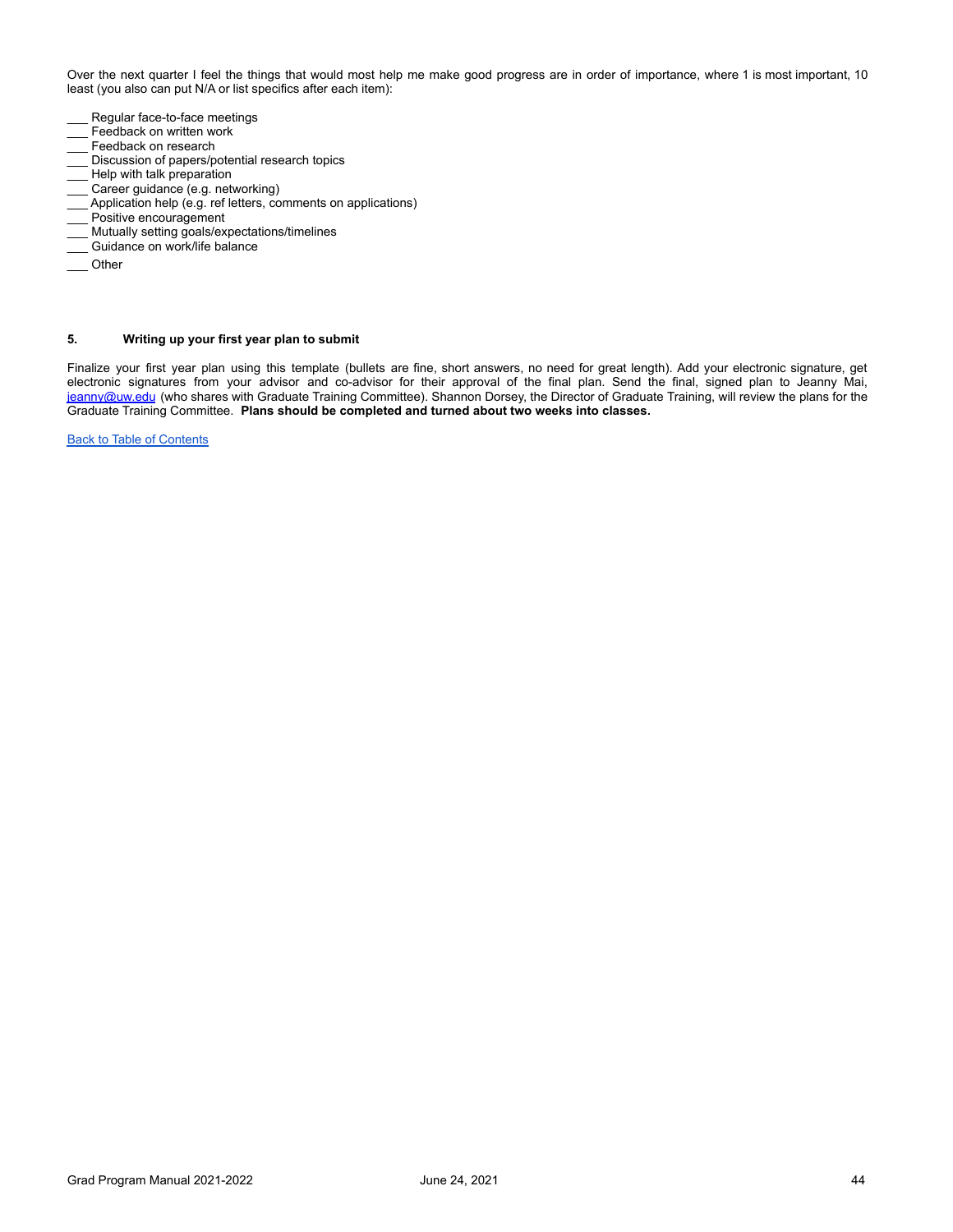### **Template Annual Review and Planning (Revised 2021)**

<span id="page-44-0"></span>The purpose of this document is to help graduate students and advisors review the past year and make plans mostly for the coming year. This document and the student's CV should be reviewed as part of a meeting/s between the advisor and student, and for some, the co-advisor.

Students can begin filling this out themselves, then finish/edit in and after advisor meetings. The student, advisor, and co-advisor should agree on the final version and sign it. The final, filled out document should be sent to your advisor and Jeanny by August 1 (we want to give extra time given context of double pandemics). We're sending it now as some of you/your advisors may want to begin working on this during the academic quarter. In past years, your advisor drafted a letter to provide feedback; this year, to give students until August 1, we're still considering ways advisors can give feedback (letter like before, other options) and the deadline for advisors.

Note: Not all sections will be relevant for all students -- just use the parts that are relevant for you.

| Annual Plan Deadline: August 1, 2021 to Advisor and Jeanny (seek approval; signatures not reg.) |                                                                                                                                                                                                                                |  |  |
|-------------------------------------------------------------------------------------------------|--------------------------------------------------------------------------------------------------------------------------------------------------------------------------------------------------------------------------------|--|--|
|                                                                                                 |                                                                                                                                                                                                                                |  |  |
|                                                                                                 |                                                                                                                                                                                                                                |  |  |
|                                                                                                 | Date approved: example a provide a series of the series of the series of the series of the series of the series of the series of the series of the series of the series of the series of the series of the series of the serie |  |  |

### **1. Long-term goals**

This section includes some aspects of long-term planning, with the goal of helping students and advisors think longer term so that graduate *school experiences help students meet their goals for training and career options.*

A. Briefly describe your goals for the coming 5 years, or 5-10 years, or whatever feels more "long-term" to you (this will vary probably across students and students' year in the program). For example, are you thinking about an academic career? Teaching and/or research? Are you considering a postdoc? Are you thinking about work in industry/other settings? Want to keep a range of options open?

B. What new skills/accomplishments/knowledge are most needed to take you toward your goals? For example, learning new methods, more writing opportunities, partnership opportunities (across disciples, with communities)? What will you be doing to improve these skills, how can your advisor help?

### **2. Accomplishments during the past year**

In the context of double pandemics, no one (faculty and students) made as much advancement as they hoped. Some students have experienced more impact than others. Still, we want to acknowledge and celebrate what you have accomplished in the past year. Advisors should review students' draft CVs/CVs and give feedback (e.g., sections to include, anything missing that should be highlighted, how to most effectively *describe experiences/ achievements).*

A. Begin preparing a draft CV/update your CV (curriculum vitae) that you and your advisor can review together. 1st year students may just be beginning to create a CV (and a draft one is fine). More advanced students should update their CVs. Include service and leadership (university, department, national), awards/honors, mentoring, publications, presentations, grant funding, courses TA'd or taught, guest lectures, etc. Clinical students should also include their practicums.

B. What are you the most proud of, in the past year? This could be a new learned method, newly built collaborations with researchers or communities, service/committees or change you were part of in the Department, advocacy, a course you developed, lab leadership, mentoring or support of other students.

C. Please summarize some of your research accomplishments, particularly those that might not yet be on your CV. These might include research projects planned or underway, new collaborations, conferences attended; manuscripts underway; in progress/submitted grants/fellowships; or other research activities (Research Festival presentation, journal club participation).

D. Please share your contributions to DEI in our Department/UW. This might include mentoring underrepresented minority undergraduates in your lab, University service, or Departmental efforts.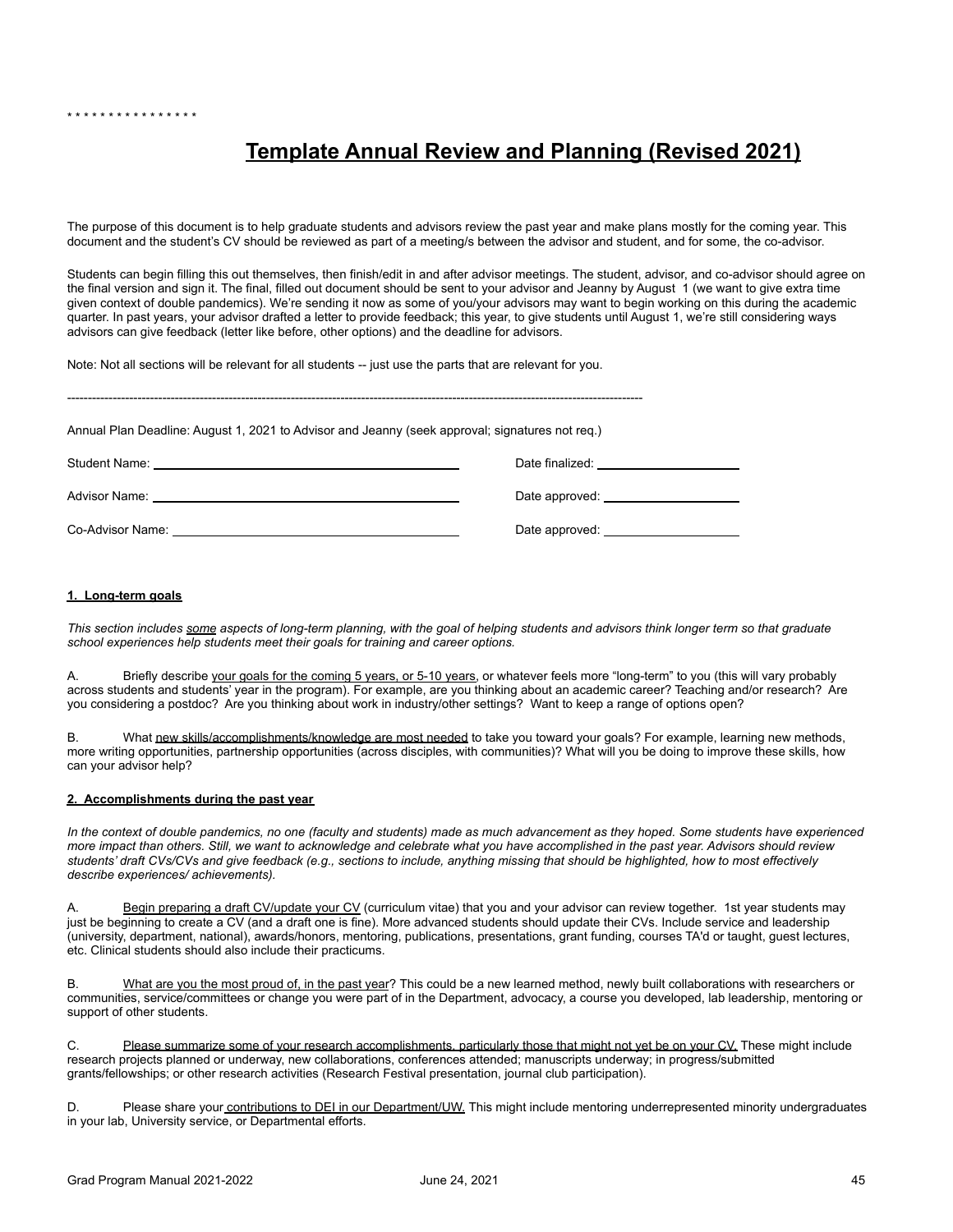### E. Coursework in past year.

Required courses taken (please list):

Other courses/seminars taken (please list):

\*\*As a reminder, for non-clinical students beginning in Autumn 2015 and later, you take 2 stats courses (typically 522/524 + 523/525 plus 1 additional quant. Methods or methods course, directly related to your area of focus), 3 Core Courses, and 3 Advances courses (with at least one Core and one Advances in an area other than your primary area); see Grad Manual section [here.](https://docs.google.com/document/d/1npLBvyfNVa8huPe6b-mMQKRYo3StR63a/edit#bookmark=id.oksxkg5mim83) For clinical *students, see course requirements in the Clinical Grad Manual [here](https://docs.google.com/document/d/1OcvSuQoxfjxWD7tJq84AAn7hRAqgD1cj/edit#heading=h.oszw7zgv7p54).\*\**

### F. Milestones met (to date)/Minor or Specialization Updates (check):

| 1st or 2nd year project completed | Dissertation proposal accepted?                  |
|-----------------------------------|--------------------------------------------------|
| Required coursework completed     | Dissertation completed?                          |
| Committee formed                  | Quant minor or Diversity Science specialization? |
| General exam scheduled/taken      | Other? (Data Science specialization, etc.)       |

### **3. Plans for the coming year**

A. What are your research goals/plans for this coming year?

Research projects to be initiated/completed; Writing to be initiated/completed; Conference

presentation plans (talks/posters to submit or present)

B. What courses are you hoping to take this coming year? See forecast [here.](https://psych.uw.edu/intranet/graduate) You can jot down just

some ideas, or all the classes you want to take, and/or questions for your advisor about courses.

Required courses:

### Other courses/seminars:

C. Do you have teaching or mentoring goals for the coming year?

Courses you hope to TA; a course you want to teach this year/coming years; Other teaching practice needed (e.g. journal club presentations, guest lectures, etc.); Plans for mentoring?

- 
- D. Are you planning to apply for any outside funding?

If so, timeline, any needed supports or connections from your advisor, lab?

E. Milestones Goals in Next Year

Complete required coursework Schedule/take Generals

Form committee **Develop** dissertation proposal

Begin reading for Generals **Complete** dissertation

- F. Check in with advisor about any **upcoming faculty sabbaticals** that could impact any of your plans (a course not being taught, committee member on sabbatical).
- G. *\*Clinical students only: What clinical training opportunities are you looking for?*

Practicums, trainings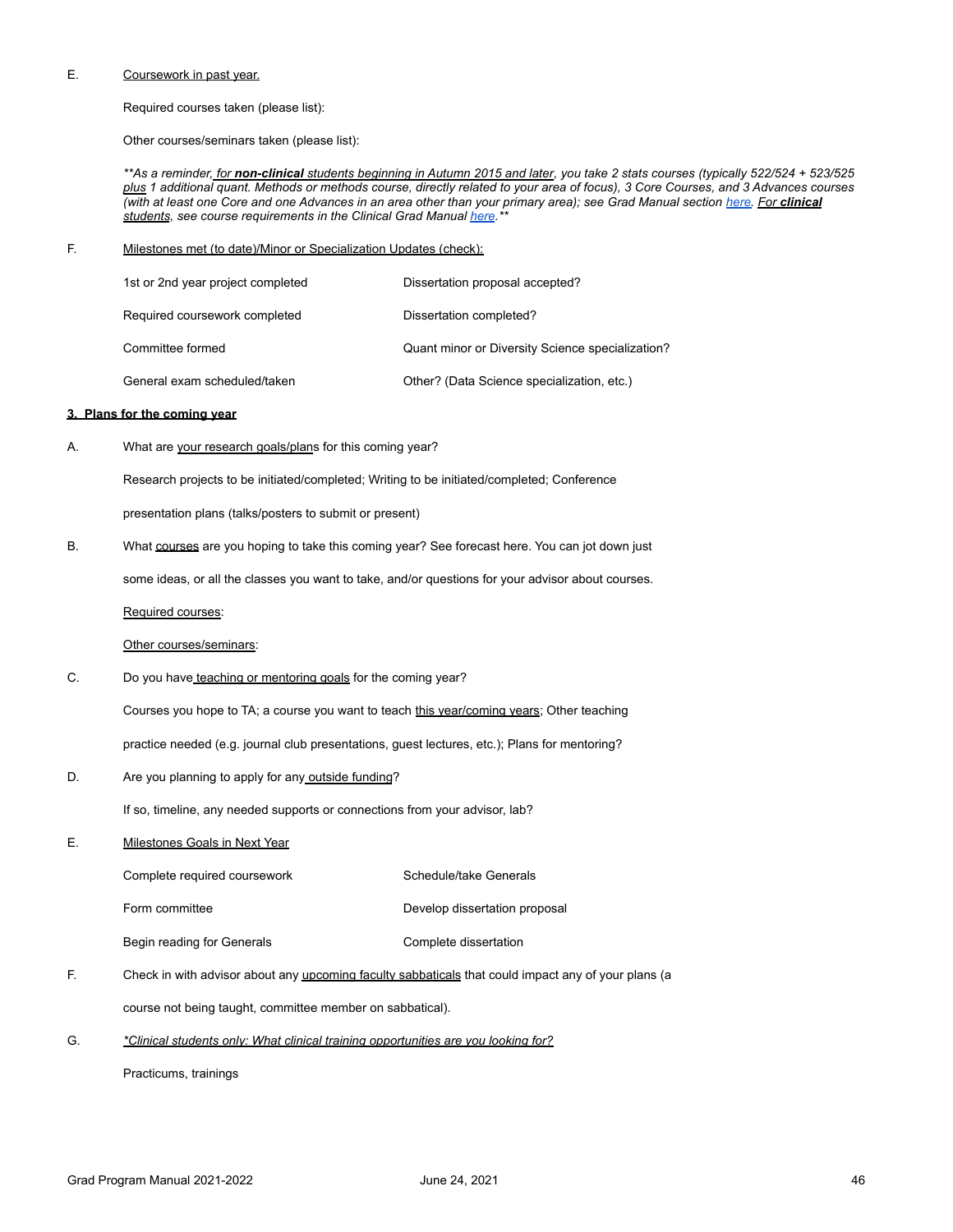### **4. Review: Advisor/co-advisor/committee**

**Advisor/Lab**: Are you considering/do you need to change advisors? Do you and your advisor need to talk about any changes to your role in the lab?

If considering advisor change: please reach out to either/both the Graduate Program Advisor (Jeanny Mai) or the Graduate Program Director (Shannon Dorsey) to talk/for support in starting these conversations and process (can be confidential until you're ready for broader discussions). Advisor changes do happen. We want to support you if you're considering/need to make a change.

Lab role changes: Do you need to move into higher-level responsibilities or writing, do you need adjustments to overall responsibilities given any new roles/funding you have? Talk with your advisor.

**Co-advisor**: Do you need to consider any changes for co-advisor?

**Supervisory Committee**: If you have your committee formed (milestone timeline: winter quarter - 3rd yr.) is your committee still a good match for your goals/research? Any changes needed?

### **5. Mentoring**

Mentoring is a critical part of a successful graduate career. This list is meant to be a starting point for a discussion with your mentor. Listed below are the kinds of things students can ask for/receive from mentors.

### Over the next year, I feel the things that would support me and my progress are:

Rank options: 1 (most important) to 10 (least important). You can use each number only once, or rank a few things 1, a few things 2, 3... You can also put N/A or write in more specifics for each item, for discussion.

| Regular face-to-face meetings                                 | Feedback on written work                       |
|---------------------------------------------------------------|------------------------------------------------|
| Feedback on research                                          | Discussion of papers/potential research topics |
| Help with talk preparation                                    | Career guidance (e.g. networking)              |
| Positive encouragement                                        | Mutually setting goals/expectations/timelines  |
| Guidance on work/life balance                                 | Connection to other mentors for other needs*   |
| Application help (e.g. ref letters, comments on applications) | Other                                          |

\*The UW Equity & Justice in Grad Programs advice on mentoring is that many students may need more than one mentor; as no one mentor can cover everything. Do you need mentorship in areas you don't have now? This might be content/research area mentoring or mentoring related to identity (e.g., being a woman, Black woman, first generation student or researcher). You can talk with your advisor or reach out to Jeanny or Shannon for support in beginning this conversation with your advisor, we are glad to support you.

### **6. Stats for Department Fact Sheet**

We maintain some numbers for the department to share on our [website](https://psych.uw.edu/storage/about/uw-psychology-fact-sheet.pdf) and at department events, showcasing our graduate student successes in a few areas. It would be helpful if you can share any of the below accomplishments. These are just a subset of our students' many accomplishments (there are many other types; some less amenable to this type of counting). Please know we recognize students earlier in their graduate careers will have fewer of these.

For the past year May 2020-April 2021, please list numbers next to these, we know you'll leave some blank (most students do):

\_\_\_ Professional honors or awards received (example: Conference recognition, one-time monetary award (dissertation or research), national, university, college or Department award).

- \_\_\_ Book chapters or journal articles published
- \_\_\_ Presentations at national meeting
- \_\_\_ Fellowships received (example: NSF, NRSA, GOMAP)
- \_\_\_ Research grants or other funding received (e.g., ADAI, RRF, foundation award, training grant)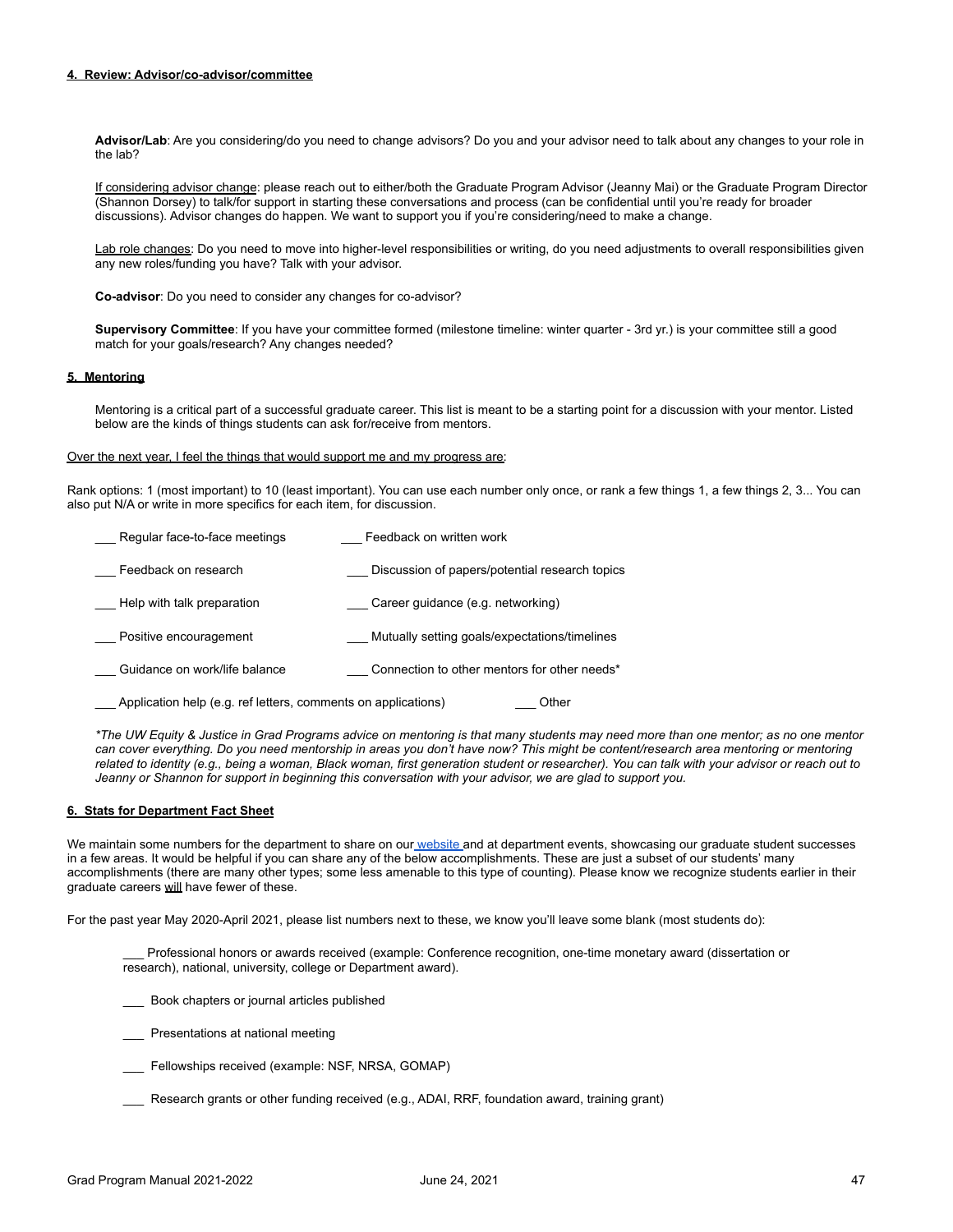### <span id="page-47-0"></span>**Simplified template for faculty feedback/evaluation letter**

Generally, letters should include about 3-4 short paragraphs depending on the student. It's better to get them done than to have them lengthy. See template on next page.

For students who recently defended, the letter may be very short (1 paragraph, congratulating them and wishing them luck).

**Paragraph 1:** Note this is their annual evaluation letter and whose opinion(s) the letter reflects (primary advisor, primary and co-advisor, area). This paragraph should make it clear that you know what year the student is in and their overall status in the program (making excellent progress, making good progress, making slower progress). In this year of double pandemics, we would expect many students to have made slower progress than in non-pandemic years, so we should all take this into account with our summaries.

Paragraph 2: This should address things the student did well over the past year---in the classroom, in the lab, in teaching, or in service. All of our students have accomplishments. You might also see the new section of their annual plan where they share what brought them the greatest pride in the past year—students list a wide range of things that have been great to see (e.g., mentoring, leadership, teaching a new class, as well as research accomplishments). Students benefit from seeing our celebration of what they have achieved.

**Paragraph 3 (only if needed):** If you have had concerns about things that didn't go as well as expected last year, you can note these here, as well as the steps needed for the future. We expect student-advisor conversations/communication has already occurred for these areas, and you're summarizing these communications here. Note: some students won't need a section on concerns and next steps; see above re: double pandemics.

**Paragraph 4:** Goals for next year – finish certain courses, complete a specific research project, meet the next program milestone, learn a new method. These goals can come from milestones/their year in the program and from students' own goals in their annual plan. You can summarize plans you and the student have made to accomplish these goals.

**Closing** – summary of successes; anything else in closing.

Letters should be signed by Primary Advisor/Committee Chair and Area's GTC Rep. It is nice if the Secondary Advisor can review/provide input, especially if the student is pre-committee. Note: Letters mark the end of the year; not the start of the next.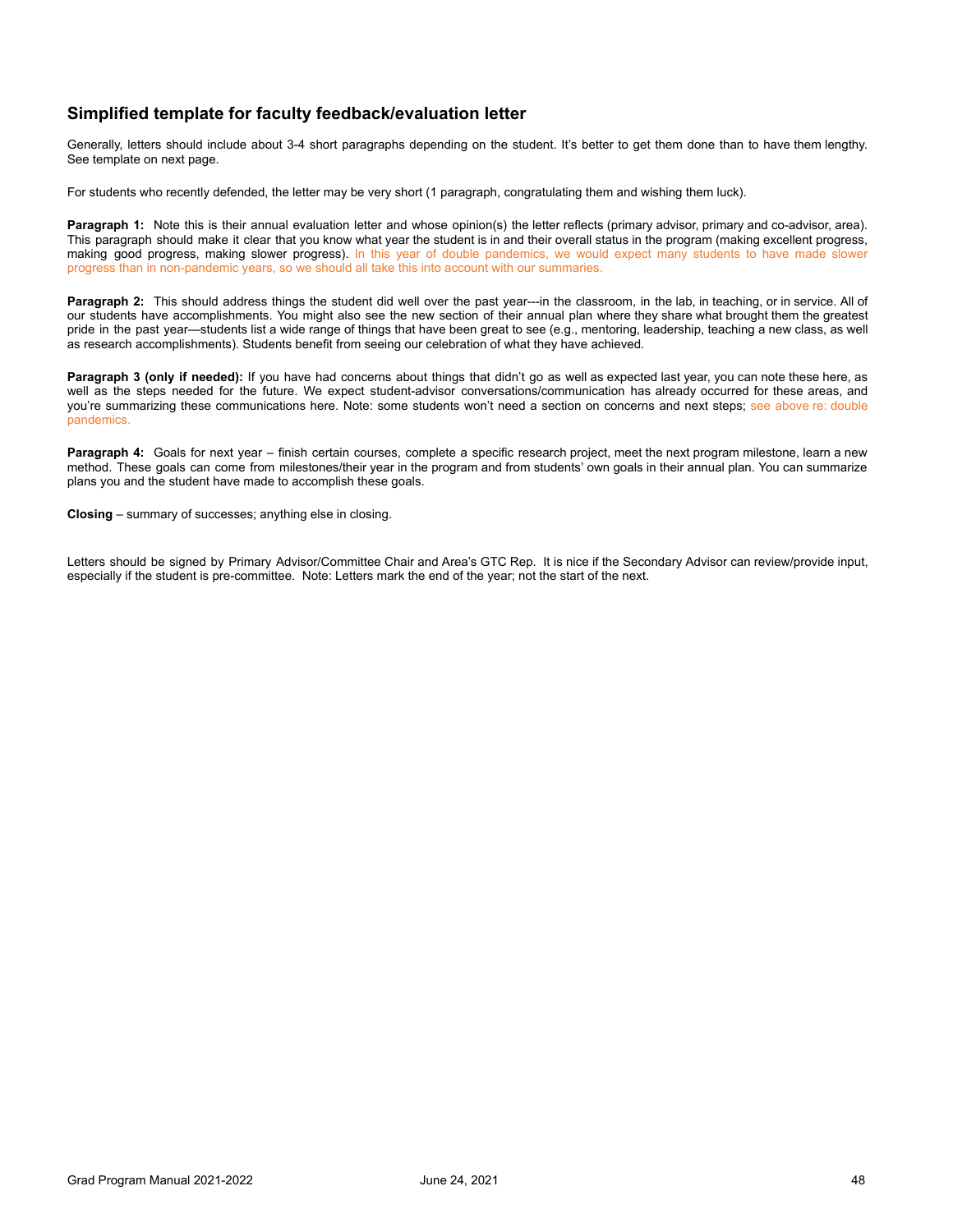

Date

Dear "Student Name":

This is the annual review letter that we write for all graduate students, to review the past year and give you some summary information about your progress and year with us. Feedback in this letter is from me, your primary advisor [*and anyone else]*. *I/we am/are pleased/most pleased/a little concerned/* [MOU1] with your progress as a rising *nth* year graduate student in our program.

I/We were pleased/very pleased that possible things - you did well in courses/you were really active in the lab/you started/completed a research project/you submitted a grant/you led important DEI work in our department, did a great job TAing XXX - things this student did well.

OPTIONAL We were concerned that possible things -research progress /some incompletes still to finish in some courses/still need to complete first year project). (A student may not have anything to mention here so you can skip this.

Over the next academic year, we expect you to *complete a project/take an additional course/submit a grant/finish a manuscript/write your thesis or dissertation/apply for internship…*

Again, congratulations on your accomplishments during the *20XX-20XX* academic year. *I/We* look forward to your next year with us and *anything specific you want to add*.

Sincerely,

Your Primary Advisor or Committee Chair

GTC Rep from our area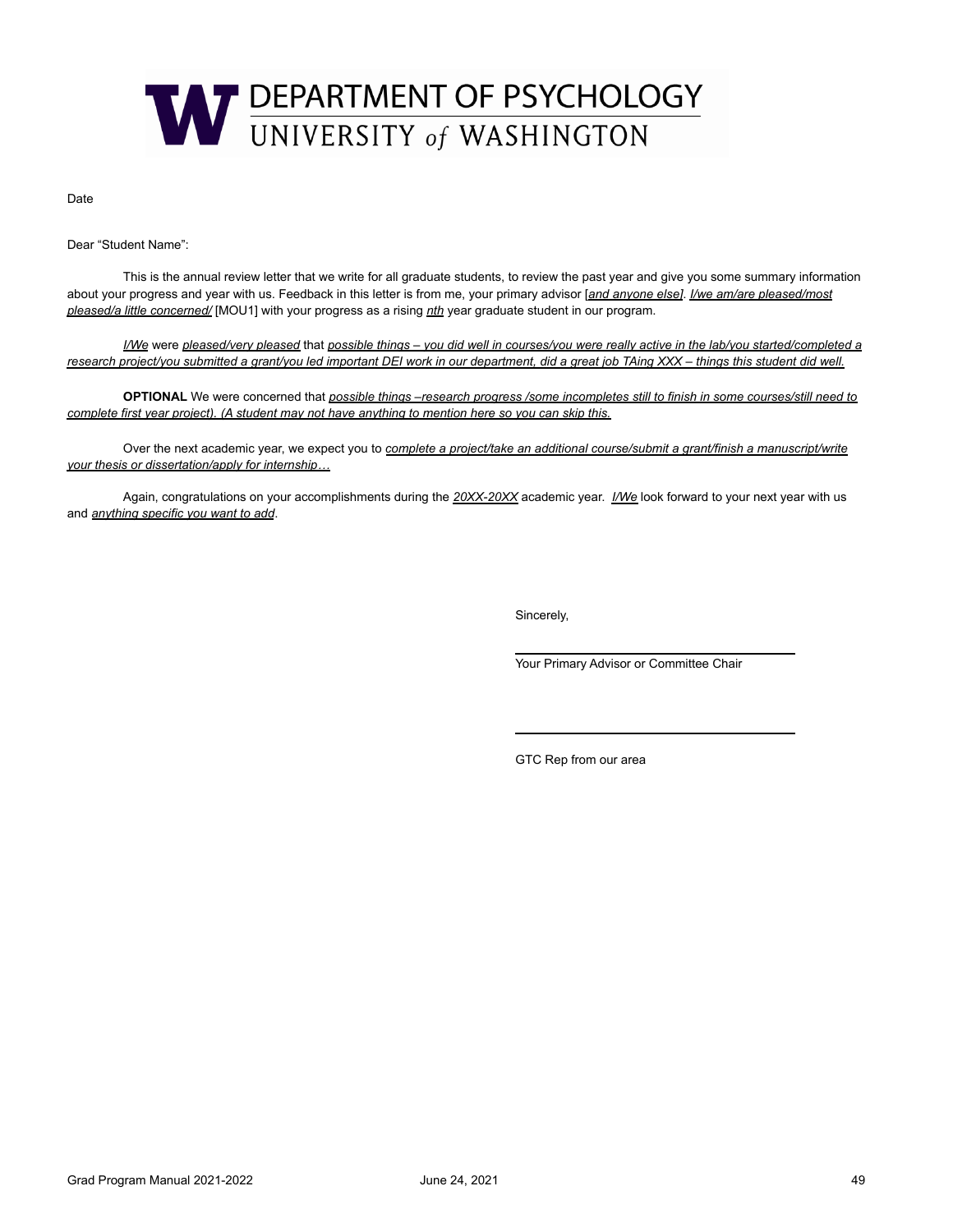### <span id="page-49-0"></span>**Template for On-Leave status request letter**

### UNIVERSITY OF WASHINGTON

DEPARTMENT OF PSYCHOLOGY

DATE

Dear INSERT NAME OF GTC REP,

In compliance with the On-Leave Policy for the Psychology Graduate Program, please accept this letter as acknowledgement that I will be going on leave for XXXXXX quarter(s), Autumn 20XX through Summer 20XX, due to REASON.

My primary and secondary advisors have signed below as confirmation that I am in good standing and eligible for on-leave.

The Primary and Secondary advisors of STUDENT NAME approve his/her request for on-leave status:

 $\_$ 

PRIMARY NAME HERE SECONDARY NAME HERE

Sincerely,

YOUR NAME AREA Graduate Student **Psychology** EMAIL or PHONE

NAME OF AREA GTC Rep

 $\_$ 

Area GTC Rep:

Please sign upon receipt and return to Jeanny in the Grad Program Office. Thank you.

Back to Table of [Contents](#page-2-0)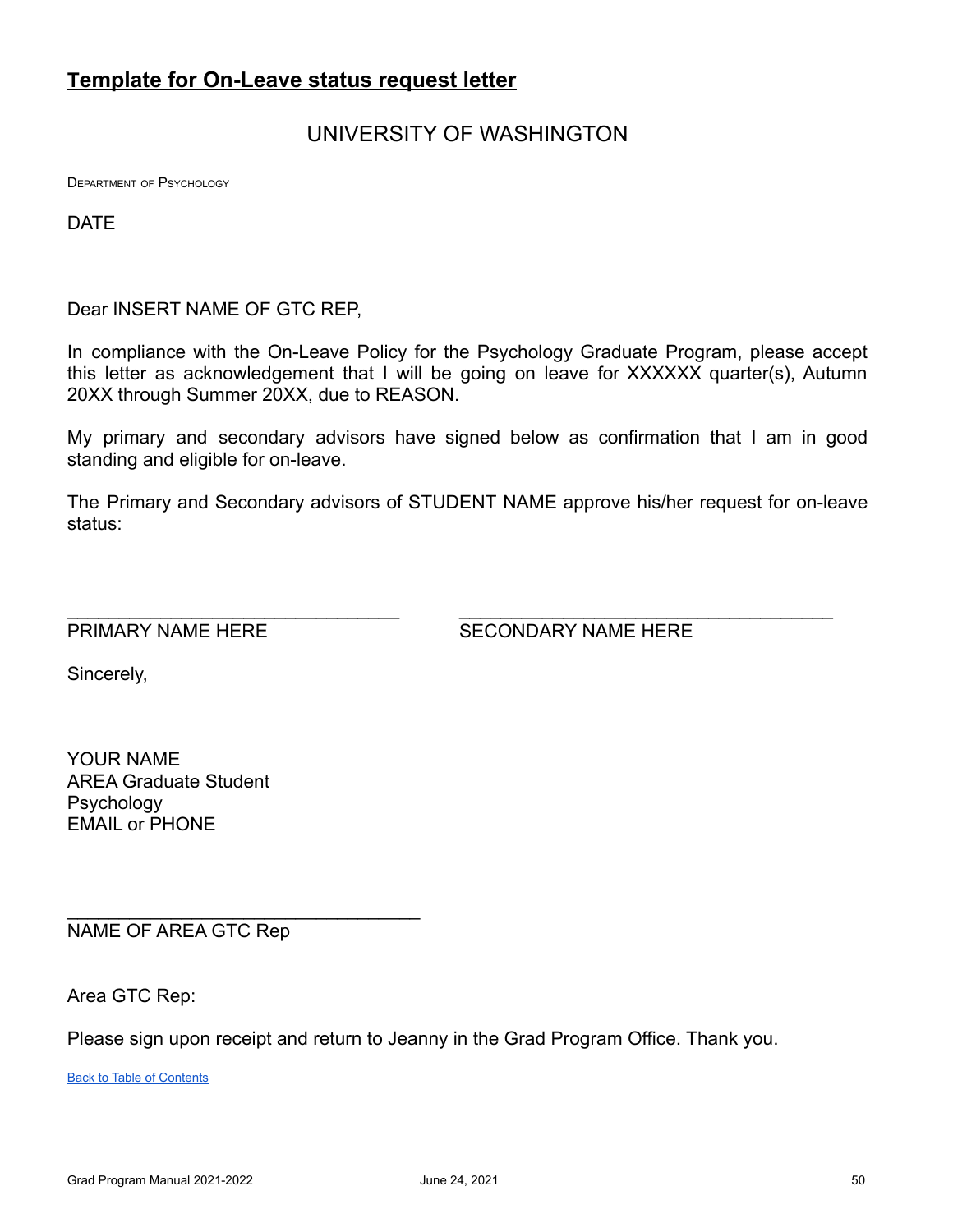<span id="page-50-0"></span>

| <b>AAALAC</b> rules/regulations              | Michele Jacobs                          |
|----------------------------------------------|-----------------------------------------|
| Academic policies-Graduate                   | Jeanny Mai                              |
| Academic policies-Undergraduate              | <b>Carrie Perrin</b>                    |
| <b>Admissions-Graduate</b>                   | Jeanny Mai                              |
| Admissions-Undergraduate                     | <b>Vicky Hansen</b>                     |
| Advancement                                  | <b>TBD</b>                              |
| <b>Advising-Graduate</b>                     | Jeanny Mai                              |
| Advising-Undergraduate                       | Carrie Perrin, Cy Delgado, Vicky Hansen |
| Animal care issues                           | Michele Jacobs                          |
| Autoclave maintenance                        | Michele Jacobs                          |
| <b>Budget report distribution</b>            | Jeneil Lagasse                          |
| <b>Budgets-grant proposals</b>               | Karen Liebert//Thao Truong              |
| <b>Budgets-Sponsored research accounting</b> | Karen Liebert//Thao Truong              |
| Budgets-UW internal accounting<br>(RRF/ADAI) | Karen Liebert/Thao Truong               |
| <b>Building coordinator-Guthrie</b>          | William Kaplan                          |
| <b>Building coordinator-Chem Library</b>     | Michele Jacobs                          |
| <b>Building coordinator-CCFW</b>             | Marcellina Deschamps                    |
| Building coordinator-3917 U Way NE           | <b>Amanda Patrick</b>                   |
| Building coordinator-3935 U Way NE           | Michele Jacobs                          |
| Building coordinator-3939 U Way NE           | Michele Jacobs                          |
| <b>Building Use Permits</b>                  | William Kaplan                          |
| <b>Bulletin board posting</b>                | William Kaplan                          |
| Cagewasher maintenance                       | Michele Jacobs                          |
| Chair's calendar/appointments                | <b>TBD</b>                              |
| Classroom computer maintenance               | Doug Kalk                               |
| <b>Classroom reservations</b>                | <b>Kim Arbios</b>                       |
| Clinic conference room reservation           | Sean Hudspeth                           |
| Clinic financial reports                     | <b>Amanda Patrick</b>                   |
| Clinic insurance billing                     | <b>Amanda Patrick</b>                   |
| Clinic operations                            | Amanda Patrick                          |
| Clinic server maintenance                    | Shawn Heide                             |
| <b>Clinical internships</b>                  | Sean Hudspeth                           |
| Colloquia coordination                       | <b>Molly Dalessandro</b>                |
| <b>Combined Fund drive</b>                   | <b>TBD</b>                              |
| Computer networking                          | Doug Kalk, Rich Ball                    |
| Computer/printer purchasing                  | Doug Kalk                               |
| Computer/printer repair                      | Doug Kalk, Rich Ball                    |
| Computer/printer set up                      | Doug Kalk, Rich Ball                    |
| Computer/printer specifications              | Doug Kalk                               |
| Computer/printer troubleshooting             | Doug Kalk, Rich Ball                    |
| Copier troubleshooting                       | William Kaplan                          |
| Copy codes                                   | William Kaplan                          |
| Copying exams/syllabi                        | William Kaplan                          |
| Cost share coordinator (grants)              | Karen Liebert                           |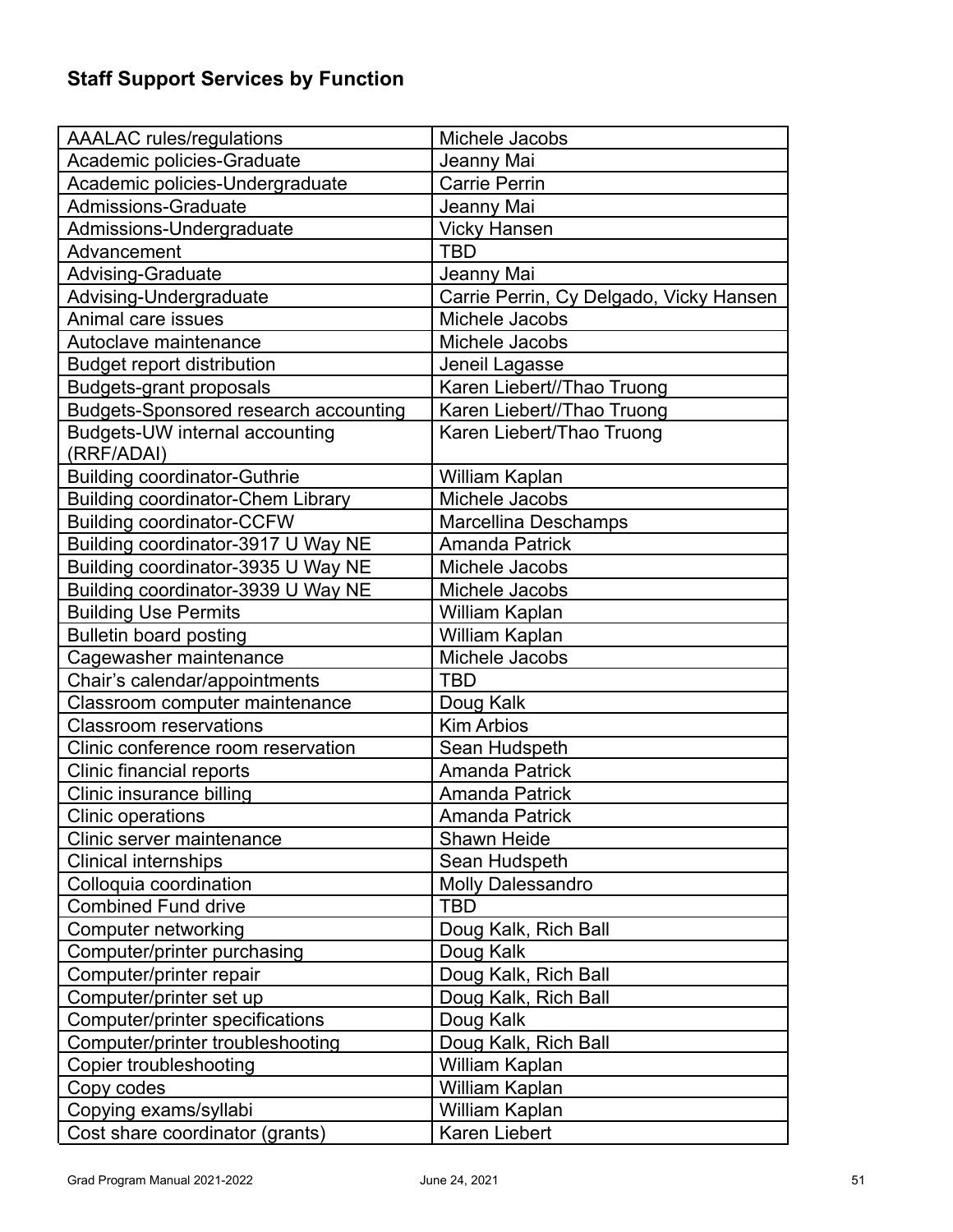| Kim Arbios                   |
|------------------------------|
| <b>Kim Arbios</b>            |
| William Kaplan               |
| Doug Kalk                    |
| Carrie Perrin, Vicky Hansen  |
| Shawn Heide                  |
| <b>Kim Arbios</b>            |
| <b>TBD</b>                   |
| <b>TBD</b>                   |
| <b>Molly Dalessandro</b>     |
| <b>Kim Arbios</b>            |
| <b>Rich Ball</b>             |
| <b>Rich Ball</b>             |
| Jeneil Lagasse/Karen Liebert |
| William Kaplan               |
| William Kaplan               |
| <b>TBD</b>                   |
| Michele Jacobs/Karen Liebert |
| <b>TBD</b>                   |
| <b>TBD</b>                   |
| <b>TBD</b>                   |
| <b>TBD</b>                   |
| <b>TBD</b>                   |
| William Kaplan               |
| Jeneil Lagasse               |
| Jeanny Mai                   |
| <b>TBD</b>                   |
| <b>Kim Arbios</b>            |
| Jeanny Mai                   |
| Jeanny Mai                   |
| <b>Melissa Harrell</b>       |
| Karen Liebert/Thao Truong    |
| Karen Liebert/Thao Truong    |
| Karen Liebert/Thao Truong    |
| Karen Liebert/Thao Truong    |
| Karen Liebert/Thao Truong    |
| Karen Liebert/Thao Truong    |
| Karen Liebert/Thao Truong    |
| Karen Liebert/Thao Truong    |
| Karen Liebert/Thao Truong    |
| Karen Liebert/Thao Truong    |
| <b>Amanda Patrick</b>        |
| Michele Jacobs               |
| William Kaplan               |
|                              |
| Shawn Heide                  |
|                              |
|                              |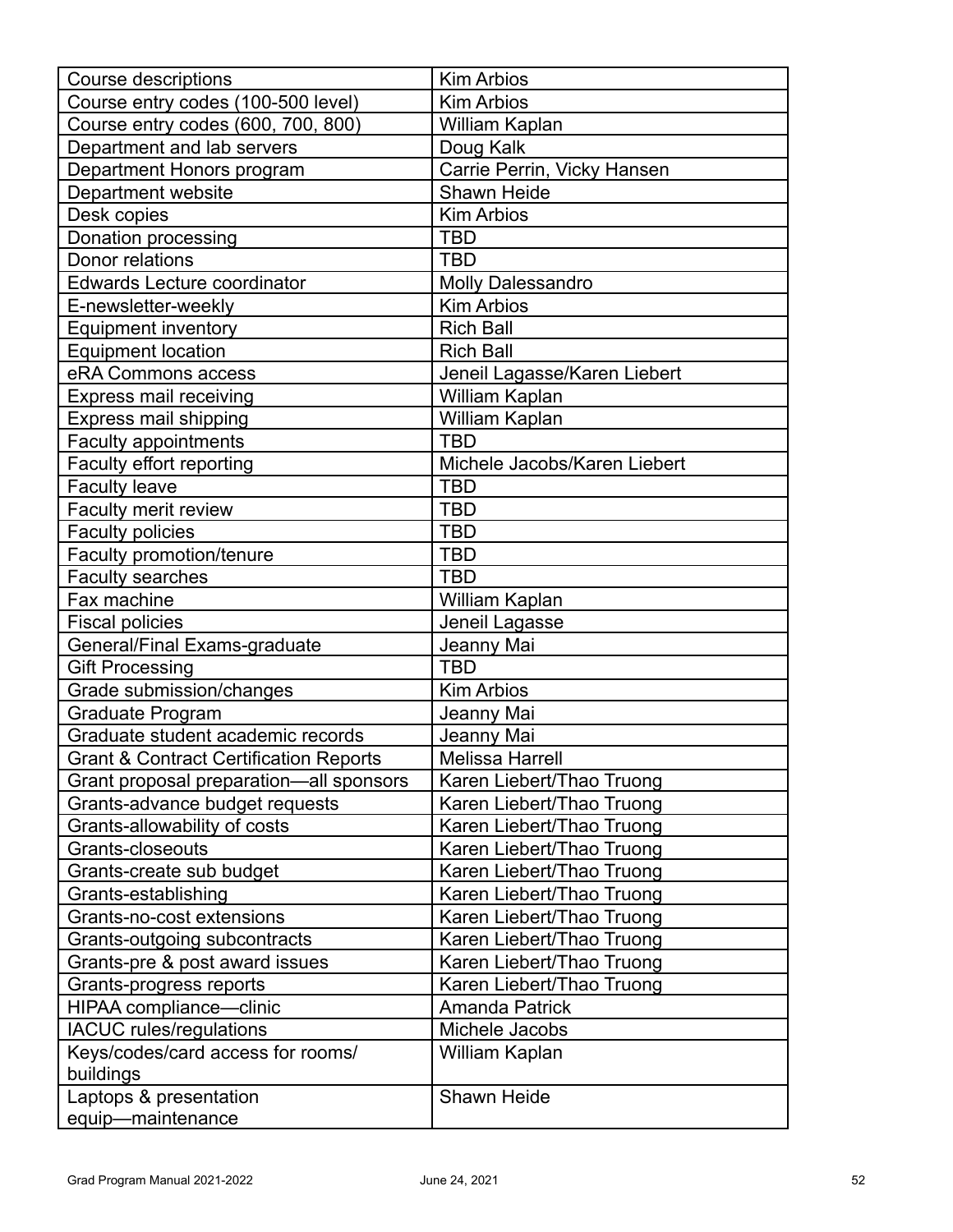| Laptops & presentation                      | William Kaplan                 |
|---------------------------------------------|--------------------------------|
| equipment-checkout                          |                                |
| Mailboxes/US mail                           | William Kaplan                 |
| Maintenance/repairs for facilities          | William Kaplan/ Michele Jacobs |
| Multimedia instruction                      | Shawn Heide                    |
| Office assignments-temp faculty/visitors    | Michele Jacobs                 |
| Office hours publication                    | <b>Kim Arbios</b>              |
| Parking validation coupons/guest parking    | William Kaplan                 |
| Payroll appointment changes/corrections     | <b>Melissa Harrell</b>         |
| Payroll checks/advices                      | <b>Melissa Harrell</b>         |
| Personnel issues/policies                   | Michele Jacobs                 |
| Petty cash reimbursements                   | Tu Tong                        |
| Petty Cash revolving funds                  | Tu Tong                        |
| Procard applications & limit increases      | Jeneil Lagasse                 |
| Procard purchase reconciliation             | Tu Tong                        |
| Professional staff merit review             | Michele Jacobs                 |
| Psych 497-fieldwork                         | Cy Delgado                     |
| Psych 499-research                          | <b>Carrie Perrin</b>           |
| Qualtrics account administrator             | Shawn Heide                    |
| Records retention-research                  | Karen Liebert                  |
| Remodeling projects                         | Michele Jacobs                 |
| Research funding requests-grads             | Jeanny Mai                     |
| Safety-building                             | Michele Jacobs/William Kaplan  |
| <b>SAGE access</b>                          | Jeneil Lagasse                 |
| Senior exit survey                          | <b>Carrie Perrin</b>           |
| Shipping/receiving (freight companies)      | <b>Rich Ball</b>               |
| <b>Shredding services</b>                   | William Kaplan                 |
| Software licenses/media                     | Doug Kalk                      |
| Space allocation                            | Michele Jacobs                 |
| Staff hires (permanent)                     | Michele Jacobs                 |
| Staff hires (temporary hourly)              | Melissa Harrell                |
| State budgets                               | Jeneil Lagasse                 |
| Supervisory committee formation             | Jeanny Mai                     |
| Supply orders-departmental                  | Tu Tong/TBD                    |
| Supply orders-grant office supplies         | Tu Tong/TBD                    |
| Surplus equipment/furniture                 | <b>Rich Ball</b>               |
| TA assignments                              | Jeanny Mai                     |
| Telephone lines and equipment               | Michele Jacobs                 |
| <b>Textbook ordering questions</b>          | <b>Kim Arbios</b>              |
| Time reporting questions                    | <b>Melissa Harrell</b>         |
| Time schedule                               | <b>Kim Arbios</b>              |
| <b>Travel reimbursements</b>                | Tu Tong                        |
| Travel requests-faculty                     | Jeneil Lagasse                 |
| Travel requests-graduate students           | Jeanny Mai                     |
| <b>Undergraduate Advising</b>               | <b>Carrie Perrin</b>           |
| <b>Undergraduate Graduation Celebration</b> | <b>Carrie Perrin</b>           |
| Undergraduate student academic records      | <b>Carrie Perrin</b>           |
| Undergraduate workshops-career              | Cy Delgado, Vicky Hansen       |